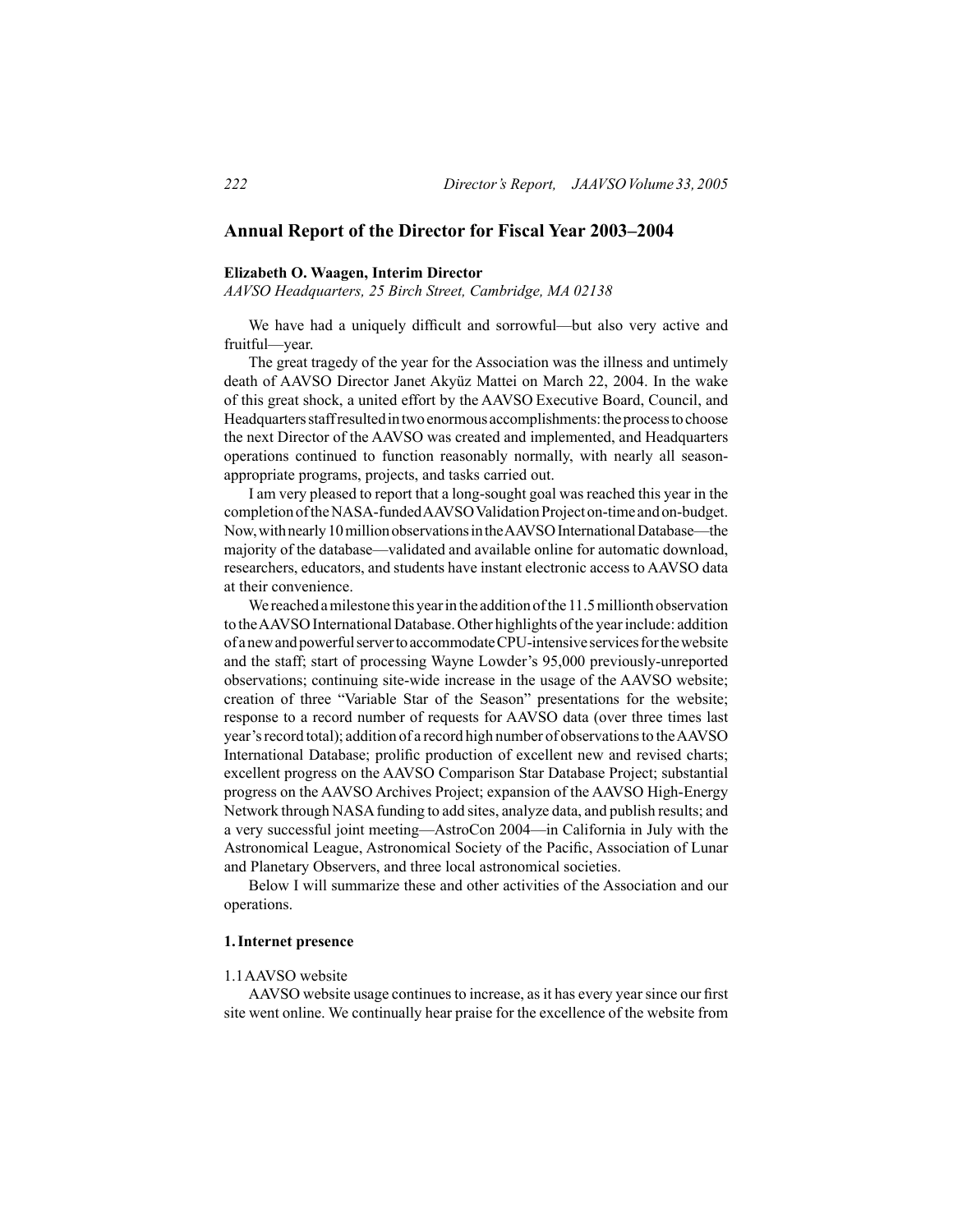many-sometimes unexpected-quarters. The most popular pages continue to be the light curve generator, the chart search engine, the quick look file, and WEBOBS.

 Below are some of our achievements this year in adding to and updating our website:

 Educational Tools and Science Pages: Variable Star of the Season articles "UV Ceti and the Flare stars," "Markarian 421," and "Delta Scuti and the Delta Scuti Variables" were published; new software wwz, PCOBS 2.0, AND MAGPLOT 2.0 were released; the specialty star web page for Eta Carinae was updated; pages for N Sgr 04, N Oph 04, BZ UMa, Var Her 04, N Sco 04, and N Sco 04#2 were created; "AAVSO in print" was updated with new papers; the solar photo gallery was enhanced with many more photos; data validation project progress was updated continually on the home page; poster papers given by staff at meetings were placed online in pdf format; BZ UMa campaign results were placed online.

 Observing Aids: nmo (Needs More Observations) planning tool was added to the AAVSO Bulletin page each month; comparison star list for RR Lyr CCD observers was updated; a great many new charts were placed online; "Introduction to Variable Star Observing" powerpoint presentation in Spanish was placed online; the AAVSO Suspected Variable Star database was updated; the *CCD Observing Manual* was updated; Robert Nelson's Eclipsing Binary O–C files (over 1,300 files) were placed online; a new Near-Infrared Photoelectric Photometry Section of the website was created.

 AAVSO/Membership Interest: a tribute to Janet Mattei on her 30th anniversary as Director was placed online, as were a memorial page for former AAVSO volunteer Katherine Hazen; Observer Totals from 2002–2003; the 2003 Annual meeting archive with photo gallery and more; the announcements for the Spring 2004 meeting and for the AAVSO Symposium on Mira Companions and Planets; member/observer profiles and web pages for Monsignor Ronald Royer and Albert Jones; a book review by Dorrit Hoffleit on Hokuloa: The British 1874 Transit of Venus Expedition to Hawaii; a web page for minor planet "Huziak"; the Janet Mattei memorial web pages; the Janet A. Mattei Research Fellowship Program web page; Aaron Price's paper on "Blurring the lines: Amateurs as Observers and Data Analysts"; a job advertisement for the position of AAVSO Director; the AAVSO By-Laws; the 2004 Spring meeting archive, including photos, talks, schedule, and more; the "Observation Usage Reports" web page; the announcements for the Janet Mattei Memorial events and the 2004 Annual Meeting; a new online store.

Director Search: A restricted-access section of the AAVSO website was created for Director job candidates that included information on the AAVSO staff and other information about Headquarters.

 Publications added to the AAVSO website: *AAVSO Newsletter 30*; *AAVSO Bulletin No. 67* for 2004; *AAVSO Solar Bulletins* for September 2003 through August 2004;*AAVSO Photoelectric Photometry Newsletter*forDecember 2003 and August 2004; *Observed Minima Timings, Numbers 7 and 8*; *RR Lyrae Monograph 1*; *Eclipsing Binaries and RR Lyrae Stars Ephemerides for 2004*; *CCD Views Nos.*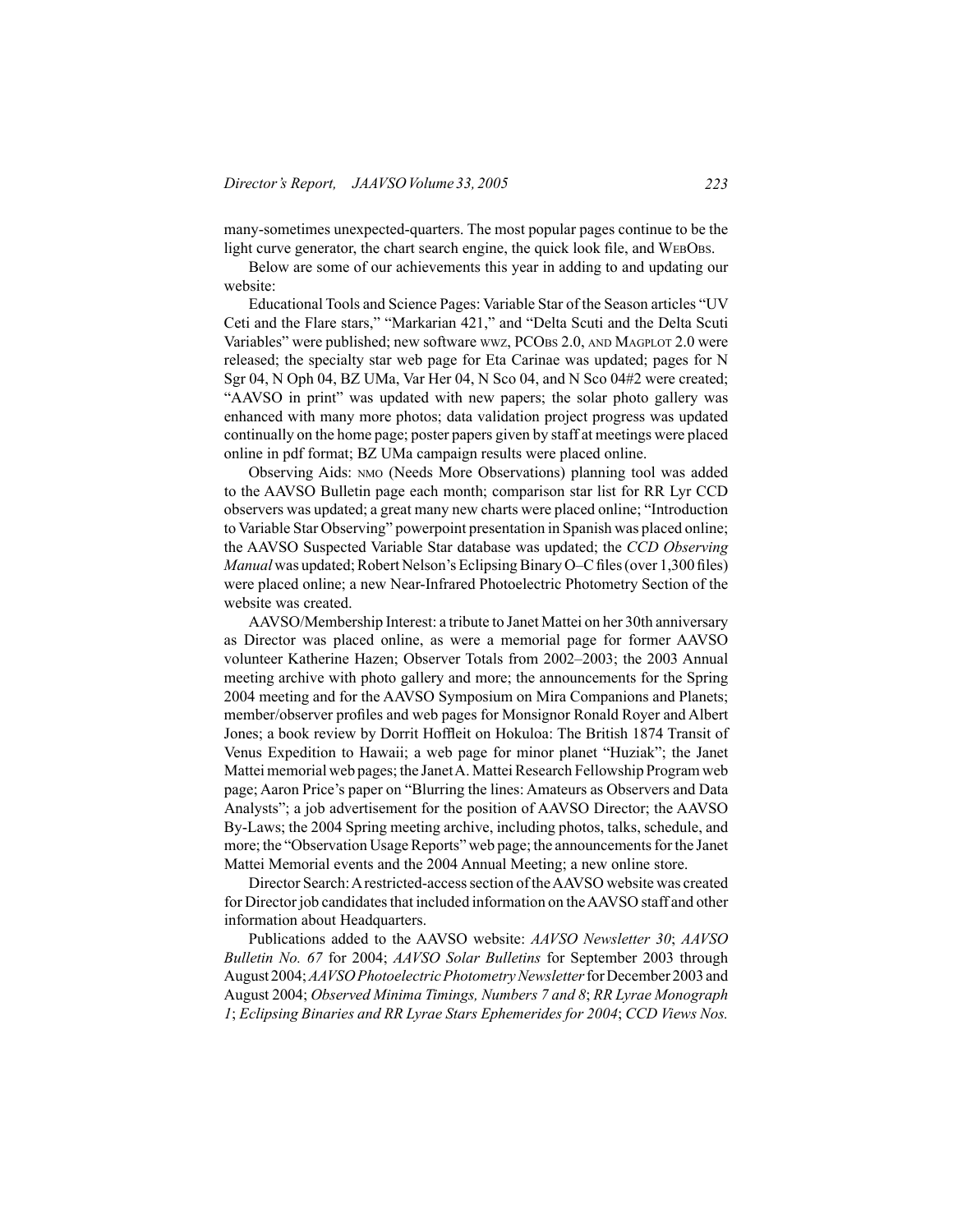*317–324*; 18 *Special News Flashes*; *AAVSO Alert Notice 303–310*; the 2004 JD calendar; pdf posters of High-Energy Network papers.

Here are some website statistics for October 1, 2003—September 30, 2004: total webpages downloaded—1,558,193; average number of pages downloaded—4,257 per day or one every 20 seconds (last year one every 10 seconds); average amount of data transferred per day—324 MB (last year 329 MB); number of individual visitors—252,590 (many were returning visitors, and last year's number of visitors was 204,213); average number of individuals per day—702 (last year 559); most active day—Tuesday (last yearWednesday); most active time—3–4 pm EST(same aslastyear);mostinactiveday—Saturday(lastyearSunday);mostinactive time—2 am EST (same as last year); number of light curves plotted—about 214,246 (last year 93,170); number of plots per day—about 587 (last year it was about 255), with about 11 from Xephem (last year 20); most popular stars—SS Cyg, X Cam, SN 2004dj; number of charts downloaded—554,411 (last year 808,771); top ten downloaded pages—Light Curve Generator, Quick Look File, Chart Search (these first three account for 70% of the top ten page downloads), WebObs, Site Search, Variable Stars, Solar observing, Publications, Variable Star of the Season, Observing Programs.

 Here are some comments on our website comments this year:

• From Portugal: "Congratulations for the idea of making available to everyone the Director Annual Reports. We could never imagine the amount of information they contain, until we started to read these reports. Particularly, the observation statistics are truly interesting and a faithful barometer of AAVSO achievements. Great job!"

• From England: "Keep up the good work on the website, it might as well be my home page for the number of times I access it, literally every day."

• "Hi! I'm doing a report on the star Betelgeuse for school and your website provided me with thorough information about this red supergiant. Thank you so much! So many other sources (on the internet) have unexplained facts about Betelgeuse, but your website was superb! Thank you again!"

• "I log onto the WEB site almost every day to get the latest AAVSO news. I know how much work it is to keep a site of that size up-to-date and available."

• "I gave one of my variable star evangelical talks at a Durham Region Amateur Astronomers meeting on Tuesday night, and once again marveled aloud at how Janet and her team brought the AAVSO from the fusty old New England organization I knew in my youth to a vibrant 21st century organization with one of the best web sites on the net."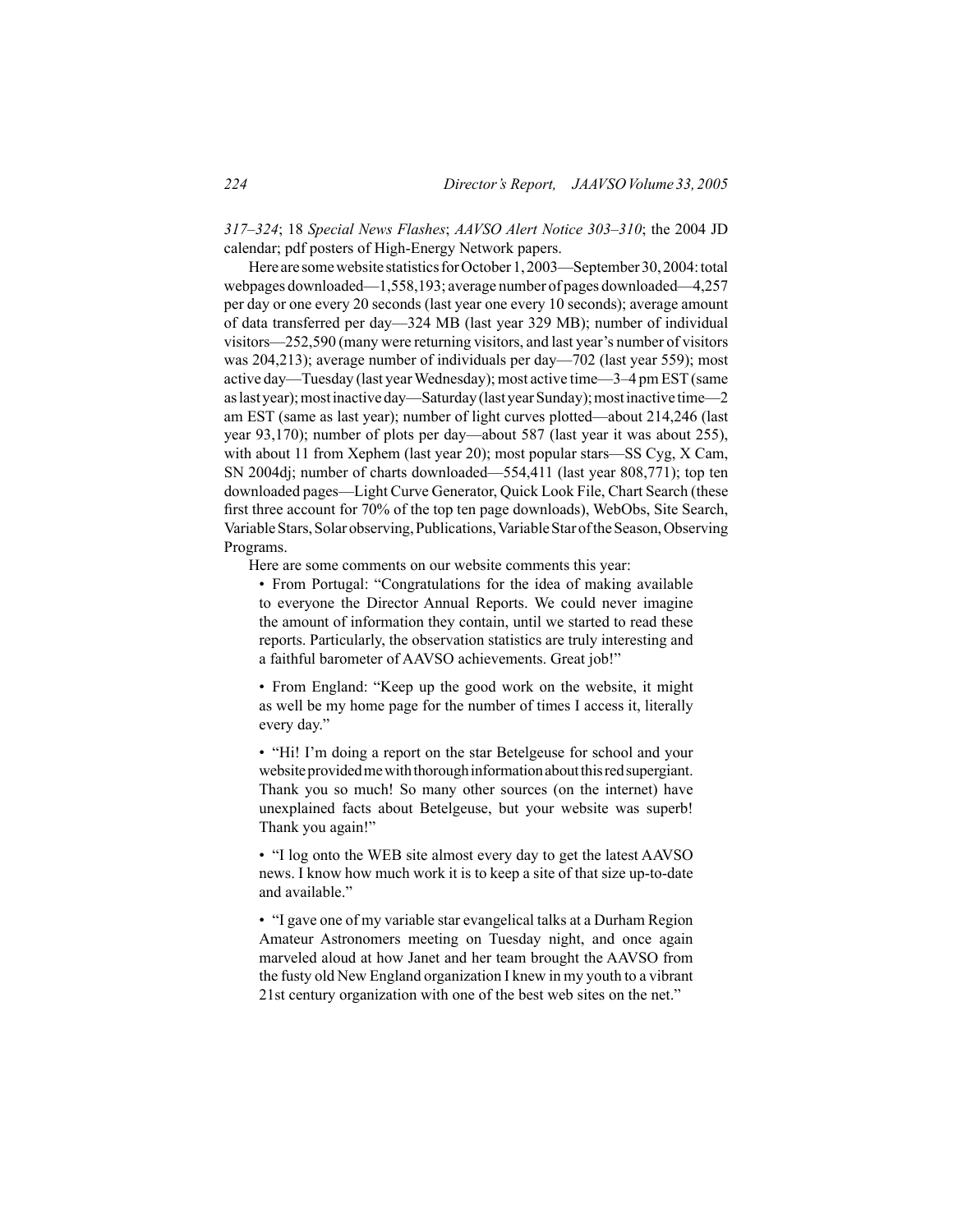• "Which does bring up another point about your website: It is *First Rate!* Well done, folks! Doing what I do for a living, I see some of the best and some of the worst sites imaginable. Yours is among the very best, both for ease of use to someone that isreally new to the site/subject and for pure usefulness. I really mean this...it is a great site! Obviously, I am not speaking for IBM with this unpaid advertisement. I thought you guys should know that I, personally, think you are not only on the right track, but you are already at the station."

#### **2.Data management and data processing**

#### 2.1.Digitization and processing of current data

 The percentage of observations submitted electronically through the website continues to increase. As a result, more and more current data are automatically available for viewing online via the Quick Look/Light Curve file Generator files, which refresh every ten minutes.

Over 74% (61% last year) of the incoming data is submitted via WEBOBS and EMAILOBS, 20% (30% last year) as email (with a few observers still not sending data in standardized format), and 6% (~8% last year) submitted on paper and digitized at Headquarters. One observer is still sending monthly data on diskette.

 We are currently up-to-date with data processing. A negative result of online data submission we are seeing is duplicates/triplicates: observers sometimes submit observations more than once, and 100–3000 multiples can be received in a given month. We are working to educate the observers about this problem.

## 2.2.Backlog of observations from Wayne Lowder

 Wayne Lowder's hand-written and not-yet-reported observations—over 91,000—which were digitized by last fall thanks to the efforts of Michael Saladyga and Sarah Sechelski, are partially processed at this time. Processing and inclusion in the AAVSO database will be completed before January.

#### 2.3.Computer hardware, software, and networking

2.3.1.Hardware

 Thanks to a grant from the Gaposchkin Fund of the American Astronomical Society Small Research Grant Program, a new powerful server has been setup at Headquarters. This server, with dual 64-bit processors, will serve as a computation server for CPU-intensive services on the AAVSO web site and for staff.

 The rest of the technological infrastructure at Headquarters has not changed much. The AAVSO has 10 Windows (one '95, one 'xp, and eight '98), one Linux and one osx workstation for use by staff. In addition, there are three Linux servers (one fileserver, one Internet server and one firewall). Headquarters has numerous legacy backup computers in storage.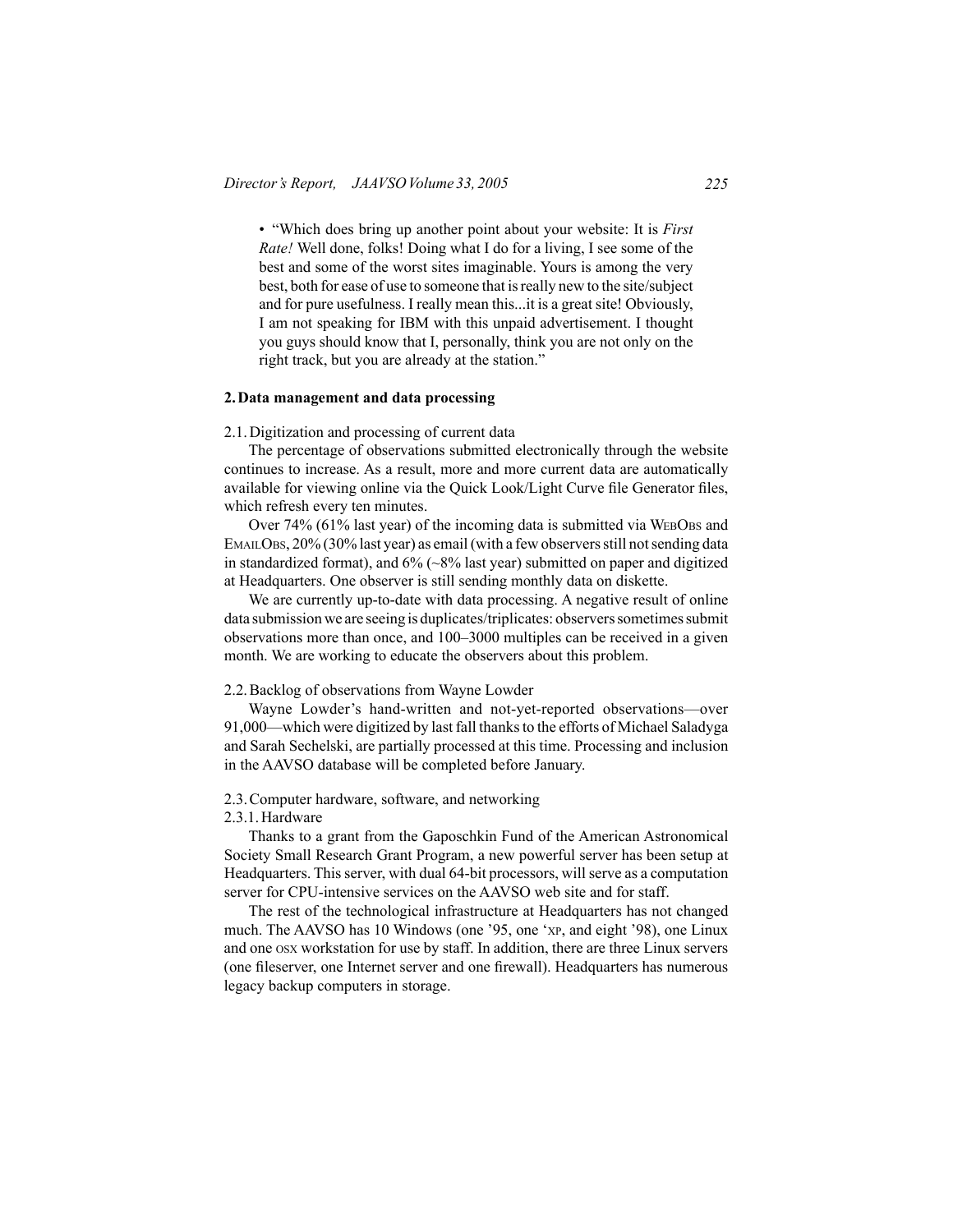## 2.3.2.Software

 Thanks to work from our volunteer programmers, the AAVSO has been able to release some pretty impressive software to the general public. Among them was version 2 of PC Obs (Windows-based data entry software), a windows version of wwz for wavelet analysis, and MagPlot, a light curve analysis program. In addition, FORTRAN versions of TS and wwz have been placed online. Also, VISUAL basic replacementsfor Grant Foster's *Solar Bulletin* programs were completed and placed online. Special thanks to Len Abbey, Geir Klingenberg, and Lisa Henkel for volunteering their programming talents for these projects. The Windows wwz program development was also funded in part by the AAS Small Research Grant that funded the new computational server.

 Consideration continues on the new relational database to host the AAVSO International Database, although a final decision on the specifics of the database will not be made before the next Director is on-site, since some of the candidates have database experience that would be valuable in planning the structure of our database.

## **3.Requests for AAVSO data**

 We have responded to a dramatically new record high number—1,829—of requests (484 via email or paper and 1,345 filled online) for AAVSO data and information from astronomers, observers, educators, and students. Last year's record numbers were 536, with 371 via e-mail or paper and 165 filled online. As the percentage of validated data in the AAVSO Data Validation Project has grown this year, more and more requests were able to be filled online, thus saving more and more staff time.

 We have provided data support for ground-based and satellite (such as XMM, RXTE,FUSE,GravityProbe-B, andChandra)observations.Inaddition, a significant number of astronomers are obtaining the data and information they need from materials on our website such as our News Flashes/MyNewsFlash, Light-Curve Generator, and Quick-Look files. Most of our data requests come through the web.

 One of the satellite observations for which we provided support was a study by Dr. Knox Long, Space Telescope Science Institute, and colleagues of the SU UMa-type cataclysmic variable VW Hyi, using the NASA far-ultraviolet satellite FUSE. Their study involved target-of-opportunity observations (TOO) of VW Hyi between outbursts—throughout quiescence—to study the cooling of the white dwarf component. If VW Hyi went into superoutburst while FUSE was observing it, the satellite would have been damaged, so it was critical to know that the outburst that would occur at the end of the satellite observing period would not be a superoutburst. Our observers monitored VW Hyi closely, and once the next superoutburst had occurred, alerted Headquarters to the start of the next outburst, a normal one. The outburst fortunately occurring during a FUSE observing window,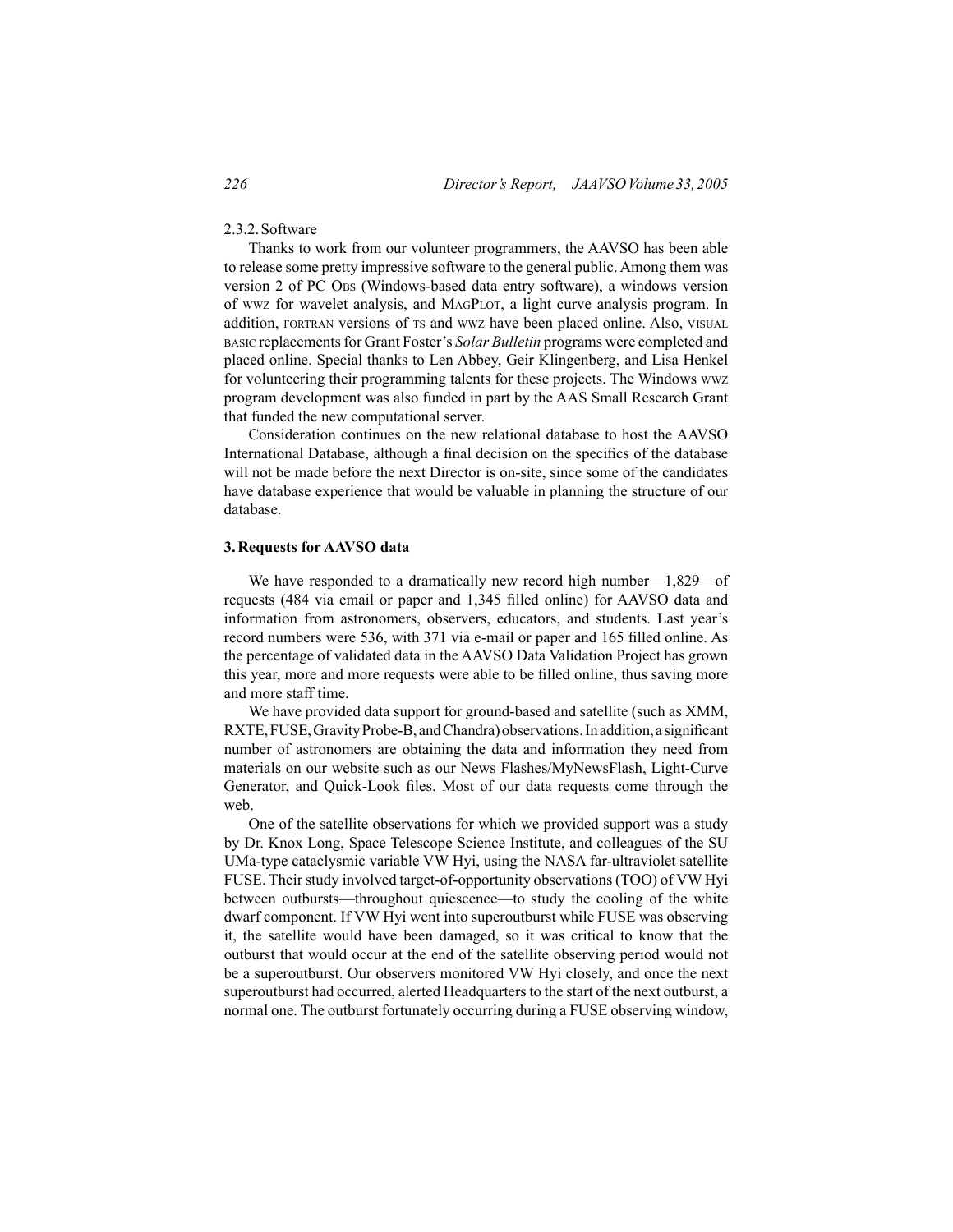the satellite was triggered to catch the decline of the outburst, quiescence, and rise to the next outburst. The AAVSO observations obtained before, during, and after the satellite observations will be valuable in analyzing the FUSE data, which could not have been safely obtained without the monitoring that enabled the scheduling of the TOO observations.

 Another interesting satellite observing project to which the AAVSO observers aremaking an essential contribution is on themagnetic cataclysmic variableQSTel. Dr. Christopher Mauche, Lawrence Livermore National Laboratory, is interested in studying this bright extreme ultraviolet and soft X-ray source next year with the NASA Chandra X-ray telescope. The star would have to be in its high state, but very little was known about its optical behavior. In order to be able to prepare an observing proposal, Dr. Mauche asked AAVSO observers to monitor QS Tel at least through this yearto obtain fundamental information about its optical behavior. Oursouthern hemisphere observers have been following QS Tel, and look forward to continuing to contribute to the knowledge about this star.

 The types of stars for which AAVSO data and services have been requested this year are given in the list below and in Figure 1:

- a. long period variables—51% (Mira  $41\%$  and semiregular variables  $10\%$ )
- b. cataclysmic variables—28% (dwarf novae 17%, novae, nova-like, recurrent novae, supernovae 11%)
- c. Cepheid—8%
- d. irregular—4%
- e. R CrB stars-3%
- f. AM Her stars-2%
- g. Eclipsing Binary and RR Lyrae stars—1%
- h. miscellaneous—2%
- $i$  unknown— $1\%$

 The areas in which AAVSO data have been used this year are given in the list below and in Figure 2:

- a. Data analysis— $27\%$  e. Education— $6\%$
- 
- c. Science project— $16\%$  g. Other— $3\%$
- 

# **4.Awards and recognition**

4.1. Awards given

 a.AAVSO Observer Awards

 At the AAVSO Spring Meeting in Berkeley, California, on July 24, 2004, we presented AAVSO Observer Awards to the following observers: to Gary Poyner of England and Georg Comello of The Netherlands, who have each made over 100,000

- 
- b. Data correlation—33% f. Schedule observing run—5%
	-
- d. Figure and table—9% h. GTN collaboration— $1\%$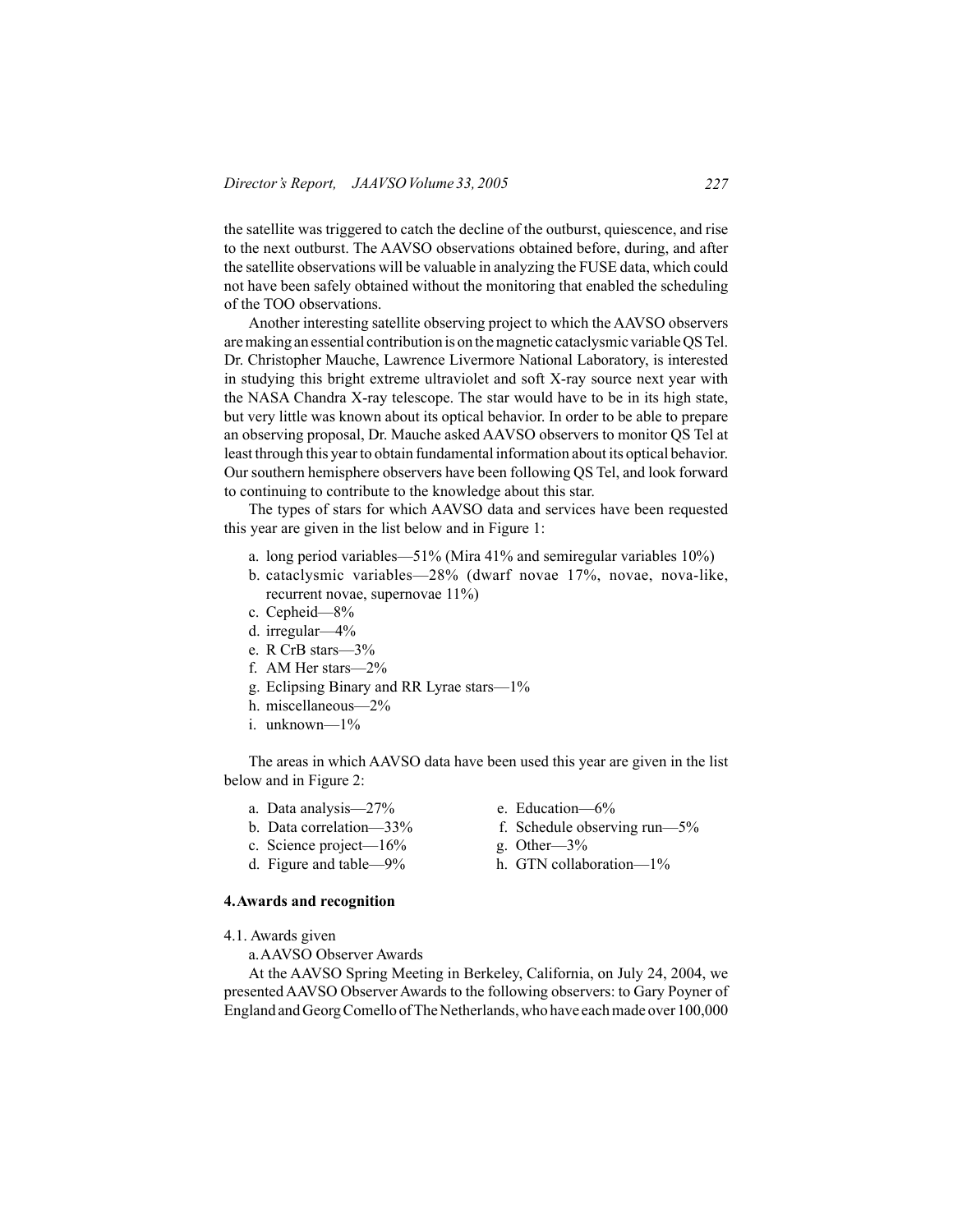

Figure 1. Types of stars for which AAVSO data were requested during fiscal year 2003–2004.



Figure 2. Areas in which AAVSO data or services were used during fiscal year 2003–2004.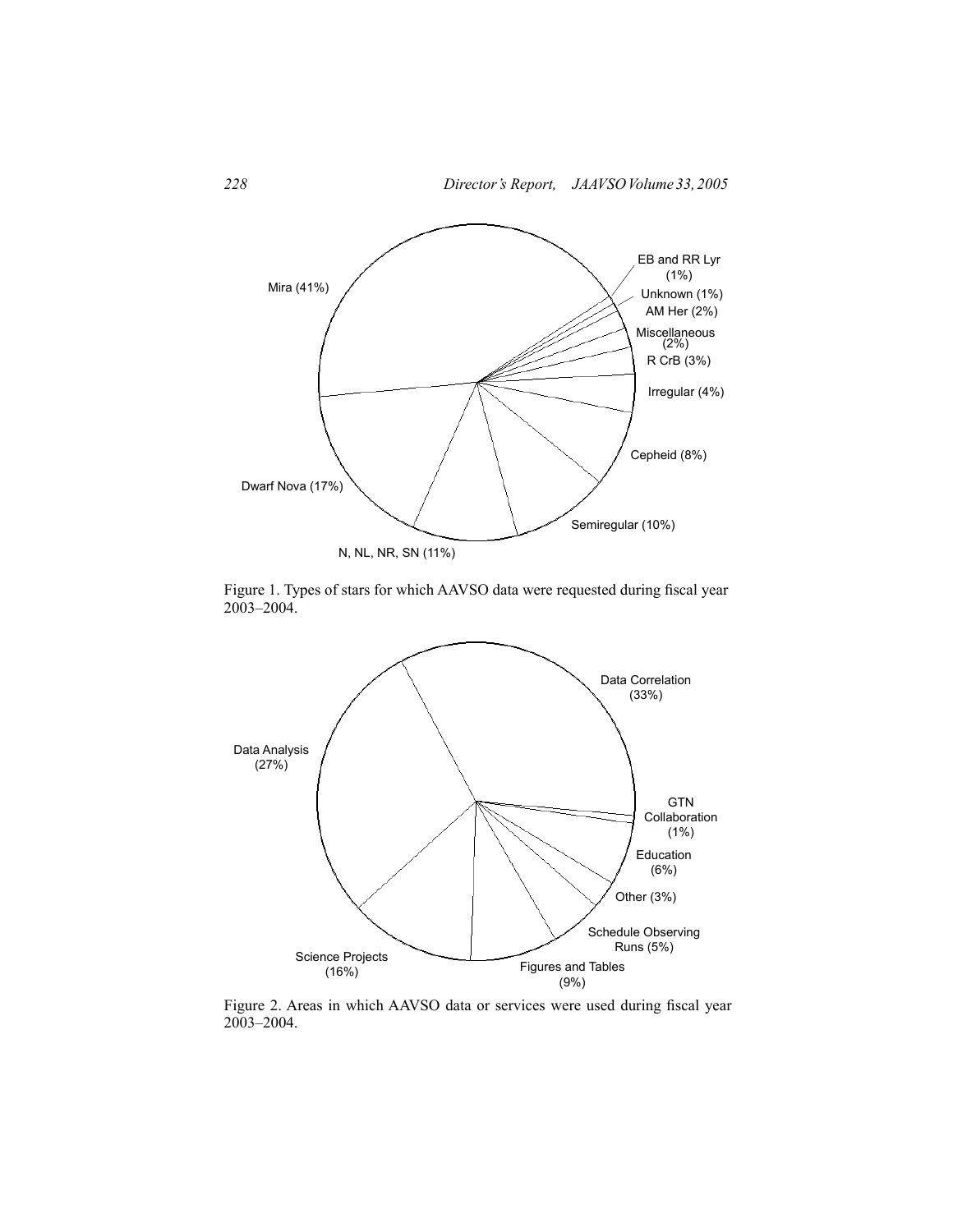observations;four observerswho havemade 50,000 ormore; eight, 25,000 ormore; ten, 10,000 or more; one, 50,000 or more CCD observations, one, 25,000 or more CCD; four, 10,000 or more CCD; two, 5,000 or more CCD; one, 2,500 or more CCD; six, 1,000 or more CCD or PEP observations. A complete list of recipients was published on pages 93–94, *Journal of the AAVSO*, Vol. 33, No. 1.

 b.AAVSO Director's Award

 At the 93rd Spring Meeting in Berkeley, California, on July 24, 2004, we presented the AAVSO Director's Award to the following observers: Arto Oksanen, Muurame, Finland, for his dedication and valuable contributions to inspiring and mentoring new observers and to improvements to the database and charts; and Christopher Stephan, Coos Bay, Oregon, for his dedicated contributions to special observing programs and the AAVSO International Database.

 c. AAVSO William Tyler Olcott Award

 No award was presented this year.

 d. AAVSO Gamma-Ray Burst Award

 The AAVSO has created a new award related to gamma-ray burst (GRB) afterglows.The awardhastwocategories of achievement byanamateur astronomer: discovery of a GRB afterglow, and observation of an afterglow. The first AAVSO GRB Award has been made to Libert A. G. (Berto) Monard of Pretoria, South Africa, for his discovery of the optical afterglow of GRB 030725 on July 25.79, 2003 UT. The award was announced at the 93rd Annual Meeting, in Waltham, Massachusetts, on October 30, 2004.

 e. AAVSO Solar Observer Awards

 At the Annual Meeting in Waltham, Solar Observer Awards were announced for five sunspot observers and nine SID observers. The list of recipients appears on page 221.

 f. Staff Service Awards

 The AAVSO recognizes staff longevity through service awards presented every five years. This year several Headquarters staff members reached milestone anniversaries: Katherine L. Davis—5 years; Gamze Menali—5 years; Gloria Ortiz Cruz—5 years; Aaron Price—5 years; Sara J. Beck—14 years (we missed her 10th!); Michael Saladyga—20 years; Elizabeth O. Waagen—25 years.

 Framed certificates of appreciation were presented at the 93rdAnnual Meeting, in Waltham, Massachusetts, on October 30, 2004.

#### 4.2.Recognition received

 Minor planet *Huziak* was named for AAVSO member/observer Richard Huziak.

# **5.Special projects**

5.1.*AAVSO Monographs*

 Five *AAVSO Monographs*, prepared for publication by Janet Mattei, Kerriann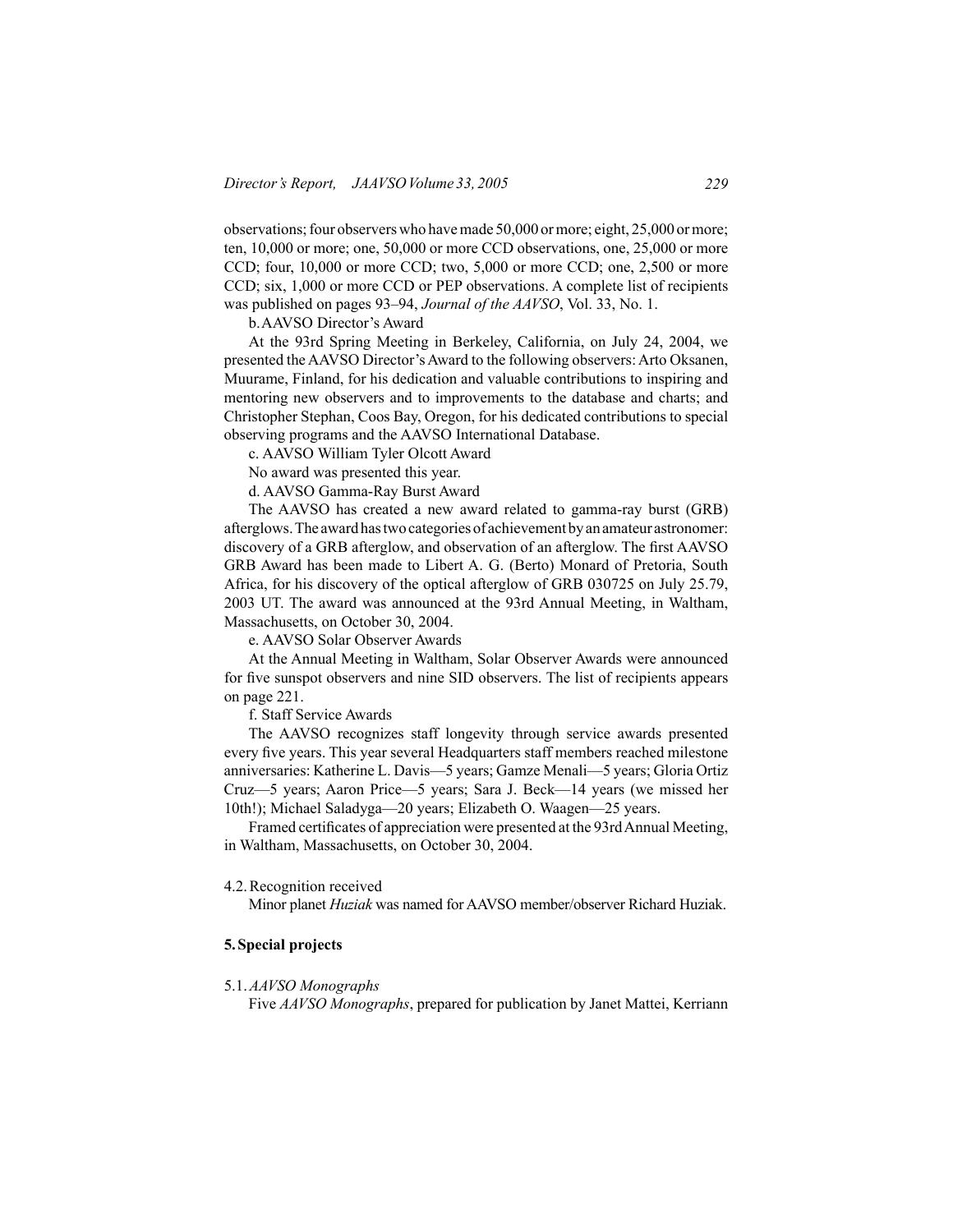Malatesta, and Elizabeth Waagen, were published: *Z Ursae Majoris 1928–2000 (Monograph 18)*; *OS Andromedae 1986–2000 (Monograph 23)*; *V838 Herculis 1991–2000 (Monograph 24)*; *V1974 Cygni 1992–2000 (Monograph 25)*; *V723 Cassiopeiae 1995–2000 (Monograph 27)*.

 Two *AAVSO Monographs* and two *Monograph Supplements* remain to be published to complete the *AAVSO Monograph Series*.

*Observed Minima Timings of Eclipsing Binaries, Number 9* was prepared by Marvin E. Baldwin and Gerald Samolyk.

#### 5.2.Validation of the AAVSO International Database

 The AAVSO Validation Project—funded by NASA Headquarters through a two-year grant, which we acknowledge with profound thanks—was completed on schedule and on budget. As a result, as of September 30, 2004, over 9.5 million observations in the AAVSO International Database from the AAVSO's founding (or before) through 2001 are online for automatic downloading from the AAVSO website. With the completion of this project we realize a long-held dream: making as much of the AAVSO data as possible easily and immediately available to the astronomical and educational communities.

 Thanks to the meticulous work of the validation project team (Janet Mattei, Rebecca Turner (Team Leader), Sara Beck, Katherine Davis, Kerriann Malatesta, Gamze Menali, Michael Saladyga, Sarah Sechelski, and Elizabeth Waagen), this unique and precious resource is now available and is being accessed heavily.

In the course of the project, the entire database was checked for non-corresponding variable star names and positions(designations) and all necessary correctionsmade. Other errors that were found (such as JD, magnitude, observer initials errors) were also corrected. Each observation was then validated—checked for accuracy—against the other observations of that star and marked as good or discrepant (but never deleted). Nine technical staff worked on the project at varying percentages of their time over the past two years and over 9,000 hours of staff time were spent on this project.

 What remains to do is to place the validated data on the NASA/IPAC-IRSA website and in other NASA databases.

 Sara Beck continues to work on removing duplicate observations found in the database during the project. These duplicates are not exact duplicates but are month-to-month duplicates sent in with very small differences that prevent our duplicate-checking software from detecting them as duplicates.

 Completion of the validation project does not mean that the entire AAVSO International Database is validated through 2001. Some suspected variables and all of the questioned comparison/field stars were omitted from the project when it was designed. These remaining stars need to be validated, as do most observations added to the archives since 2002.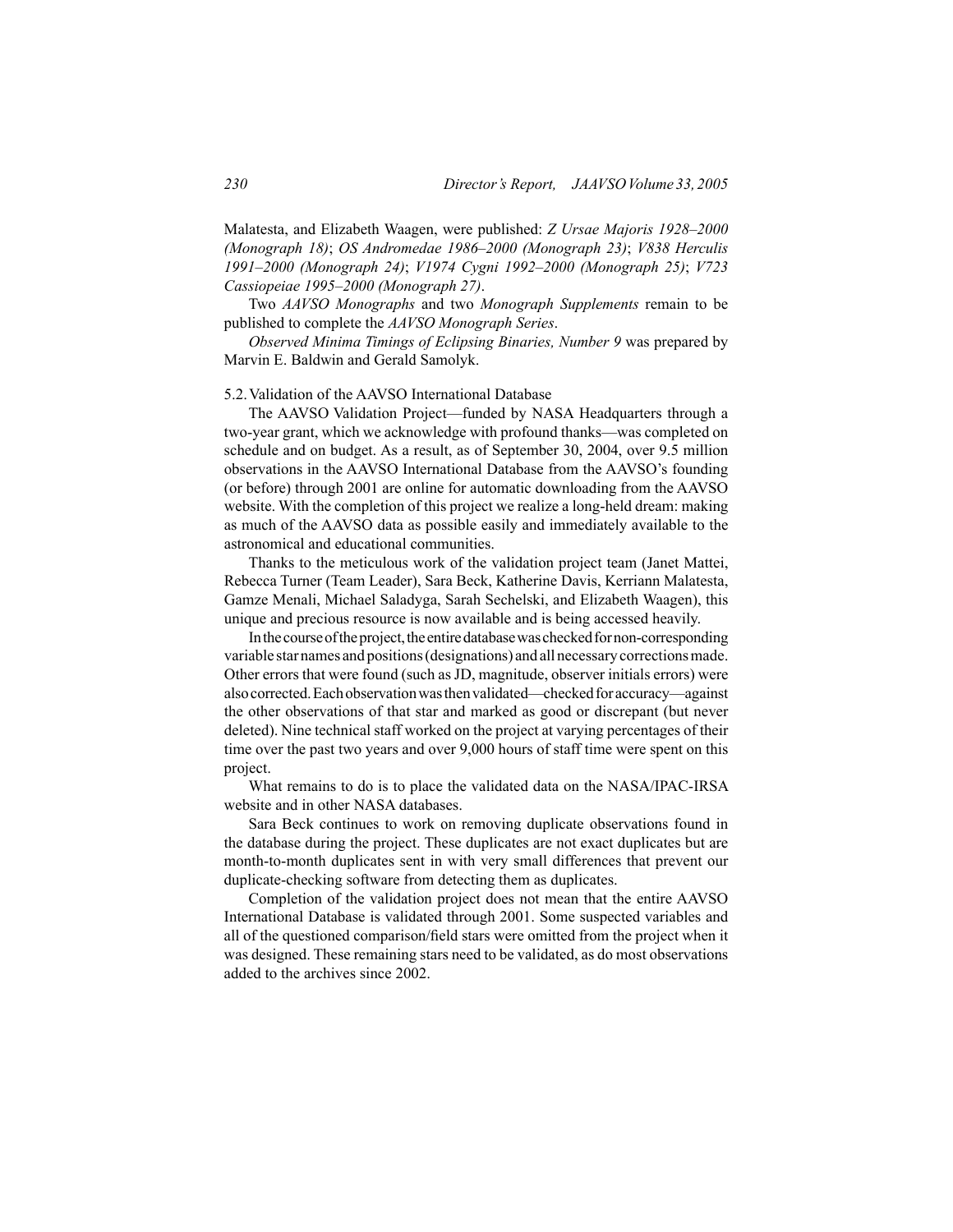5.3. AAVSO Charts Team and AAVSO Comparison Star Database Working Group

The AAVSO Chart Team published over 1,000 charts in its first year of operation, and continuesto make excellent progress with new charts and the backlog of charts requiring revision. Aaron Price continues as the Headquarters Team liaison. Team Leader is Mike Simonsen, and members this year are Arne Henden, Charles Scovil, Bruce Sumner, Marc Biesmans, Robert Stine, Hazel McGee, Dan Taylor, Richard Huziak, Christopher Watson, and Thomas Steckner.

The AAVSO Comparison Star Database Working Group is on target to complete Phase One, involving about  $65,000$  stars, by summer  $2005, 43,000$   $(67%)$  stars have been documented and of those 38,000 (59%) have been validated. Aaron Price continues as Headquarters liaison. Vance Petriew is Team Leader, and members are: Rick L. Merriman, Keith Graham, Tim Hager, Carlo Gualdoni, Roy Axelsen, Brian Skiff, Dan Taylor, Joe Maffei, Curt Schneider, Christopher Watson, Arno van Werven, Mark Munkacsy, Jim Bedient, Radu Corlan, Steven Fanutti, Doug Hodgson, Dolores Sharples, and Pedro Pastor.

 These two teams continue to work closely together, and are planning for the future when they will merge and automated, customized charts via the AAVSO website will become a reality.

## 5.4. AAVSO Archives Project

Excellent progress was made this year on the AAVSO Archives project, thanks to the continued financial support ofAAVSO Historian and Past President Thomas R. Williams and his wife Anna Faye Williams, and the efforts of AAVSO technical assistant and archivist Michael Saladyga. The archiving of the correspondence of the Mattei era (to 1993) has now been completed, thus, the correspondence of the Recorders/Directors of theAAVSO is now archived from 1911 through 1992.Also, 60% of the special collections materials in the AAVSO archives have now been archived.

## 5.5.Special publication

 The autobiography of Dorrit Hoffleit—*Misfortunes as Blessings in Disguise* continues to sell well. This year we sold 36 copies and distributed one review copy and three complimentary copies.

#### 5.6.AAVSO International High-Energy Network

The AAVSO International High Energy Network saw steady activity. A possible afterglow to GRB040916 was discovered by network member Pam Kilmartin at Mt. John Observatory in New Zealand, but follow-up observations by network members were negative. Blazar observations increased, thanks to exposure from theAAVSO electronic publication CCD Views and theAAVSO website's Variable Star of the Season presentation on Markarian 421 and other active galactic nucleus (AGN) objects.Activity should increase significantly next year with the launch this winter of NASA's Swift satellite, designed to detect Gamma-Ray Bursts (GRB) and relay the information to Earth within seconds.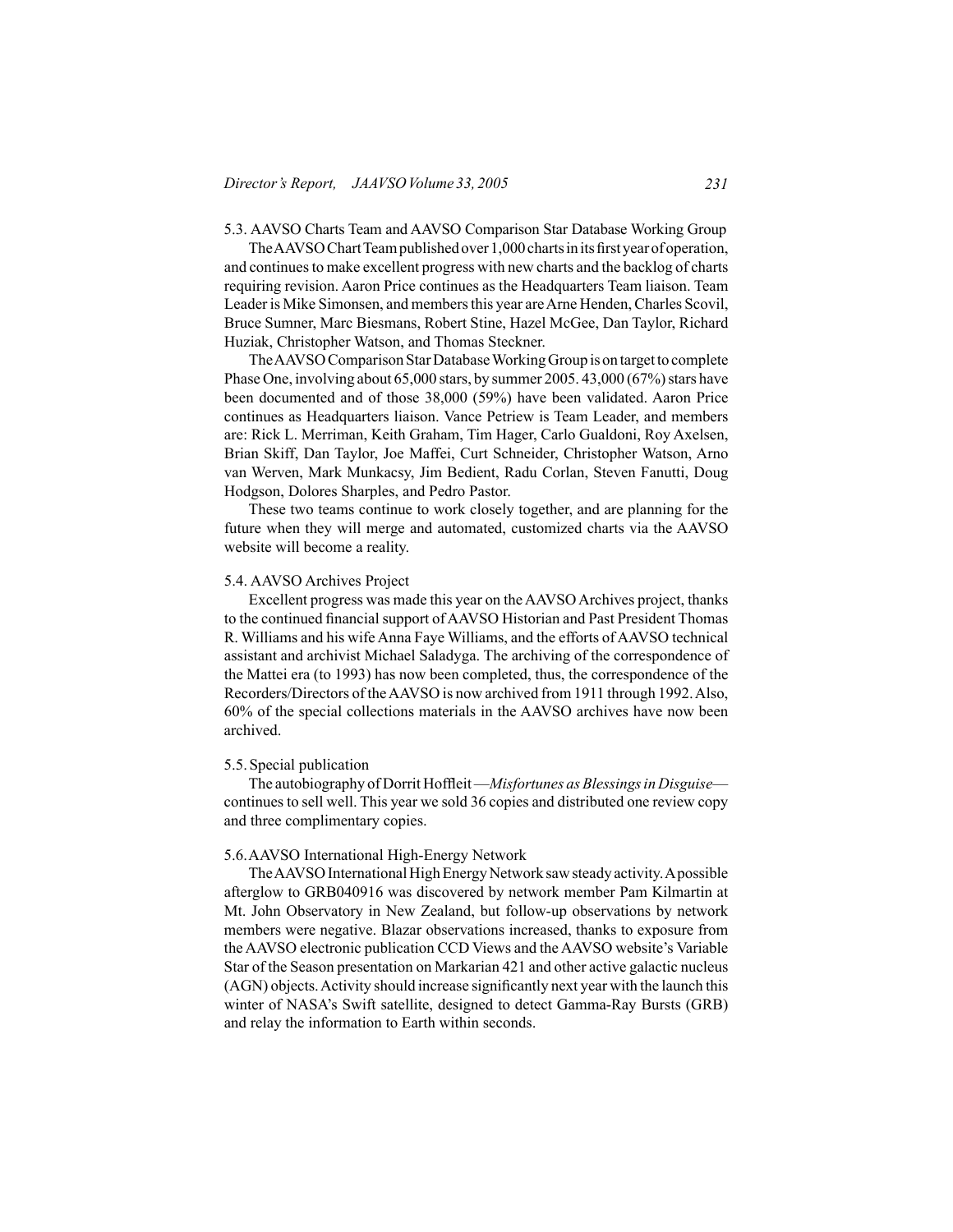Thanks to a proposal prepared for the NASA Swift Education and Public Outreach Program on behalf of the AAVSO by Dr. Chryssa Kouveliotou, NASA Marshall Space Flight Center, in honor ofJanet Mattei and based on an idea discussed by the two of them and others, the AAVSO received funding from NASA for the creation of JANET—the AAVSO Joint Afterglow NETwork. The purpose of JANET is to detect and monitor Gamma-Ray Burst (GRB) afterglows in timely response to notification of GRB detections by the Swift satellite.

 In creating JANET, theAAVSO is expanding its High-Energy Network to eight sites by providing threemore observers around theworldwithAAVSO-ownedCCD cameras, filters, and communication equipment. Also, the funding will provide for a new server at Headquarters dedicated to HEN activities, and for a graduate student to spend six months working with the network to maximize the scientific use of the AAVSO observations.

AThird High-Energy Astrophysics Workshop for Amateur Astronomers is being planned for Spring 2005, in collaboration with NASA Marshall Space Flight Center, New Mexico State University, and NASA's Swift and GLAST missions through Sonoma State University, pending successful funding of a proposal coordinated by Dr. Kouveliotou and submitted to NASA.

## **6.AAVSO's education project:** *Hands-On Astrophysics*

 The dissemination of *Hands-On Astrophysics* (HOA) continues, with sales through the AAVSO, Astronomical Society of the Pacific, and Sky Publishing Corporation.

 This fiscal year we sold 116 HOA packages, including 100 sets to the Wright Center for Science Education at Tufts University to be used in future HOA teacher workshops. We also sold 3 HOA software sets and 2 HOA videos.

## **7.Summary of Observations**

 This year we received a new record high number of observations—545,826 from 754 observers around the world. We continue to receive increasing numbers of observations from observers in the southern hemisphere and from observers with CCDs.

 We had a milestone in the AAVSO International Database—the 11.5 millionth observation was made by David Weier of Wisconsin, with his observation of 1544+28A R Coronae Borealis at magnitude 6.1 on JD 2453113.6028 (2004 April 17.1028 UT). Figure 3 describes the half-millionth observations submitted to the AAVSO.

 Another sort of milestone was reached this year by our longtime member and observer Edward A. Halbach of Estes Park, Colorado. 2004 marks the 70th anniversary of Ed as a contributor of variable star data to the AAVSO! Ed's first observation submitted to the AAVSO was from May 29, 1934: 1842-05 R Sct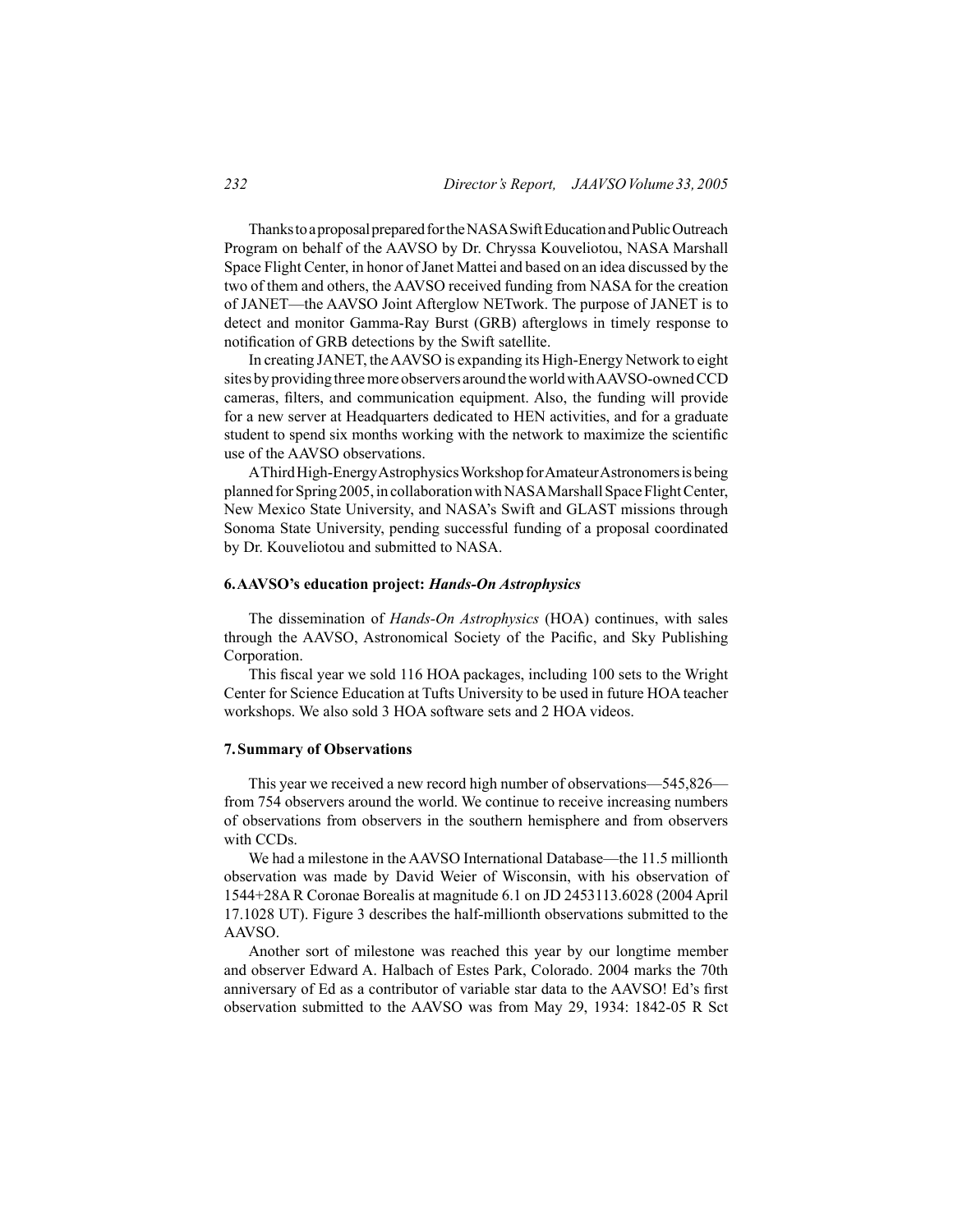2427587.7 mag 5.7. His lifetime total to date is 99,404 observations, and in all these seventy years, Ed has missed only three years: 1954, 1961, and 1963.

## 7.1.Annual observations

 With this year's annual totals, we discontinue the counting of each observer's number of "inner sanctum" observations, that is, observations magnitude 13.8 or fainter or fainter-than observations fainter than 14.0 or fainter. The decision to stop tracking inner sanctum observations had been made by Janet Mattei a few years ago—with today's larger telescopes and CCD technology, fainter observations are not the rarity they once were—but had not been formally implemented.

 This year we received 545,826 visual, photoelectric, and CCD observations from 754 observers around the world. These totals include 200,751 observations observations from 273 observers in the United States, and 345,075 observations from 481 observers abroad. Figure 4 shows the number of observations submitted to the AAVSO each year.

As mentioned above, the total number of observations since 1911 in the AAVSO International Database has exceeded 11.5 million, and now stands at 11,748,260.

 This fiscal year our top observers are in divided into two categories, visual and CCD.

 Our top visual observers for this fiscal year are Eddy Muyllaert (Belgium) with 17,144 observations, Peter Williams (Australia) with 11,377, Gary Poyner (England) with 8,855, Ivan Sergey (France) with 8,758 (mostly visual), Michael Simonsen (USA) with 7,310, Rod Stubbings (Australia) with 7,052, Frank Vohla (Germany) with 6,950, and Paul Vedrenne (France) with 6,880.

 Our top CCD observers for this fiscal year are Lewis Cook (USA) with 67,077 observations,TonnyVanmunster(Belgium) with 25,000,RobertJames(USA) with 12,034,TomKrajci(USA)with11,307,GerardSamolyk(USA)with10,946(mostly CCD), Neil Butterworth (Australia) with 8,746, and Peter Nelson (Australia) with 8,010.

 Table 1 lists the number of observers and the total observational contribution from each country during this fiscal year. Table 2 gives the same information for each state or territory in the United States. Table 3 is an alphabetical list of observers, giving each person'sAAVSO observerinitials, location, and annual total of observations.

Table 4 lists the numbers of observers, each of whom made 1 to 999 observations, 1,000to9,999observations(inincrementsof1,000),and10,000ormoreobservations this year. Table 4 also lists for each category the total number of observations and the percentage of all observations the category represents. Figures 5, 6, and 7 are schematic representations of the information in Table 4.

 We received 2,408 observations from 20 photoelectric observers. This total includes two types of photoelectric photometric observations: those that are reduced to standard format delta-magnitude value at Headquarters (formerly by the committee Chair), archived, and included in the AAVSO Photoelectric Photometry Database,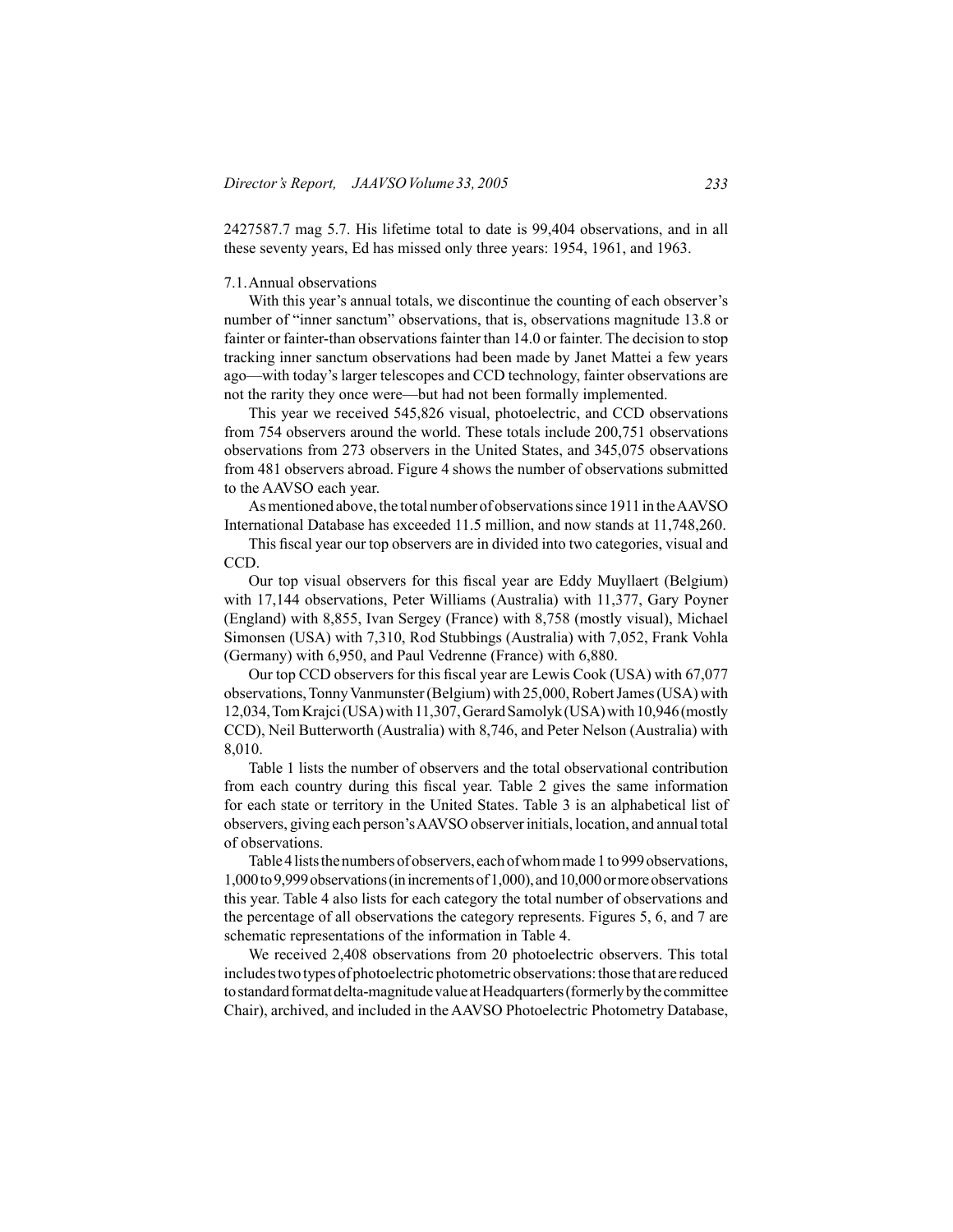

Figure 3. "Megasteps" of the AAVSO—the year in which each half-millionth observation was contribued to the AAVSO International Database, and the name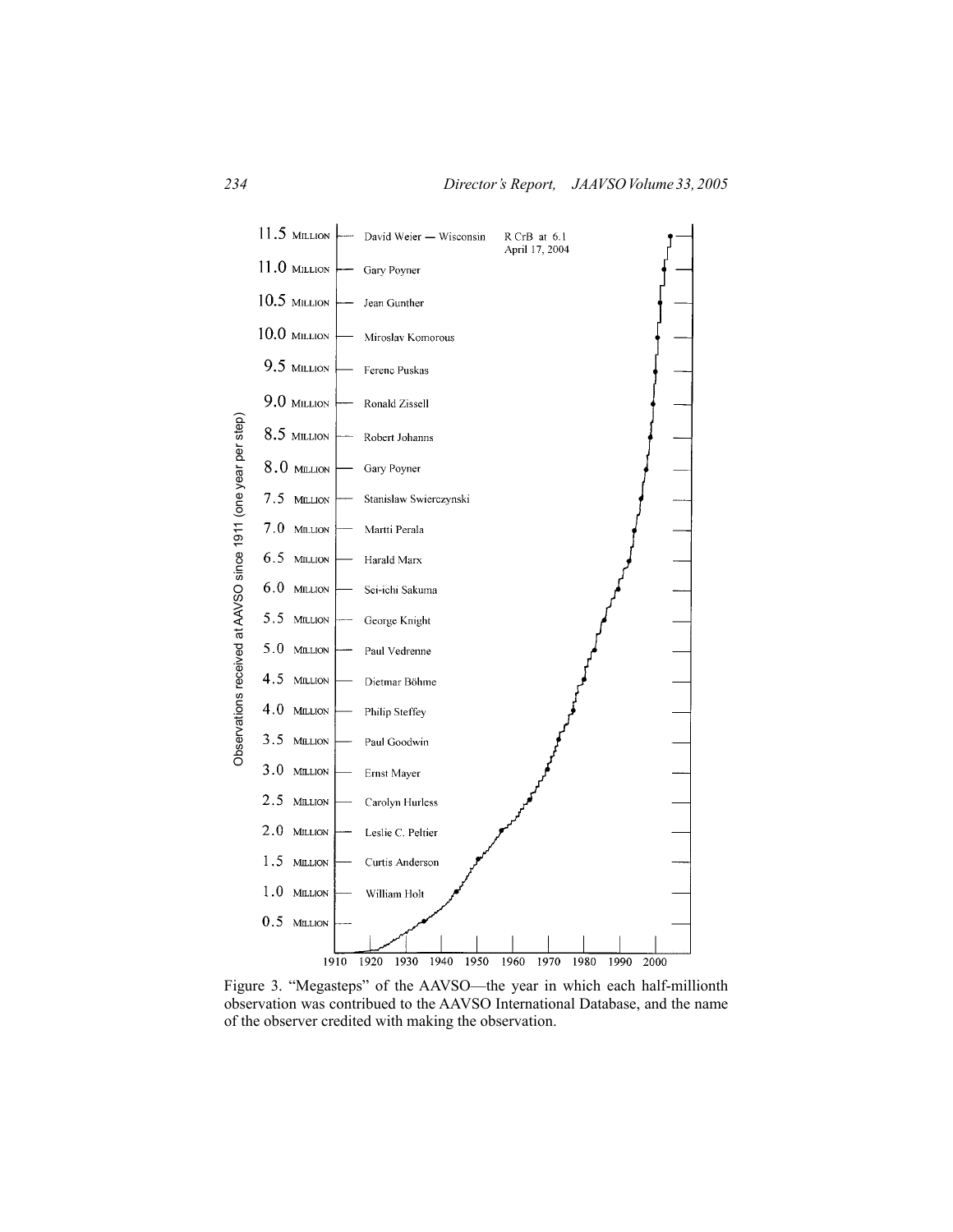

Figure 4. Number of observationssubmitted each year to theAAVSO International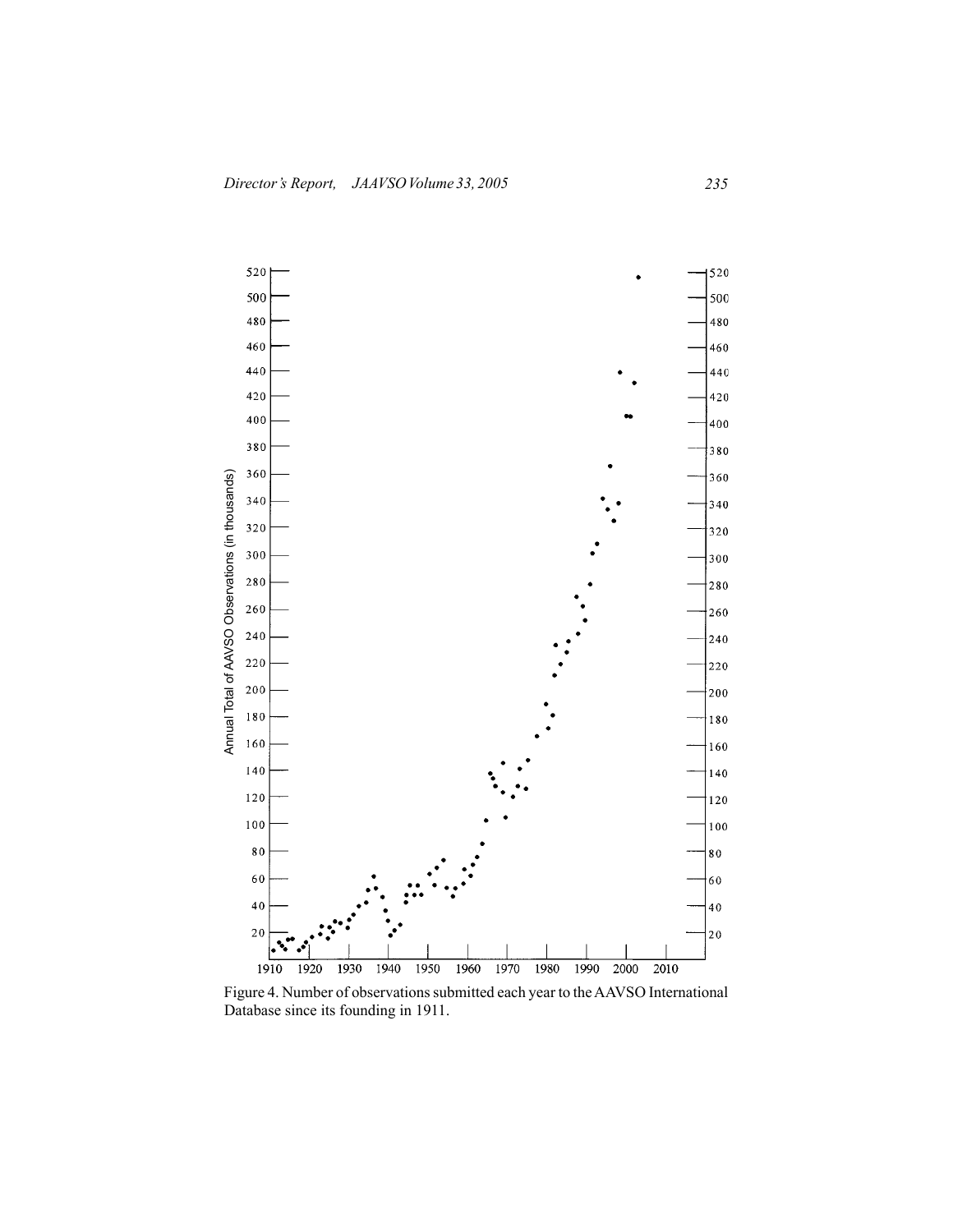

Figures 5, 6, and 7. These figures represent the information given in Table 4. Figure 5(left) shows the number of observers, each of whom contributed 1–999; 1,000–9,999 (in increments of 1000), and 10,000 or more observations in fiscal 2003–2004. Figure 6 (top right) shows, for each increment of 1,000 observations, the total number of observations contributed by the corresponding number of observers shown in Figure 5. Figure 7 (bottom right) shows, for each increment of 1,000 observations, the number of observations given in Figure 6, represented as a percentage of the total number of observations contributed to the AAVSO in fiscal 2003–2004.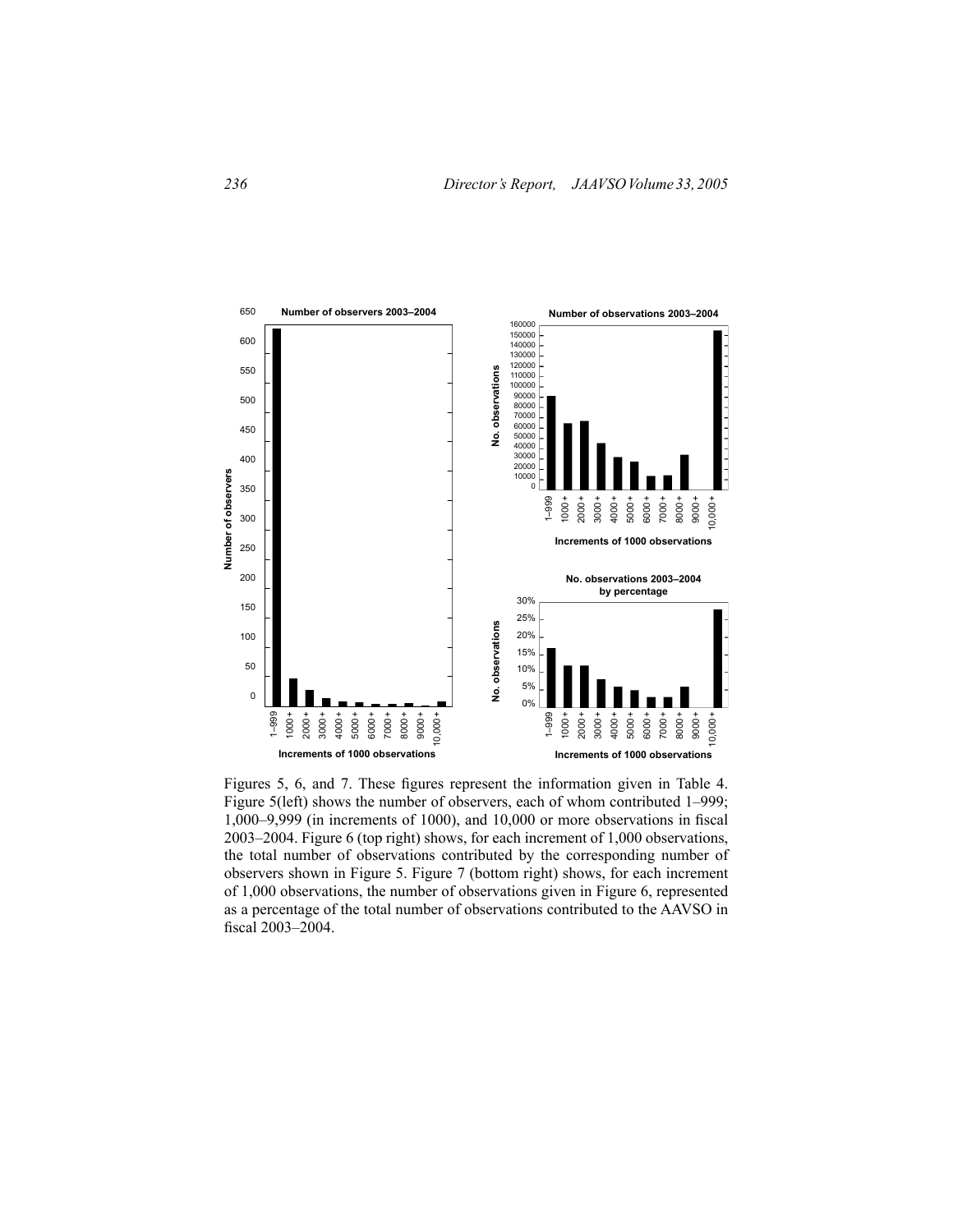and those that are reduced to a numerical magnitude by the observer (using the same software used by the Chair) and sent directly to Headquarters for inclusion in the AAVSO International Database.

 We received 214,514 CCD observations from 137 observers, a significant increase from last year. These include *B*, *V*, *R*, *I* observations of CCD program stars and the CCD observations of other types of stars, particularly faint cataclysmic and long period variables. Gary Walker, the chair of the AAVSO CCD Committee, continues to guide and encourage CCD observers.

 We received 53,875 eclipsing binary and RR Lyrae stars observations from 167 observers. Marvin Baldwin, chair of the AAVSO Eclipsing Binary and RR Lyrae Committees, together with committee member Gerry Samolyk, reduces and archives the observations for the determination of times of minima and maxima, respectively.

 We received 1,105 Supernova Search observations from 4 observers. These observations, which are not included in the annual totals, are archived at AAVSO Headquarters.Rev.RobertEvans,chairoftheAAVSOSupernovaSearchCommittee, continues to provide vital guidance to the observers.

We received 10,821 Nova Search observations from 5 observers. These observations are not included in the annual totals. Rev. Kenneth Beckmann, chair of the AAVSO Nova Search Committee, compiles these observations and provides valuable guidance to observers.

 We received 11,165 sunspot observations from 78 observers, and 242 SID reports from 24 observers. Carl Feehrer, chair of the AAVSO Solar Committee, assisted by Arthur Ritchie, compiles and digitizes the sunspot observations, and provides valuable guidance to the solar observers. Michael Hill performs the SID analysis and provides guidance on SID observing.

 My profound thanks go to all our observers for their unwavering efforts, dedication, and vital astronomical contributions to the AAVSO International Database.

 My sincere thanks go to our data processing and archiving staff—Michael Saladyga, Barbara Silva, Gamze Menali, and Gloria Ortiz-Cruz—who very carefully digitize, process, and archive our hundreds of thousands of observations received each year.

My thanks also go to Marvin Baldwin and Kenneth Beckmann, the chairs of the EclipsingBinaryandRRLyraeStars,andNovaSearchCommittees,respectively,and to Carl Feehrer and Mike Hill, Solar Committee chair and SID analyst, respectively, for compiling and archiving the observations they receive.

#### 7.2.International cooperation

 We acknowledge with appreciation the observations sent to the AAVSO by members of the following variable star associations, either individually or as a group, for inclusion in the AAVSO International Database for dissemination to the astronomical community worldwide: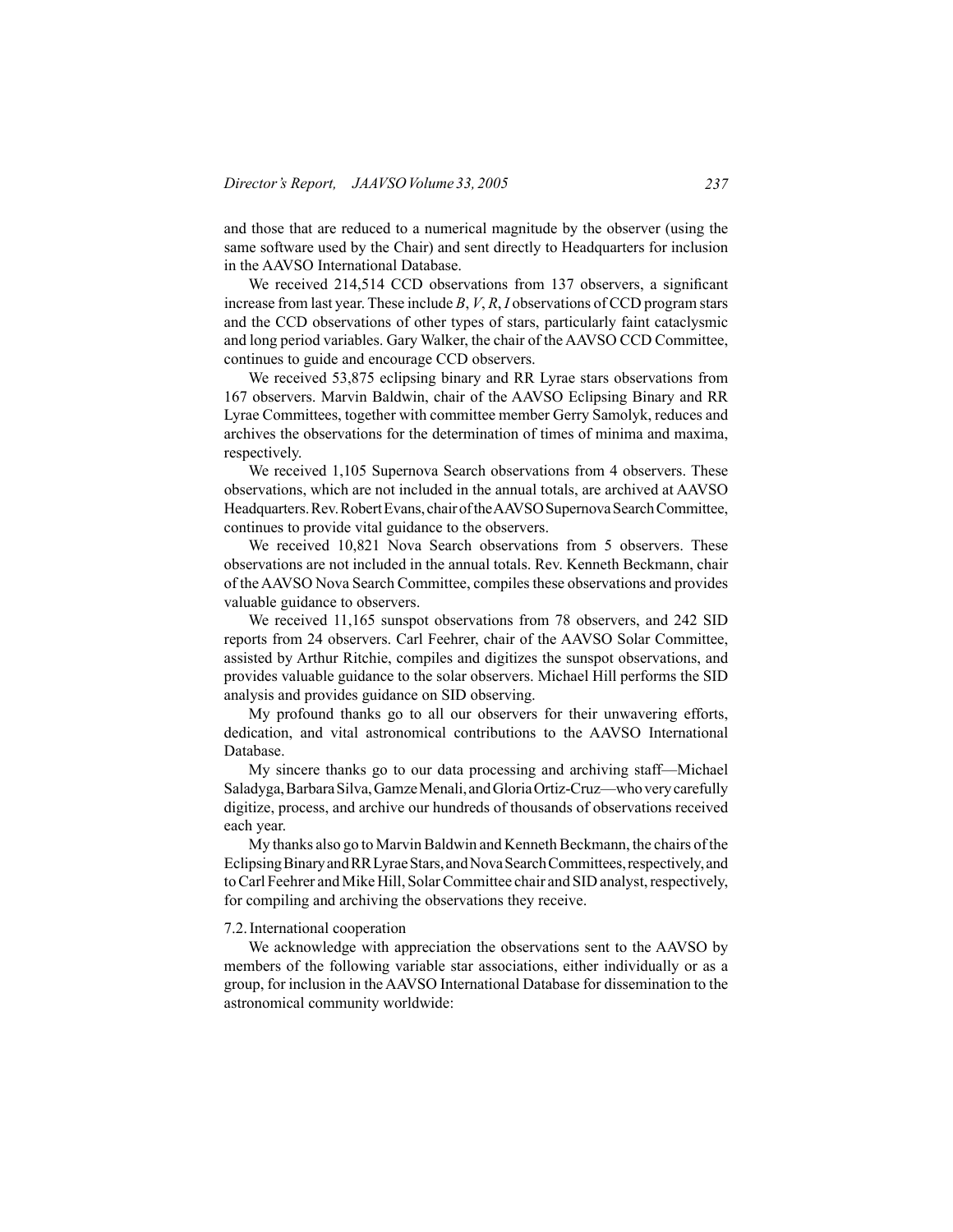- a. Agrupacion Astronomica de Sabadell (Spain)
- b. Asociacion de Variabilistas de Espagne (Spain)
- c. Association Française des Observateurs d'Étoiles Variables (AFOEV)
- d. Association of Variable Star Observers "Pleione" (Russia)
- e. Astronomical Society of Southern Africa, Variable Star Section
- f. Astronomischer Jugendclub (Austria)
- g. Astronomisk Selskab (Scandinavia)
- h. Brazilian Observational Network REA
- i. British Astronomical Association, Variable Star Section
- j. Bundesdeutsche Arbeitsgemeinschäft für Veranderliche Sterne e.V. (BAV) (Germany)
- k. Grupo Astronomico Silos (Zaragoza, Spain)
- l. Israeli Astronomical Association, Variable Star Section
- m. Liga Ibero-Americana de Astronomia (South America)
- n. Madrid Astronomical Association M1 (Spain)
- o. Magyar Csillagászati Egyesület, Változócsillag Szakcsoport (Hungary)
- p. Nederlandse Vereniging Voor Weer-en Sterrenkunde, Werkgroep Veranderlijke Sterren (Netherlands)

## **8.Membership**

 At the 93rd Spring Meeting, held in Berkeley, California, July 22–23, 2004, we elected 48 new members, two of whom joined as Sustaining members, and including one elected to Sponsored membership. A list of these new members appears on page 92 of Volume 33, Number 1, of the *Journal of the AAVSO*.

 At the 93rdAnnual Meeting, held in Waltham, Massachusetts, October 29–30, 2004, we elected 40 new members, one of whom joined as a Sustaining member. A list of these new members appears in this issue of the Journal following the minutes.

## **9.Publications**

### 9.1.AAVSO publications

 The following AAVSO publications have been published from October 2003 through September 2004:

 a. *Journal of the AAVSO*, Vol. 31, No. 2, Vol. 32, No. 1, edited by Charles A. Whitney, with assistance from Elizabeth O. Waagen, Michael Saladyga, and Matthew Templeton.

 b.*AAVSO Bulletin 67: 2004 Predicted Dates of Maxima and Minima of 561 Long Period Variables*, prepared by Elizabeth O. Waagen.

 c.*AAVSO Alert Notice*, Nos. 304–310, prepared by Elizabeth O. Waagen.

 d.*AAVSO Special News Flash* (total of 14), prepared by Elizabeth O. Waagen and Aaron Price.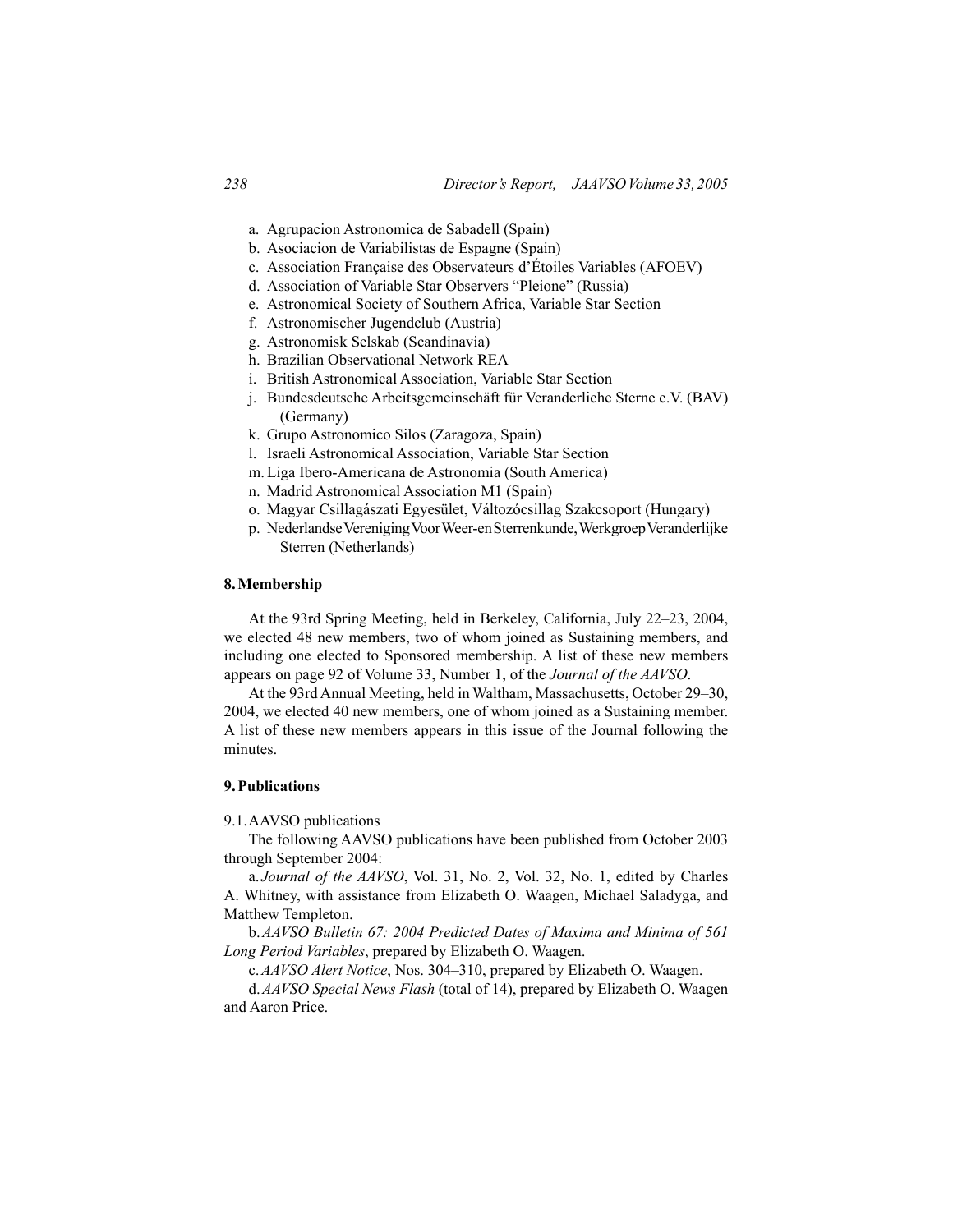e.*AAVSO CCD Views*, Nos. 312–315 plus several special issues, prepared by Aaron Price and Gary Walker.

 f.*AAVSO Newsletter*, No. 30, edited by Travis Searle.

 g.*AAVSO 2004 Ephemeris for Eclipsing Binaries*, prepared byGerardSamolyk and Marvin E. Baldwin.

 h.*AAVSO 2004 Ephemeris for RR Lyrae Stars*, prepared by Gerard Samolyk and Marvin E. Baldwin.

 i.*Observed Minima Timings of Eclipsing Binaries*, Number 9, prepared by Marvin E. Baldwin and Gerald Samolyk (printing delayed until October 2004).

 j.*AAVSO Solar Bulletin, Vol. 59*, Nos. 9–12; Vol. 60, Nos. 1–8, prepared by Carl Feehrer, SID reports by Michael Hill.

 k.*AAVSO Photoelectric Photometry Newsletter*, Vol. 22, No. 2, Vol. 23, No. 1, edited by John. R. Percy.

9.2.Publications by AAVSO staff or members (partial list)

 a. "A Revised Period for the Mira Variable AW Aurigae," M. Templeton, *Information Bulletin on Variable Stars*, No. 5483; 2003.

b. "The Double Supergiant Binary OW Geminorum," Dirk Terrell, D. H. Kaiser, A. A. Henden, R. Koff, D. West, S. Dvorak, A. Charles Pullen, and Christopher P. Stephan, *Astronomical Journal*, 126, 902; 2003.

 c. "Superhumps in the 2003 UV Per Superoutburst," A. Price, L. Cook, T. Vanmunster *et al.*, *Information Bulletin on Variable Stars*, No. 5488; 2003.

 d. "AG Draconis," E.Waagen,*IAU Circular*, No. 8219, ed. DanielW. E. Green; 2003.

 e. "The CCD Camera," D. West, chapter 16 in *Observing Double and Binary Stars*, ed. Robert W. Argyle, Springer, New York; 2003.

 f. "An Amateur AGN Survey With Professional Results," Aaron Price, poster paper accepted and developed for the Guillermo Haro 2003 AGN Conference on Multiwavelength AGN Surveys, but not able to be presented. Flyer copies were given out at the 203rd AAS Meeting and put on AAVSO home page for download; 2003.

 g. "Secular Evolution in Mira and Semiregular Variable Star Pulsations," M. R. Templeton and J. A. Mattei, *Bulletin of the American Astronomical Society*, 35, No. 5, 1216 (poster 8.01, 203rd AAS meeting); 2003.

 h. "9.5 Million Variable Star Observations Coming to You by 2005!," E. O. Waagen and J. A. Mattei, *Bulletin of the American Astronomical Society*, 35, No. 5, 1218 (poster 9.02, 203rd AAS meeting); 2003.

i. "Grassroots & New Media Outreach: A Match Made In Heaven," A. Price and J. Mattei, *Bulletin of the American Astronomical Society*, 35, No. 5, 1345 (poster 86.02, 203rd AAS meeting); 2003.

j. "A Needs Analysis Study of Amateur Astronomers As Regards To the National Virtual Observatory Outreach," N. Craig, A. Price, J. Mattei, et al. (203rd AAS Meeting, poster paper); 2004.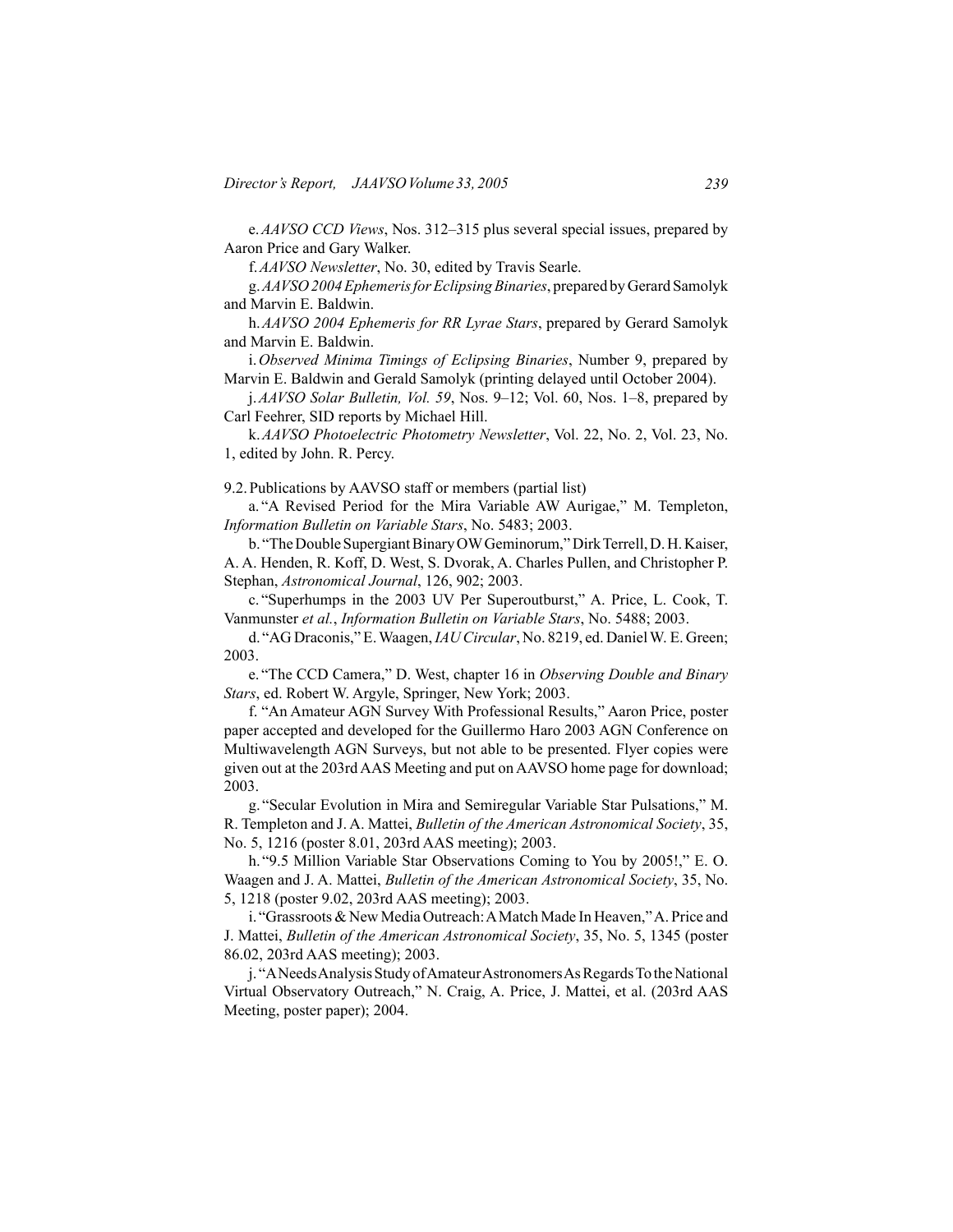k. "Nonlinear Radial Pulsations for Hot 20 Solar Mass Models," B. A. Austin *et al.*, in *Proceedings of IAU Colloquium 193: Variable Stars in the Local Group*, eds. D.W. Kurtz & K.R. Pollard, ASP Conference Proceedings, 310; 2004.

 l. "DO Draconis," A. Price, *IAU Circular*, No. 8274, ed. Daniel W. E. Green; 2004.

 m. "Nova Sagittarii 2004," E. Waagen, *IAU Circular*, No. 8306, ed. Daniel W. E. Green; 2004.

 n. "Eta Carinae's Brightness Variations Since 1998: HST Observations of the Central Star," J. C. Martin, M. D. Koppelman, and the HST Eta Carinae Treasury Project Team, accepted for publication in the *Astronomical Journal*.

 o. "Flickering and Periodic Activity in the 2004 Outburst of BZ UMa," A. Price, T. Vanmunster, D. Starkey, D. Boyd, R. Zissell, B. Gary, K. Graham, W. II MacDonald, B. Aquino, D. West, J. Blackwell, G. Walker, M. Simonsen, A. Henden, M. Templeton, J. Mattei, *Information Bulletin on Variable Stars*, No. 5526; 2004.

 p. "Unusual Cataclysmic Variable in Hercules," A. Price, E. O. Waagen, *IAU Circular*, No. 8363, ed. Daniel W. E. Green; 2004.

 q. "Unusual Cataclysmic Variable in Hercules,"A. Price, R.James,A. Henden, M. Templeton, *IAU Circular*, No. 8374, ed. Daniel W. E. Green; 2004.

 r. "ASAS 002511+1217.2," A. Price, *IAU Circular*, No. 8410, ed. Daniel W. E. Green; 2004.

s. "The GTN-AAVSO Blazar Program," L. R Cominsky, G. G. Spear, T. Graves, G. Slater,A. Price, *Bulletin of the American Astronomical Society*, HEAD meeting No. 8, 27.02; 2004.

 t. "Period and chemical evolution of SC stars," Albert A. Zijlstra, Timothy R. Bedding, Andrew J. Markwick, Rita Loidl-Gautschy, Vello Tabur, Kristen D.Alexander, Andrew P. Jacob, Laszlo Kiss, Aaron Price, Mikako Matsuura, Janet A. Mattei, *Monthly Notices of the Royal Astronomical Society*, Volume 352, Issue 1, pp. 325–337; 2004.

 u. "Observing Blazar Variability: The GTN-AAVSO Collaboration," G. Spear, A.Price,P.Plait,T.Graves,L.Cominsky,J.Mattei,AmericanAstronomicalSociety Meeting 204, No. 35.13; 2004.

 v. "Time-Series Analysis of Variable Star Data," M. Templeton, *Journal of the American Association of Variable Star Observers*, 32, 41; 2004.

 w. "Detection and measurement in the V-band of the white dwarf spin period in the January 2004 outburst of DO (YY) Draconis," David Boyd. To be published in the *Journal of the British Astronomical Association*, 2005.

 x. "Period and chemical evolution of SC stars," A. A. Zijlstra, T. R. Bedding, A. J. Markwick, J. A. Mattei, *et. al.*, *Monthly Notices of the Royal Astronomical Society*, 352, 325–337; 2004.

 y.*"Hands-On Astrophysics* and Beyond," J. R. Percy, J. A. Mattei, Decadal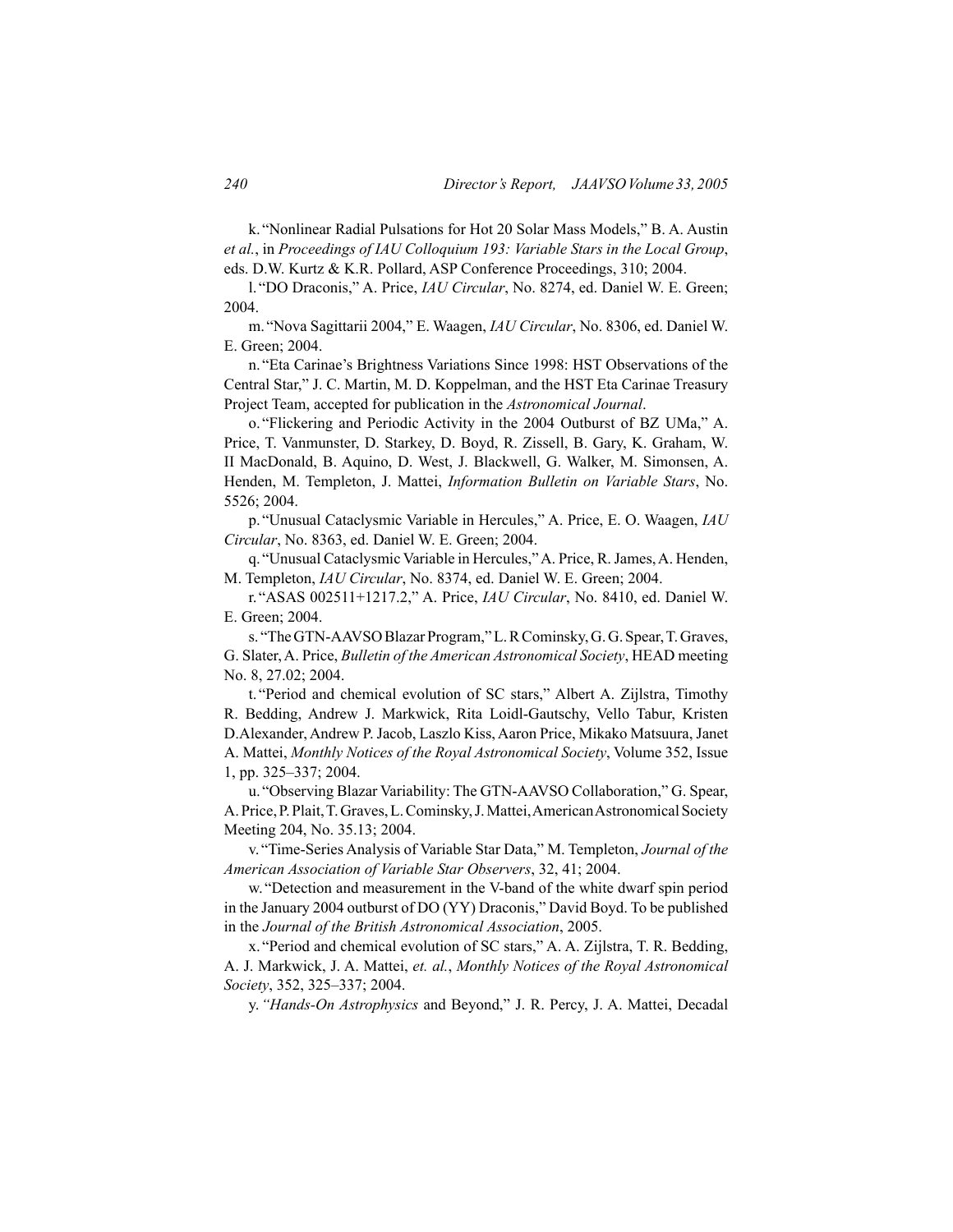report on the UN Basic Space Science Initiative; 2004.

 z. "Curious Variable Experiment (CURVE), TT Boo—Superhump period change pattern confirmed," A. Olech, L.M. Cook, K. Zloczewski, *et. al.*, preprint *Acta Astronomica*; 2004.

 aa. "The Nature of the Eclipsing Binaries SS Hya and VW Cet," C. Lloyd, D. West, *Information Bulletin on Variable Stars*, No. 5529; 2004.

#### **10. Meetings attended and talks given**

10.1. Meetings attended

 Matthew Templeton, Aaron Price, and I attended a number of meetings this year on behalf of the AAVSO:

 Conference on Communicating Astronomy to the Public, National Radio Astronomy Observatory and the National Research Council, October 1–3, 2003, Washington, DC *AP;*

 203rd Meeting of the American Astronomical Society (AAS), January 4–8, 2004, Atlanta, GA *AP, MT, EW;*

 AAVSO Symposium: Mira Companions and Planets, Harvard-Smithsonian Center for Astrophysics, April 26, 2004, Cambridge, MA *AP, MT, EW;*

 Symposium on Telescope Science, 23rd Annual Conference of the Society for Astronomical Sciences, May 26–27, 2004, Big Bear, CA *AP;*

 Riverside Telescope Makers Convention Astronomy Expo, May 28–30, 2004, Big Bear, CA *AP;*

 204th Meeting of the AAS in Denver, CO, May 30—June 3, 2004, which included a session on Professional-Amateur Collaboration for Enhanced Research *EW;*

 AstroCon 2004, which was a joint meeting of theAAVSO, theAstronomical League, the Association of Lunar and Planetary Observers, the Astronomical Society of the Pacific, and three local groups, the Eastbay Astronomical Society, theAstronomicalAssociation of Northern California, and the San Jose Astronomical Association, July 20–24, 2004, Berkeley, CA *AP, MT, EW*

In addition, Aaron Price organized the AAVSO Symposium on Mira Companions and Planets, heldApril 26, 2004, at the Harvard-Smithsonian Center for Astrophysics, Cambridge, MA*.*

## 10.2. Talks given

 Matthew Templeton, Aaron Price, and I gave a number of talks this year on behalf of the AAVSO:

 Elizabeth Waagen

 "9.5 MillionVariable Star ObservationsComing toYou by 2005!," poster paper (Waagen and Mattei), 203rd AAS meeting, January 4–8, 2003, Atlanta, GA;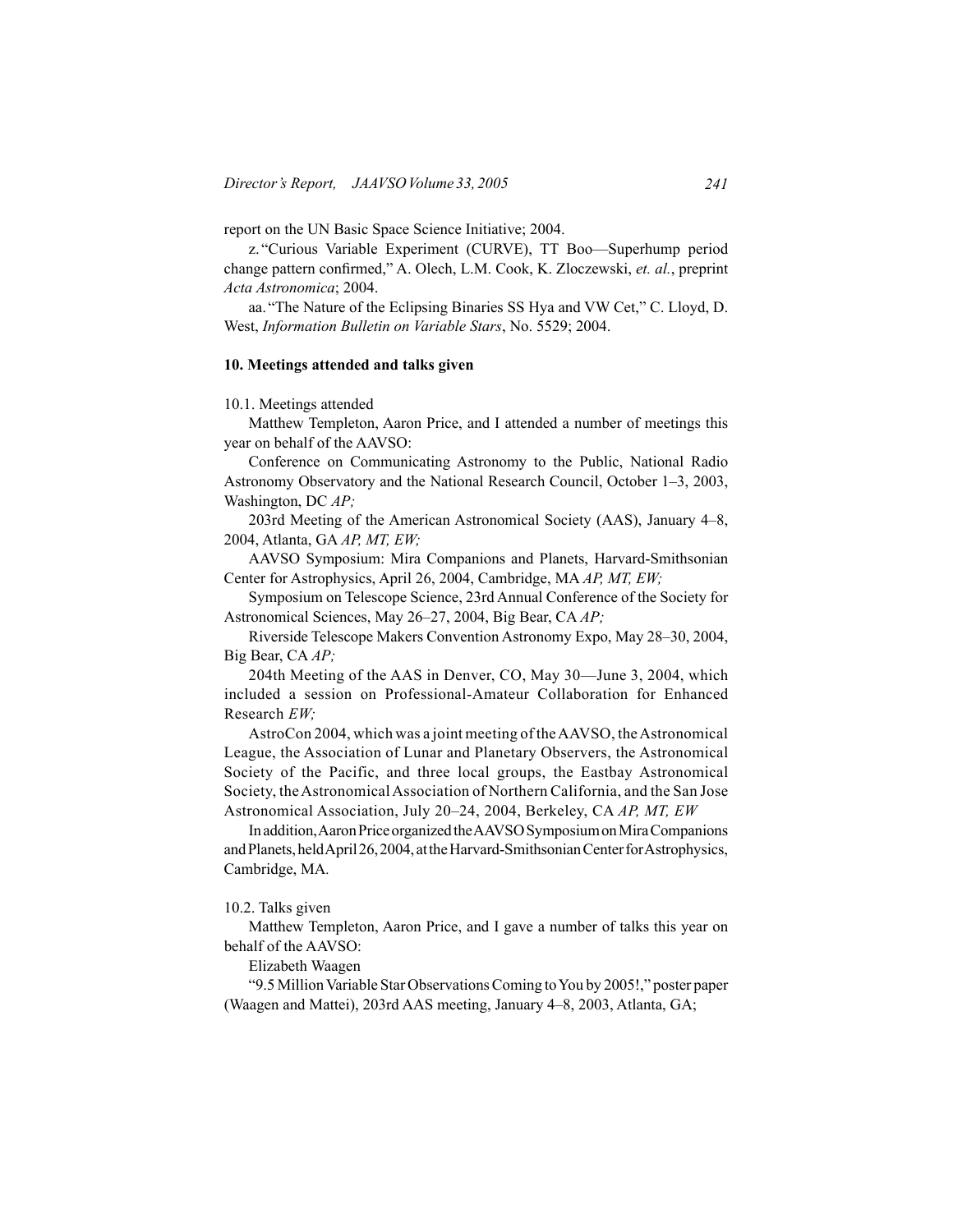"9.5 MillionVariable Star ObservationsComing toYou by 2005!," poster paper (Waagen and Mattei),AAVSO Symposium on MiraCompanions and Planets,April 26, 2004, CfA, Cambridge, MA;

 "Welcome to the AAVSO!", AstroCon 2004, July 20–24, 2004, Berkeley, CA;

 "AAVSO Validation Project: Opening the Treasure Chest", AstroCon 2004, July 20–24, 2004, Berkeley, CA.

 Matthew Templeton

 "SecularEvolutioninMiraandSemiregularVariableStarPulsations,"posterpaper (Templeton and Mattei), 203rd AAS meeting, January 4–8, 2004, Atlanta, GA;

 "PeriodChangesinMiraVariables",AAVSOSymposiumonMiraCompanions and Planets, April 26, 2004, CfA, Cambridge, MA;

"Period Changes in Mira Variables", AstroCon 2004, July 20–24, 2004, Berkeley, CA. Aaron Price

 "An Amateur AGN Survey With Professional Results," poster paper, accepted and developed for the Guillermo Haro 2003 Conference on Multiwavelength AGN Surveys, Cozumel, Mexico, but not able to be presented. Flyer copies were given out at the 203rd AAS Meeting and put on AAVSO home page for download (December 2003);

 "Grassroots & New Media Outreach: A Match Made In Heaven," poster paper (Price and Mattei), 203rd AAS meeting, January 4–8, 2004, Atlanta, GA;

 "ANeedsAnalysis Study ofAmateurAstronomersAs Regards To the National Virtual Observatory Outreach," poster paper (Craig, Price, Mattei, *et al.*), 203rd AAS Meeting, January 4–8, 2004, Atlanta, GA;

 "BZ UMa and Var Her 04: Keeping Us Up at Night", AstroCon 2004, July 20–24, 2004, Berkeley, CA;

 "Charts and Comparison Stars: A Roadmap to the Future", AstroCon 2004, July 20–24, 2004, Berkeley, CA.

## **11. Personnel at Headquarters**

11.1. Incapacitation and death of the Director

 Friday, September 5, 2003, was Janet Mattei's last fully active day as Director. On September 6 she appointed Elizabeth Waagen Deputy Director (later changed to Interim Director by the Council), with Aaron Price responsible for technology and Dr. Matthew Templeton as science advisor, and was admitted to Brigham and Women's Hospital in Boston for treatment of acute myelogenous leukemia. With Janet'sincapacitation came the need forswift action to enable continuation ofthose Headquarters operations for which she was directly and primarily responsible, most urgently financial operations relating to payroll, accounts payable, investments, and grants. Thanks to the Executive Board and Council, and particularly to AAVSO Treasurer Louis Cohen, we put things into place so we could continue to operate. Over the weeks and months of Janet's illness Headquarters strove to operate as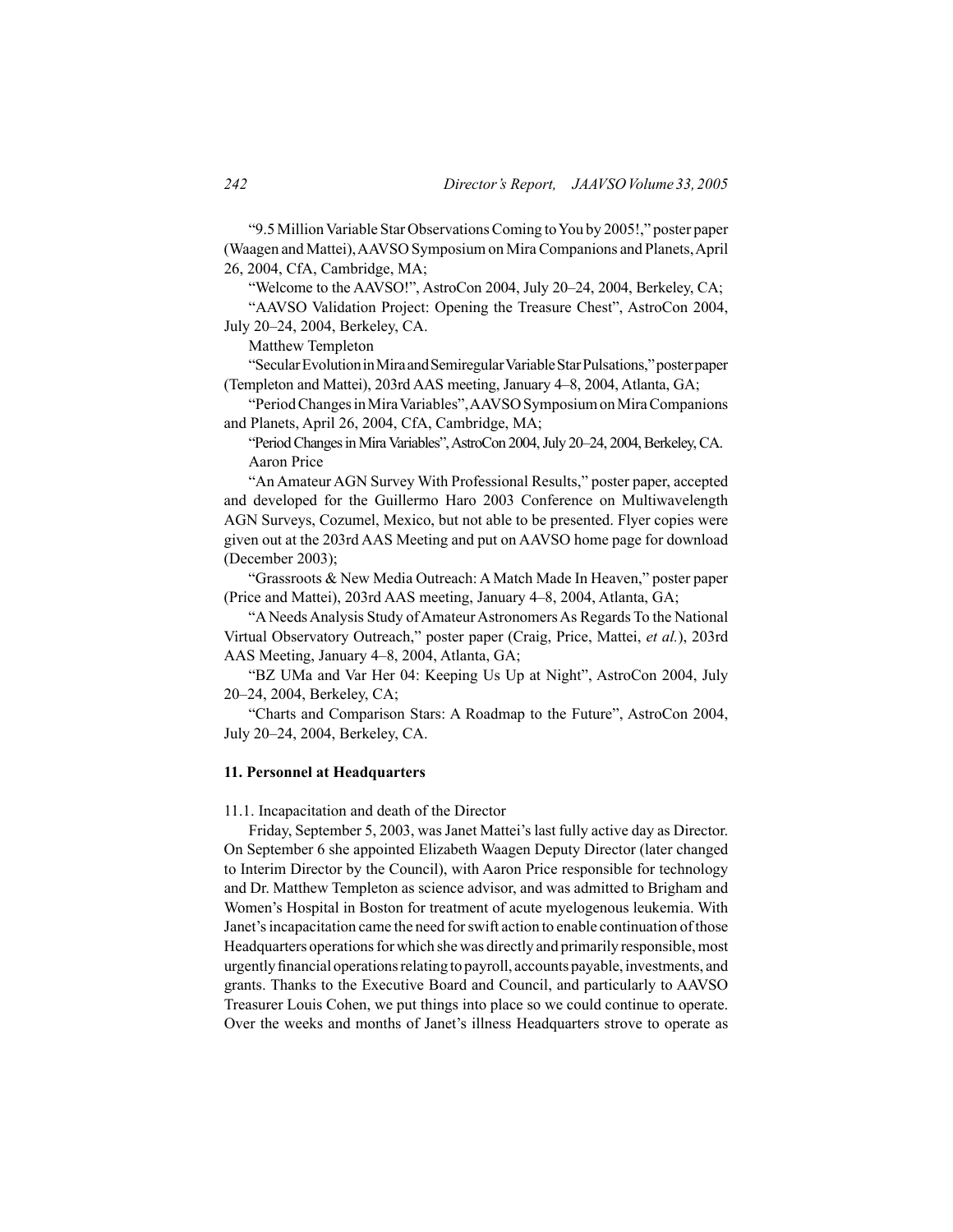normally as possible, carrying out the day-to-day administrative and scientific work of the Association, communicating with members and observers, planning for upcoming AAVSO meetings, honoring ongoing and making new scientific commitments, representing the AAVSO in the professional and amateur communities at meetings, and so on.

 After Janet's death on March 22, 2004, the Executive Board—President Bill Dillon, Vice Presidents Kevin Marvel and David Williams, Secretary Martha Hazen, Treasurer Louis Cohen (Clerk Mike Mattei did not participate)—and I held a teleconference to determine the immediate actions needed and to begin the discussion on the longer-term course of action that would involve the full Council. Much happened quickly.ASearch Committee was created to find the next Director. A Janet Mattei Memorial Committee was created to devise suitable memorials to Janet. A web page was created to provide a location for members, observers, colleagues, friends, and family to post memorial messages. Information on Janet was prepared for distribution to the numerous Obituary writers who contacted Headquarters. Interviews were given and tributes were written.

 Throughout this period—throughout the rest of the year—the day-to-day work of the association had to continue. The Headquarters staff and volunteers pulled together as one and carried on with their responsibilities in a way that I know would have made Janet very proud. Mike Mattei continued to visit Headquarters, as he had done throughout Janet's illness. Also, from the first mention of Janet's illness, Headquarters received an outpouring of love, support, and encouragement from our members, observers, and colleagues—phone calls, visits, e-mails, notes, flowers, food—for which we were so grateful. The "AAVSO family" is a very real entity, and being able to support one other helped us all through this extremely difficult time.

 The Council—all volunteers—faced extraordinary challenges this year and rose to them admirably and courageously. Not one of them resigned or turned away from the often very difficult work to be done; Janet would have been proud of them. The Association is extremely fortunate to have had a Council this year that cares so much about the AAVSO, its mission, and its future, and that is so dedicated.

## 11.2. Memorials to Janet A. Mattei

 Manyindividuals,organizations, andinstitutions aroundtheworldpaidtribute to Janet—Janet touched so many people'slivesin different ways. Memorialsto Janet appeared in many places and took many forms. The AAVSO received hundreds of messages via its website and email, cards, and phone calls(many of these messages appear on pages 131–147 in this issue). Publications in which a formal obituary appeared included the *New York Times*, *Boston Globe*, and *Toronto Globe and Mail* newspapers, *Physics Today* magazine, and the *American Astronomical Society Newsletter*. Obituary notices, appreciations, and tributes appeared widely, including in *Sky & Telescope* and *Astronomy* magazines, The Astronomical League's *The Reflector*, theAAVSO's *Photoelectric Photometry Newsletter*, and the publications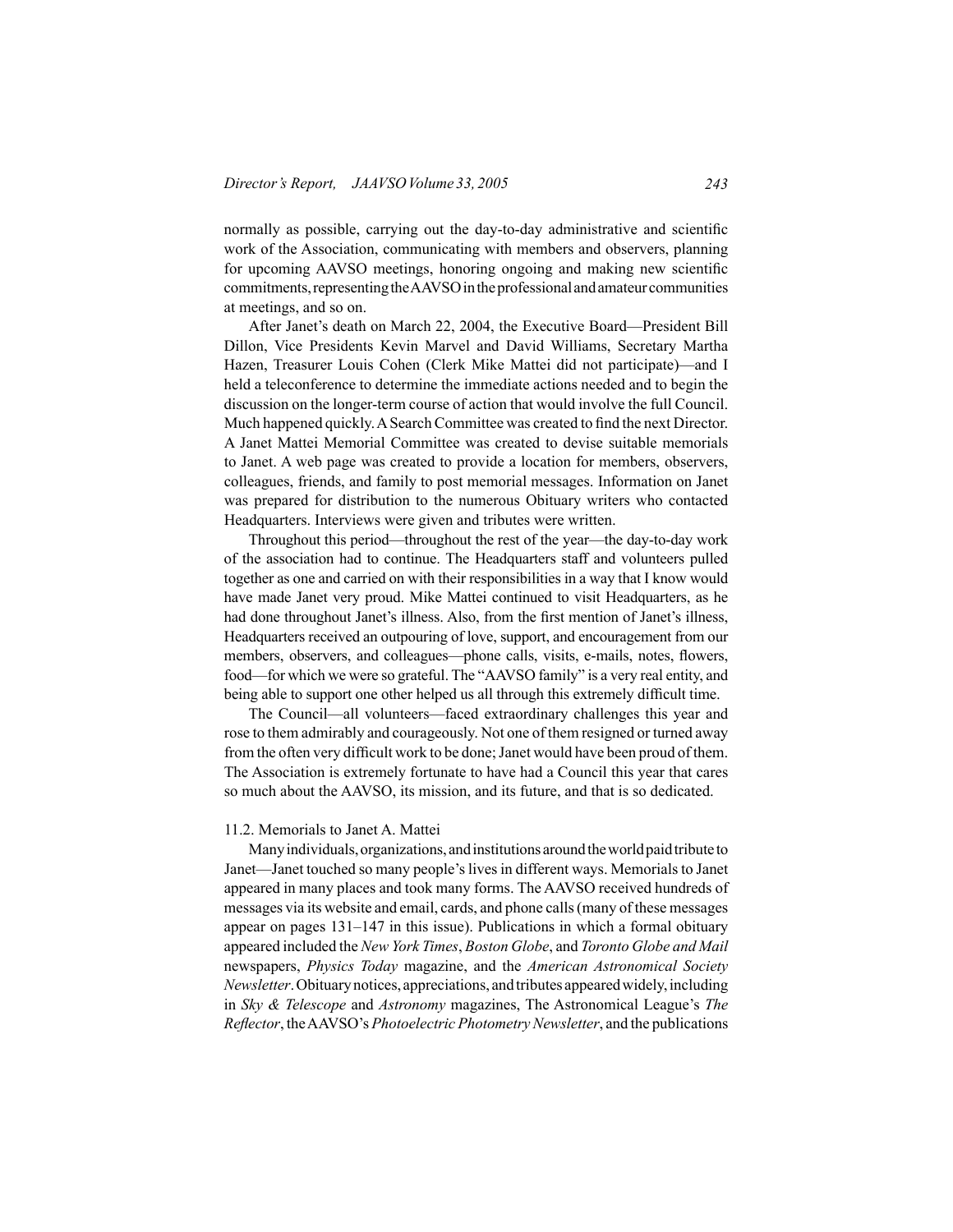ofmany other astronomical organizationsin theUnitedStates and around theworld, including those in Canada, the United Kingdom, the Netherlands, Belgium, France, Germany, Italy, Spain, Japan, Turkey, South Africa, Australia, and New Zealand.

The international professional astronomical community also recognized Janet by beginning variable star-related conferenceswith amoment ofsilence in hermemory, and at least one conference was dedicated to her. Numerous papers, to which she had been a contributor or whose author she had inspired, were dedicated to her.

 Two beautiful pieces of art have been given to the AAVSO in honor of Janet. One, the gift ofthe artist, LeeAnneWillson, in honor ofJanet's 30 years as Director, is a folded-paper creation entitled "Turkish Cosmos." Its design of intricately interlocked muted gold, silver, and purple shapes was inspired by a piece of jewelry given to Lee Anne by Janet that Janet said represented the Cosmos as envisioned in ancient Turkey as a series of nested circular layers. The second, commissioned by John and Maire Percy in memory of Janet, is a painting entitled "Starflower" (*Calytrix breviseta*, anAustralian endangered species) by the Canadian artistAnne T. Adams. Its beautiful yellow-centered pink-purple star-shaped blossoms on a vibrant green background recall Janet's great love of wildflowers and her feeling that flowers are like people—they need caring for.

 To create a formal memorial to Janet within the AAVSO, the Janet Mattei Memorial Committee—Aaron Price, Paula Szkody, Charles Pullen, and Elizabeth Waagen—was assembled and tasked with designing a memorial to Janet Mattei, to be approved by the Council. The committee proposed a memorial of two parts: holding a day of events in honor of Janet, to include a memorial service and a symposium to celebrate Janet's life and her many contributions to astronomy and education and a dinner at AAVSO Headquarters, and establishing an AAVSO research program in her name.

## 11.2.1. A day in honor of Janet Mattei

 The memorial service, symposium, and dinner in honor of Janet Mattei were planned for Friday, October 29, 2004, to take place during the academic year and to coincide with the annual meeting being held October 30 in Waltham, MA, so that as many people as possible could attend. The committee, AAVSO Headquarters staff, Mike Mattei, and Council all contributed to designing the finalschedule. The music was provided by former AAVSO Technical Assistant Grant Foster and his musical partner Gregor Harvey, and by Janet's classmate and friend, and AAVSO member and observer, Ron Zissell. Brandeis University in Waltham was chosen as the venue for the service and symposium because it was Janet's undergraduate alma mater; she had remained very active there in international student and alumni affairs. The dinner was held at AAVSO Headquarters as a natural conclusion to the day—where else to gather but in the AAVSO family home? The program of events, list of attendees, and texts of the speakers' presentations appear on pages 108–217 of this issue of JAAVSO.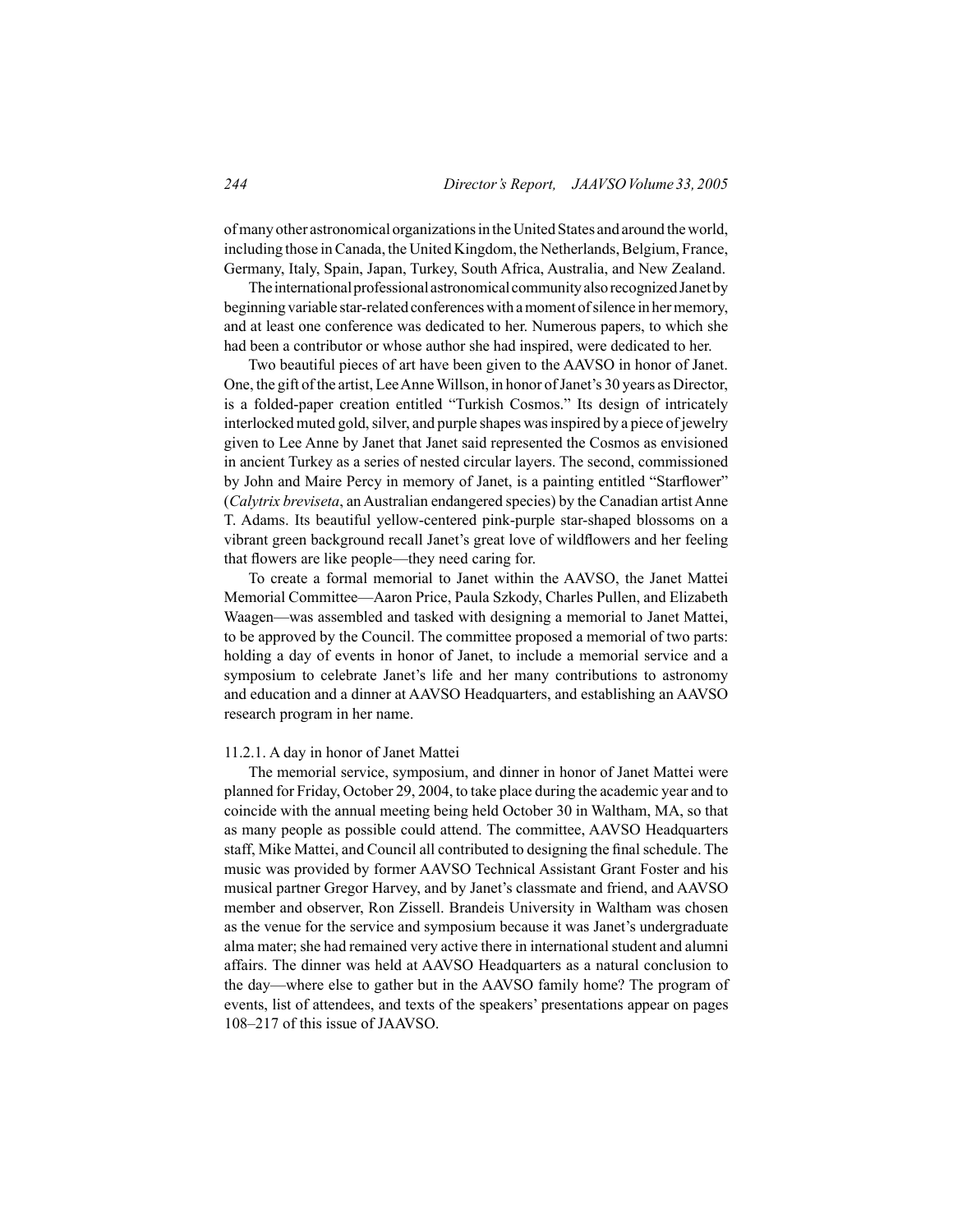Many members of Janet's and Mike's families, AAVSO members and observers, colleagues, and friends gathered Friday morning for a day of remembrance and celebration of Janet in words, music, flowers, and unvoiced thoughts. The love, admiration, and respect for Janet were evident in the presentations, the messages from professional and amateur astronomical organizations around the world, the beautiful and touching music, and all the conversations before and after the events and during the luncheon. The day itself was perfect—Nature's tribute to Janet—with blue skies, pleasant temperatures, and foliage at its brilliant peak of autumnal color. The end of the evening saw the day well accomplished; Janet would have been overwhelmed by the outpouring of love for her and gratified at the acknowledgement of her efforts, and I think she would have been pleased to have brought together so many people who were dear to her.

#### 11.2.2. The Janet A. Mattei Research Fellowship Program

 The committee received many suggestions for an ongoing memorial to Janet Mattei from members, observers, Headquarters staff, Janet's husband and long-time AAVSO member, observer, and officer Mike Mattei, and Janet's family. Nearly all mentioned providing educational and/or research opportunities, involving professional and amateur astronomers, young people, and/or utilizing the AAVSO International Database, which Janet often described as a treasure chest.

 Janet was dedicated to the union of professional and amateur astronomy worldwide, to bringing together professionals and amateurs, including young amateurs, in astronomical collaboration, and theAAVSO wanted to recognize this. As a result of the work of the committee and the AAVSO Council, the AAVSO has created the Janet A. Mattei Research Fellowship Program. This program will fund a visiting scientist, postdoctoral researcher, or student to visit and perform research at AAVSO Headquarters. The Mattei Fellow will work with the ever-increasing treasure trove of variable star observations that is the AAVSO International Database, with the goal of turning these observations into scientific results disseminated among both the professional and amateur communities through professional journals and informal outlets. The program is to be self-funding, operating through the interest and dividends earned from the contributions made to it. Contributions, which are tax-deductible, may be made directly to the AAVSO or through the AAVSO website.

 An initial appeal to fund this program was sent to members and observers this year, and a very good response was received. Appeals for contributions will continue to be made.

#### 11.3 Finding the next Director of the AAVSO

 The Council appointed a Search Committee to seek candidates for the position of Director, with the goal of giving the Council a prioritized list of recommended candidates at its meeting in October 2004. The committee was chaired by Kevin Marvel (AAVSO 1st Vice President; Deputy Executive Director, American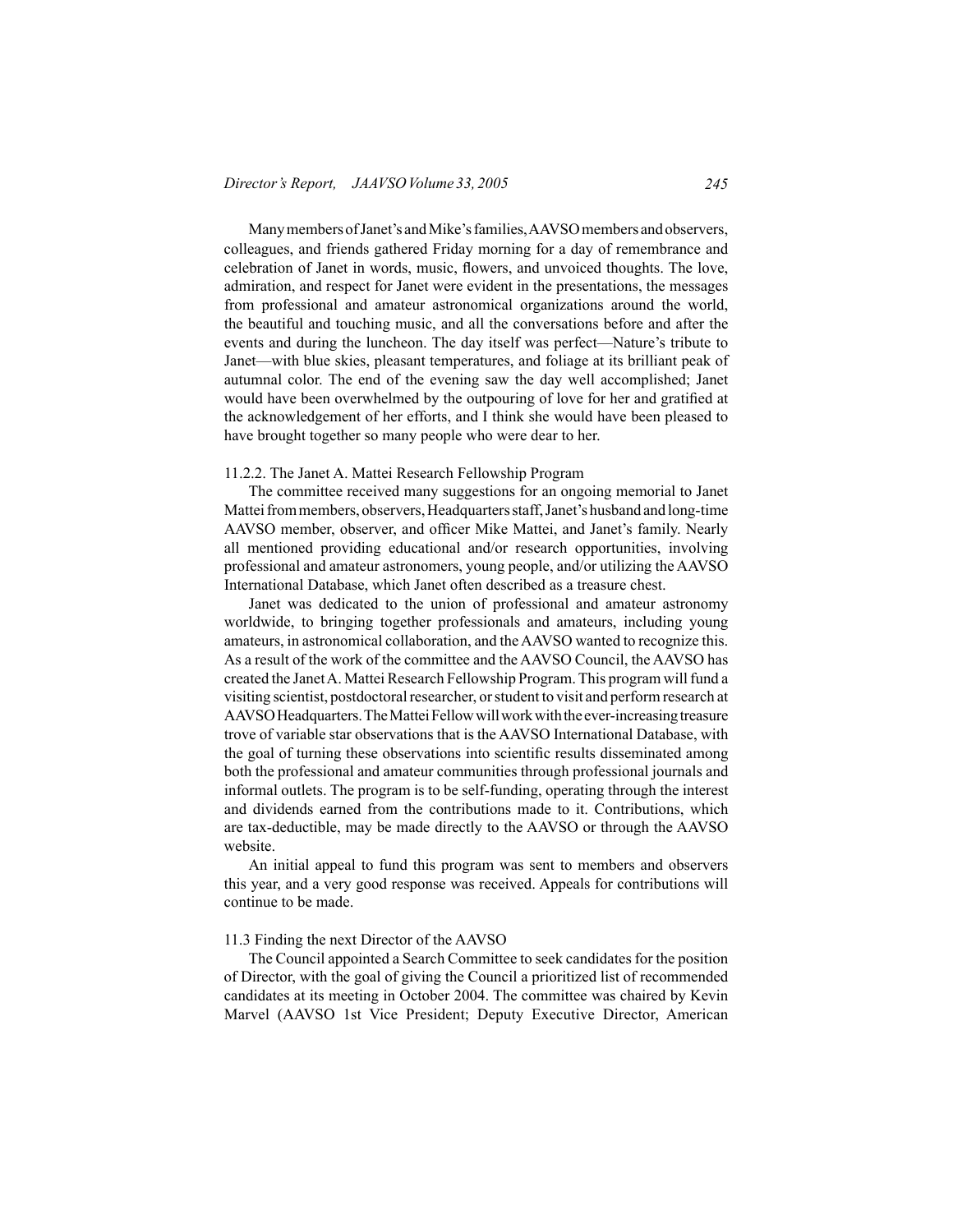Astronomical Society); other members were Lee Anne Willson (AAVSO Past President; Iowa State University), Thomas R. Williams (AAVSO Past President and Historian), Gary Walker (AAVSO Past President; CCD Committee Chair; CCD observer), and James R. Bedient (visual observer; AAVSO educational programs participant).

 Ajob description and advertisement were written by the committee and placed in several print and online locations and sent to all astronomy departments in the United States. Under guarantee of strict confidentiality, applicants were invited to send a cover letter, full resume, vision statement for the AAVSO, and personal and professional references by July 15, after which date all applications were reviewed by the committee. Eight applicants were selected to attend an interview with the committee. Four were then chosen to visit AAVSO Headquarters during September, one at a time, to meet with the staff both individually and in a group; one member of the committee was present during the group meeting and solicited staff reaction to the candidate after the candidate's departure.After discussion among itself, in mid-September the committee submitted to the Council a prioritized list of candidates for consideration, along with all application materials from those candidates.

 At its meeting on October 30, 2004, the Council discussed the candidates and made its choice of three individuals, in ranked order, to whom the position will be offered. AAVSO President William Dillon has been tasked with making the offer of the position and negotiating the terms of hire.

*[Note added in press: It is with great pleasure that I note that the position of AAVSO Director was offered to Dr. Arne A. Henden, US Naval Observatory, Flagstaff, Arizona. Dr. Henden accepted the offer and became Director of the AAVSO effective March 1, 2005. It should also be noted that Dr. Henden was a member of the AAVSO Council in 2003 and 2004, and, on applying for the position, excused himself from all Council discussion pertaining to the search process until after the October 2004 Council meeting. EOW]*

#### 11.4.Staff benefits

 At the request of the Council,AAVSO Treasurer Lou Cohen and I investigated life, short-term disability, and long-term disability insurance options for full-time employees, to be included in the employee benefits package at no cost to the employee. A package was chosen by the Council, and as of October 1, 2004, all full-time employees will be covered by these insurances, and their spouses and dependents by a lower amount of life insurance.

#### 11.5.Headquarters staff

 Staff productivity and morale were remarkably high this year, despite the heartbreaking illness and loss of Janet Mattei and the resultant great personal grief and uncertainty about the future, and despite numerous other personal sadnesses and difficulties experienced by the Headquarters staff and volunteers, as well as among the Council.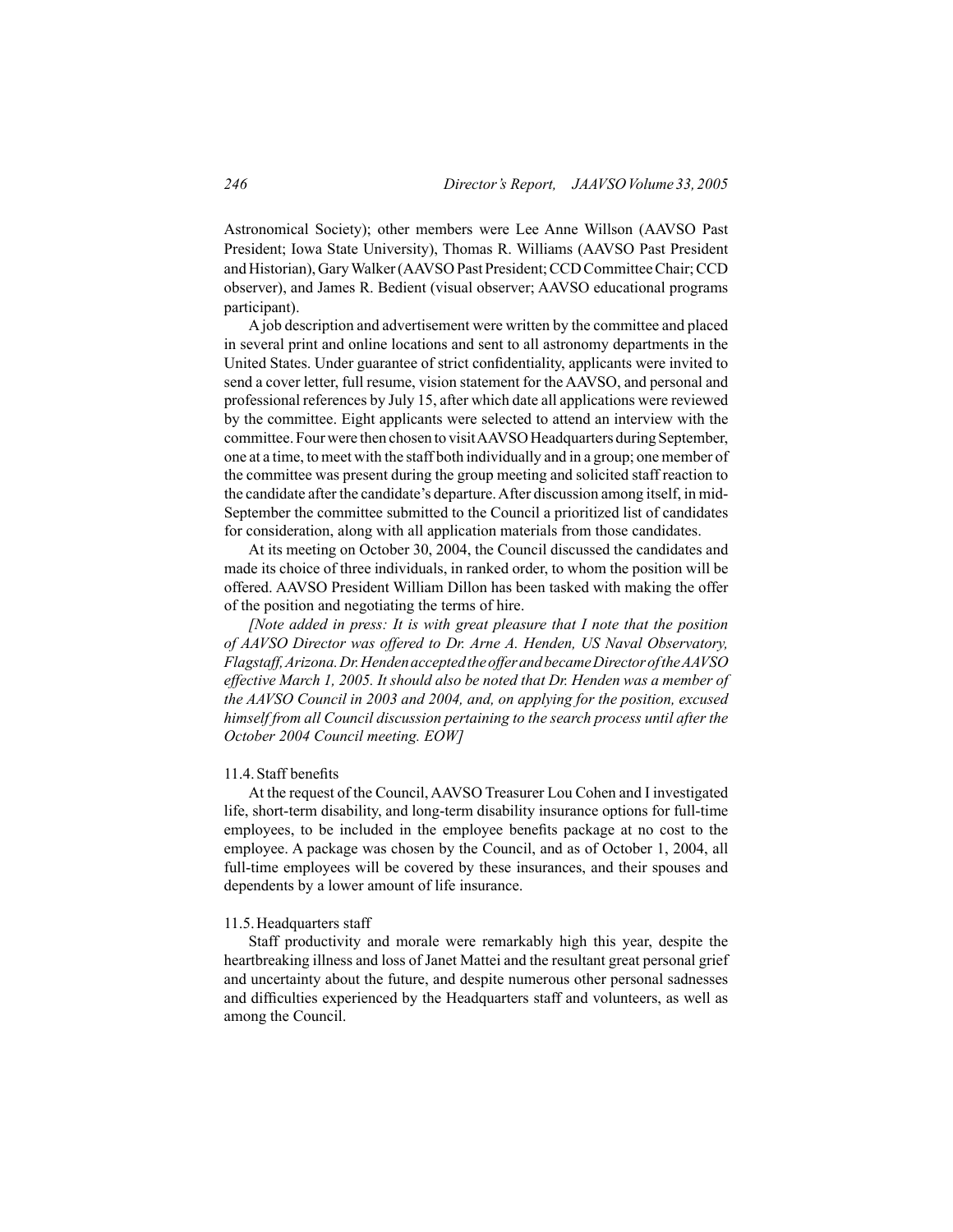One reason that Headquarters has operated as well as it has this year is the staff longevity—collectively, the current AAVSO staff (excluding employees on leave, contract employees, and volunteers) has over 101 years experience working for the AAVSO! The staff is a true team, always working together for the association.

We were sorry to say good-bye to our very gifted and personable Administrative Assistant Sarah Sechelski in June, when she and her husband moved to Atlanta so he could assume his new teaching position. Her administrative duties were assumed by Travis Searle. In April Rebecca Turner moved to New Jersey to expand her musical theatre studies in Manhattan, but continues to work for the AAVSO as an independent contractor and to carry out the same responsibilities she had when she worked full-time in the office. Barbara Silva continues to be on unpaid medical leave.

Our present Headquarters staff consists of the following: Interim Director, Senior Technical Assistant, and Associate Editor of the Journal of the AAVSO Elizabeth Waagen; Staff Astronomer Matthew Templeton; Technical Assistant and Journal Production Editor Michael Saladyga; Technical Assistants Kerriann Malatesta and Gamze Menali; Membership Services and Administrative Assistant Travis Searle; Technical Assistant, Web Kate Davis; Technical Assistant, Technology and Unix Systems Administrator Aaron Price; 7-month full-time Technical Assistant Sara Beck; part-time Data entry Technicians Barbara Silva and Gloria Ortiz-Cruz; Volunteers Carl Feehrer and Arthur Ritchie.

In addition, the following persons are being contracted: LenAbbey, programming, mostly in Visual Basic; Jane Caton, accounting; Rebecca Turner, events planning, data request coordination and fulfillment, and data validation team leader.

 I thank each of them for their careful and dedicated work, and for their loyalty and devotion to the association.

## **12.Acknowledgements**

 With profound appreciation and gratitude, I thank all who have contributed to the Association this year.

 We remember Clint Ford warmly and are grateful to him for providing us with our own Headquarters and with a legacy that assures a sound future for the AAVSO.

 We remember Margaret Mayall gratefully for her dedicated service to the AAVSO, for making it survive during very hard times, and for the bequest that she and Newton made to assure the sound future of the AAVSO.

We remember Janet Akyüz Mattei with love and gratitude for all her contributions to the AAVSO as a sustaining member, as Margaret Mayall's assistant, and as Director for 30 years, bringing the AAVSO to its present state as the world's largest variable star observing organization and one highly respected by the international professional astronomical community, committed to science education worldwide, and dedicated to the fostering of professional-amateur astronomical collaboration.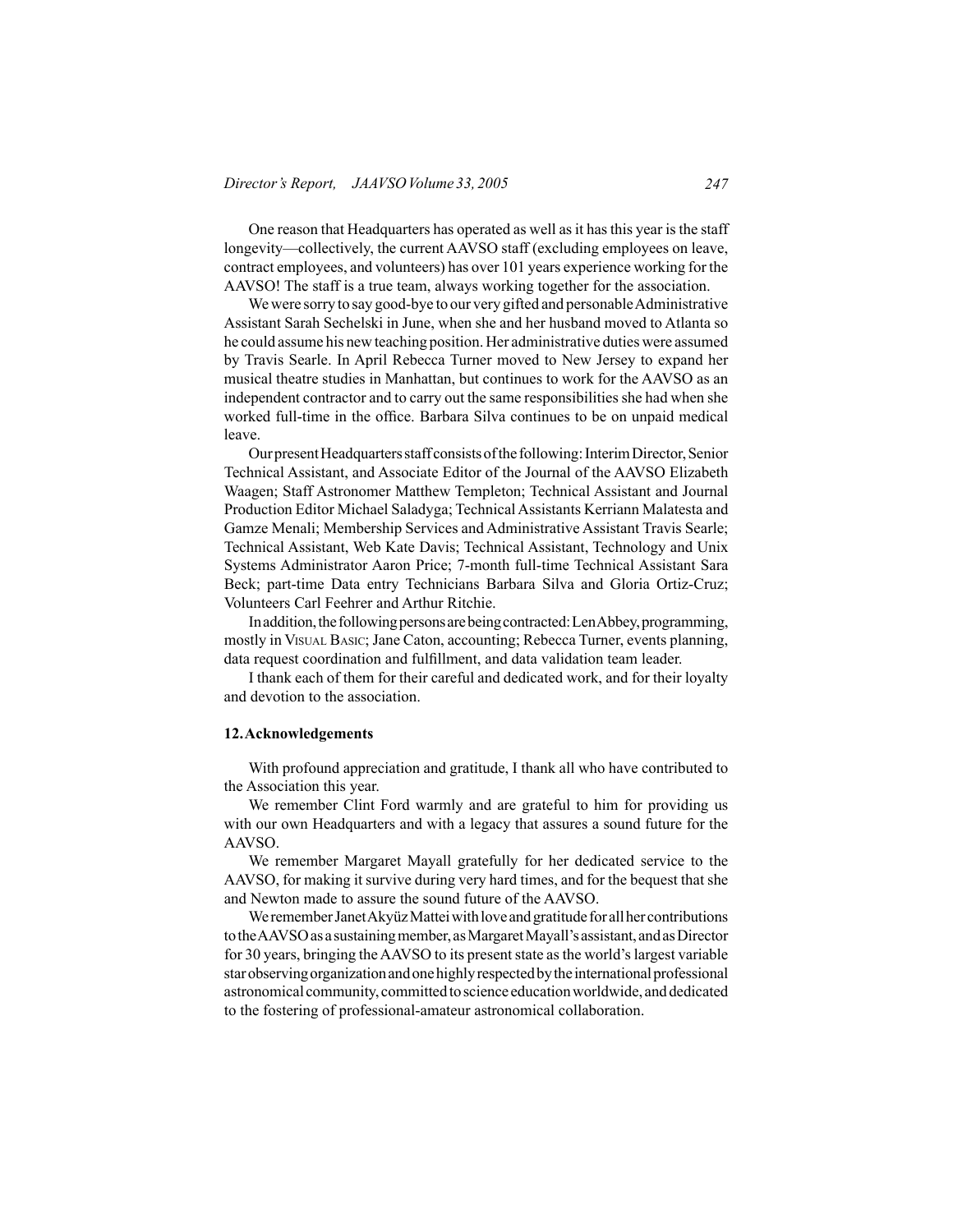We remember with affection and appreciation Katherine S. Hazen, our longtime AAVSO friend and Headquarters volunteer 1980-1991 who passed away this year at the age of 98, for her many contributions to the association through her assistance at Headquarters on large and small projects and her presence that always cheered us during her visits, her experience in fund-raising, her wisdom that Janet Mattei found so valuable in their many discussions on very varied topics, and her generous financial support of numerous AAVSO programs and projects.

 Our appreciation and thanks go to our dedicated, enthusiastic, and amazing observers—this year, 754 of them from 38 countries—who are the foundation of the AAVSO and whose ongoing efforts make this association vital to variable star research. Special thanks go to all those who have contributed to the Quick-Look file for *MyNewsFlash*, and to our special observing programs.

 Our thanks go to our members for their support of the AAVSO with their dues; special thanks to those who are sponsoring the membership of an active observer, and to those who have generously contributed above their dues so that we may serve you, our members, and the astronomical community, well.

 My sincere thanks and appreciation go to our Committee Chairs who give of their time and wisdom so generously to the Committee(s) for which they are responsible. Thanks to Gary Walker, Marvin Baldwin, Rev. Kenneth Beckmann, Carl Feehrer, Mike Hill, Charles Scovil, and Rev. Robert Evans.

 Our Officers and Council have truly been steadfast and devoted this year in their dedication to the association, and I am deeply grateful for their loyalty to the AAVSO. I appreciate the support of our Vice Presidents Kevin Marvel and David B.Williams, our Clerk Michael Mattei, our Council members Gary Billings, Lewis Cook, Jaime Garcia, Arne Henden, Karen Meech, Charles Pullen, Paula Szkody, and Doug West, and our Past President Daniel Kaiser.

 I especially thank William Dillon, our President—who never could have anticipated what his presidency would entail when he accepted the office—for his wisdom and unflagging support.

 I thank Martha Hazen, our Secretary since 1993 and who now retires from the office, with deep appreciation for her loyal and devoted service and for her wisdom and support.

Aparticularly heartfelt thanks goes to our Treasurer, Lou Cohen, for his wisdom, guidance, patience, and tremendously generous contribution of time, and to our accountant Jane Caton, for her careful work, sound advice, and dedication.

 I thank most sincerely our Search Committee members James Bedient, Kevin Marvel, Gary Walker, Lee Anne Willson, and Thomas R. Williams for their dedicated, thoughtful, and professional work in seeking and recommending candidatesfor the position of AAVSO Director.

My grateful thanks go to Mike Mattei for his wise council and ongoing concern for the well-being of the association he has been a member of for thirty-eight years.

 I gratefully thank Janet Mattei Memorial Committee members Aaron Price, Paula Szkody, and Charles Pullen for their efforts and assistance in conceiving,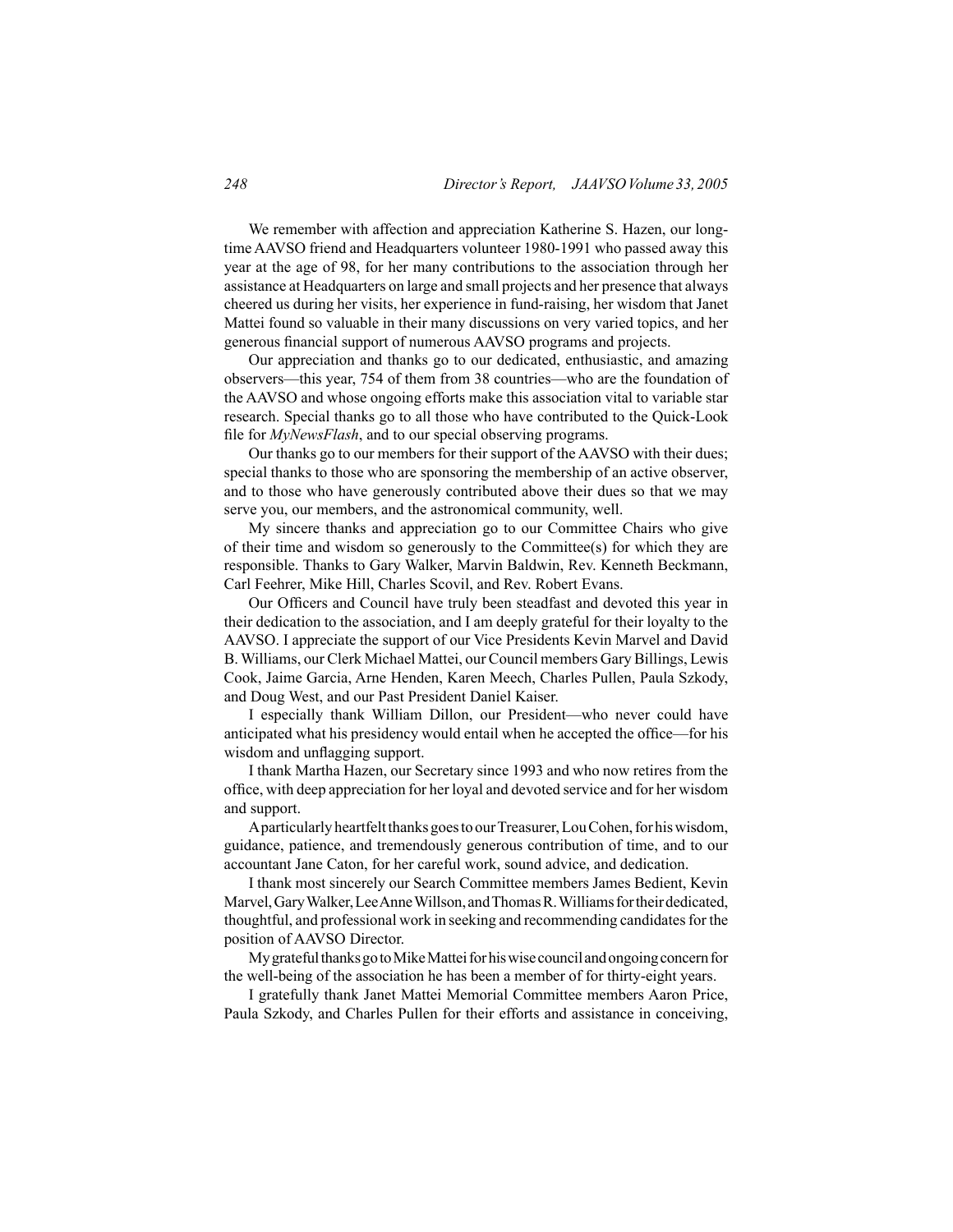developing, and planning the AAVSO memorials to Janet Mattei.

 Sincere thanks go to Dan Kaiser for his being in charge of our Mentorship program, Arne Henden for his leadership in our HEN program and in CCD photometry matters, and Doug Welch for his administration of our on-line Discussion Group and HEN Discussion Group.

Our thanks go to Arne Henden, Bruce Sumner, and Ron Zissell for their work on comparison star sequences for AAVSO charts, to Charles Scovil, Mark Biesmans, Steve O'Connor, AAVSO Chart Team leader Mike Simonsen, and all Chart Team members for their work on AAVSO charts, and to AAVSO Comparison Star Database Project Team Leader Vance Petriew and all CompDB Team members for their work on digitizing and cataloguing the comparison stars on all AAVSO charts.

 Our sincere thanks go to Charles Whitney for his excellent editorship of the *Journal of the AAVSO*.

 Our sincere thanks go to John Percy for his ongoing outstanding editorship of the *AAVSO Photoelectric Photometry Newsletter*.

 Our thanks and appreciation go to Len Abbey for his valuable contribution in programming much-needed software packages for our technical operations.

 Our sincere thanks go to AAVSO Headquarters volunteer Arthur Ritchie for his ongoing assistance with digitizing monthly sunspot reports, and for his cheerful assistance with other projects large or small.

 Thanks go to Stamford Observatory for allowing Charles Scovil and John Griese to use the 22-inch telescope for making variable star observations, and for allowing Charles Scovil to use the facilities of the observatory to prepare charts.

 Special thanks go to Dr. Chryssa Kouveliotou, NASA Marshall Space Flight Center, for her dedicated fund-raising efforts for the AAVSO, in honor of Janet, by preparing two NASA grant proposals including the AAVSO as a major participant.

 We have been fortunate to receive financial support from institutions and government agencies this year. We gratefully acknowledge the following:

 NASA Headquarters, for a grant for the validation of AAVSO International Database, its second and final year;

 NASA (Swift mission), for a grant to enable detection and monitoring of GRB afterglows through the AAVSO Joint Afterglow NETwork—JANET.

 We are grateful to have the support of so many!

 Personally, I am deeply grateful for the support, encouragement, and trust shown me this year as Interim Director by the Officers and Council, the members and observers, my colleagues at Headquarters, and our astronomical colleagues. I thank my patient mother with profound gratitude for her wise council, many good suggestions, and her unfailing love.

 In serving as Interim Director this year, it has been my privilege to honor my dear friend, mentor, and colleague Janet Mattei, and to give back to the organization that has given me so much for the past 25 years.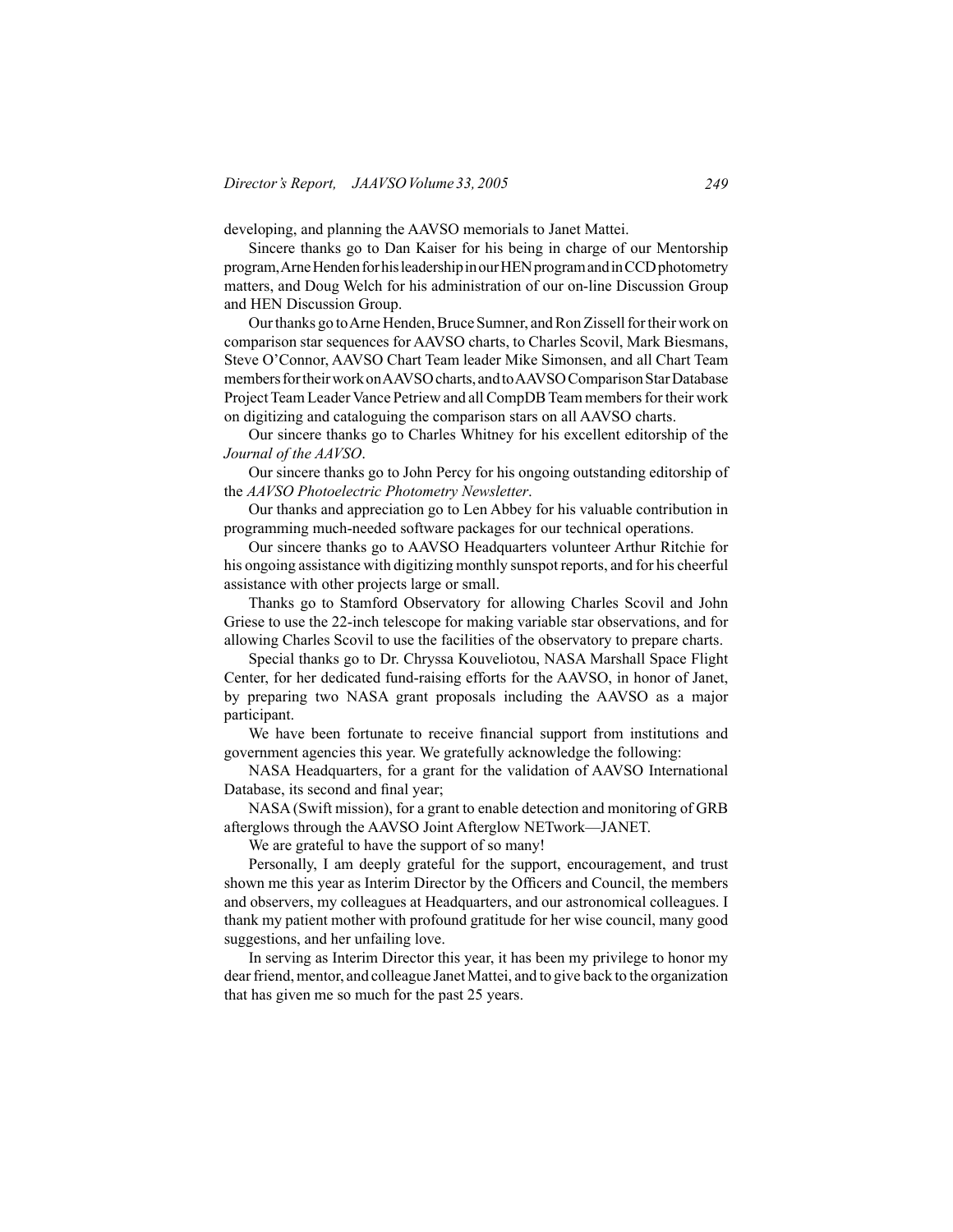| Country               | No.<br><i><b>Observers</b></i> | No.<br>Obs. | Country             | No.<br><i><b>Observers</b></i> | No.<br>Obs. |
|-----------------------|--------------------------------|-------------|---------------------|--------------------------------|-------------|
| <b>ARGENTINA</b>      | 2                              | 945         | <b>JAPAN</b>        | 5                              | 2,626       |
| <b>AUSTRALIA</b>      | 27                             | 54,067      | <b>MALTA</b>        |                                | 118         |
| <b>AUSTRIA</b>        | 2                              | 765         | <b>NETHERLANDS</b>  | 12                             | 11,333      |
| <b>BELARUS</b>        | $\overline{2}$                 | 159         | <b>NEW ZEALAND</b>  | 2                              | 5,788       |
| <b>BELGIUM</b>        | 16                             | 57,277      | <b>NORWAY</b>       |                                | 2,521       |
| <b>BRAZIL</b>         | 9                              | 3,839       | <b>PERU</b>         |                                | 20          |
| <b>CANADA</b>         | 42                             | 25,096      | <b>POLAND</b>       | 24                             | 14,615      |
| <b>CHILE</b>          | $\overline{2}$                 | 334         | <b>PORTUGAL</b>     | 5                              | 7,595       |
| <b>CZECH REPUBLIC</b> | 1                              | 64          | <b>ROMANIA</b>      | 12                             | 17,947      |
| <b>DENMARK</b>        | 3                              | 148         | <b>RUSSIA</b>       | 10                             | 2,009       |
| <b>ENGLAND</b>        | 20                             | 28,771      | <b>SLOVENIA</b>     | 1                              | 672         |
| <b>FINLAND</b>        | 10                             | 5,918       | <b>SOUTH AFRICA</b> | 13                             | 5,187       |
| <b>FRANCE</b>         | 34                             | 29,386      | <b>SPAIN</b>        | 30                             | 6,647       |
| <b>GERMANY</b>        | 35                             | 20,794      | <b>SWITZERLAND</b>  | $\overline{4}$                 | 359         |
| <b>GREECE</b>         | 6                              | 2,008       | <b>TURKEY</b>       | 1                              | 9           |
| <b>HUNGARY</b>        | 86                             | 27,579      | USA.                | 273                            | 200,751     |
| <b>INDIA</b>          | $\overline{2}$                 | 37          | <b>UKRAINE</b>      | 24                             | 2,807       |
| <b>IRELAND</b>        | 4                              | 314         | VENEZUELA           |                                | 15          |
| <b>ISRAEL</b>         | $\overline{2}$                 | 152         |                     |                                |             |
| <b>ITALY</b>          | 23                             | 7,154       | <b>TOTAL</b>        |                                | 754 545,826 |

Table 1. AAVSO Observer Totals 2003–2004 by Country

Table 2. AAVSO Observer Totals 2003–2004 USA by State or Territory

|                      |                         | No.            | No.    |                      |                         | No.                     | No.     |
|----------------------|-------------------------|----------------|--------|----------------------|-------------------------|-------------------------|---------|
| <b>State</b>         | <i><b>Observers</b></i> |                | Obs.   | <b>State</b>         | <i><b>Observers</b></i> |                         | Obs.    |
| <b>ALABAMA</b>       | (AL)                    | 3              | 155    | <b>NEVADA</b>        | (NV)                    | 1                       | 7       |
| <b>ARIZONA</b>       | (AZ)                    | 14             | 6,373  | <b>NEW HAMPSHIRE</b> | (NH)                    | 2                       | 735     |
| <b>CALIFORNIA</b>    | (CA)                    | 35             | 74,093 | <b>NEW JERSEY</b>    | (NJ)                    | 1                       | 7       |
| <b>COLORADO</b>      | (CO)                    | 8              | 578    | <b>NEW MEXICO</b>    | (NM)                    | 8                       | 13,616  |
| <b>CONNECTICUT</b>   | (CT)                    | 8              | 6,159  | <b>NEW YORK</b>      | (NY)                    | 15                      | 5,479   |
| <b>FLORIDA</b>       | (FL)                    | 7              | 3,407  | NORTH CAROLINA       | (NC)                    | 1                       | 3       |
| <b>GEORGIA</b>       | (GA)                    | 4              | 100    | NORTH DAKOTA         | (ND)                    | 1                       | 5       |
| <b>HAWAII</b>        | (HI)                    | $\overline{2}$ | 2,559  | <b>OHIO</b>          | (OH)                    | 9                       | 506     |
| <b>ILLINOIS</b>      | (IL)                    | 15             | 7,960  | <b>OKLAHOMA</b>      | (OK)                    | $\overline{\mathbf{c}}$ | 36      |
| <b>INDIANA</b>       | (IN)                    | 9              | 9,115  | <b>OREGON</b>        | (OR)                    | 4                       | 1,621   |
| <b>IOWA</b>          | (IA)                    | $\overline{2}$ | 2,828  | PENNSYLVANIA         | (PA)                    | 7                       | 1,140   |
| <b>KANSAS</b>        | (KS)                    | 3              | 2,665  | PUERTO RICO          | (PR)                    | 3                       | 60      |
| <b>KENTUCKY</b>      | (KY)                    | 1              | 116    | <b>RHODE ISLAND</b>  | (RI)                    | 3                       | 2,538   |
| <b>LOUISIANA</b>     | (LA)                    | 4              | 205    | <b>TENNESEE</b>      | (TN)                    | 4                       | 183     |
| <b>MAINE</b>         | (ME)                    | 3              | 2,614  | <b>TEXAS</b>         | (TX)                    | 20                      | 2,565   |
| <b>MARYLAND</b>      | (MD)                    | 7              | 2,783  | <b>UTAH</b>          | (UT)                    | 2                       | 58      |
| <b>MASSACHUSETTS</b> | (MA)                    | 15             | 8,392  | VIRGINIA             | (VA)                    | 8                       | 12,263  |
| MICHIGAN             | (MI)                    | 11             | 7,663  | WASHINGTON           | (W <sub>A</sub> )       | 4                       | 164     |
| <b>MINNESOTA</b>     | (MN)                    | 8              | 3,110  | <b>WEST VIRGINIA</b> | (WV)                    | 3                       | 1,022   |
| <b>MISSOURI</b>      | (MO)                    | 3              | 271    | WISCONSIN            | (WI)                    | 10                      | 17,390  |
| <b>MONTANA</b>       | (MT)                    | 1              | 48     |                      |                         |                         |         |
| <b>NEBRASKA</b>      | (NE)                    | 2              | 159    | <b>TOTAL</b>         |                         | 273                     | 200,751 |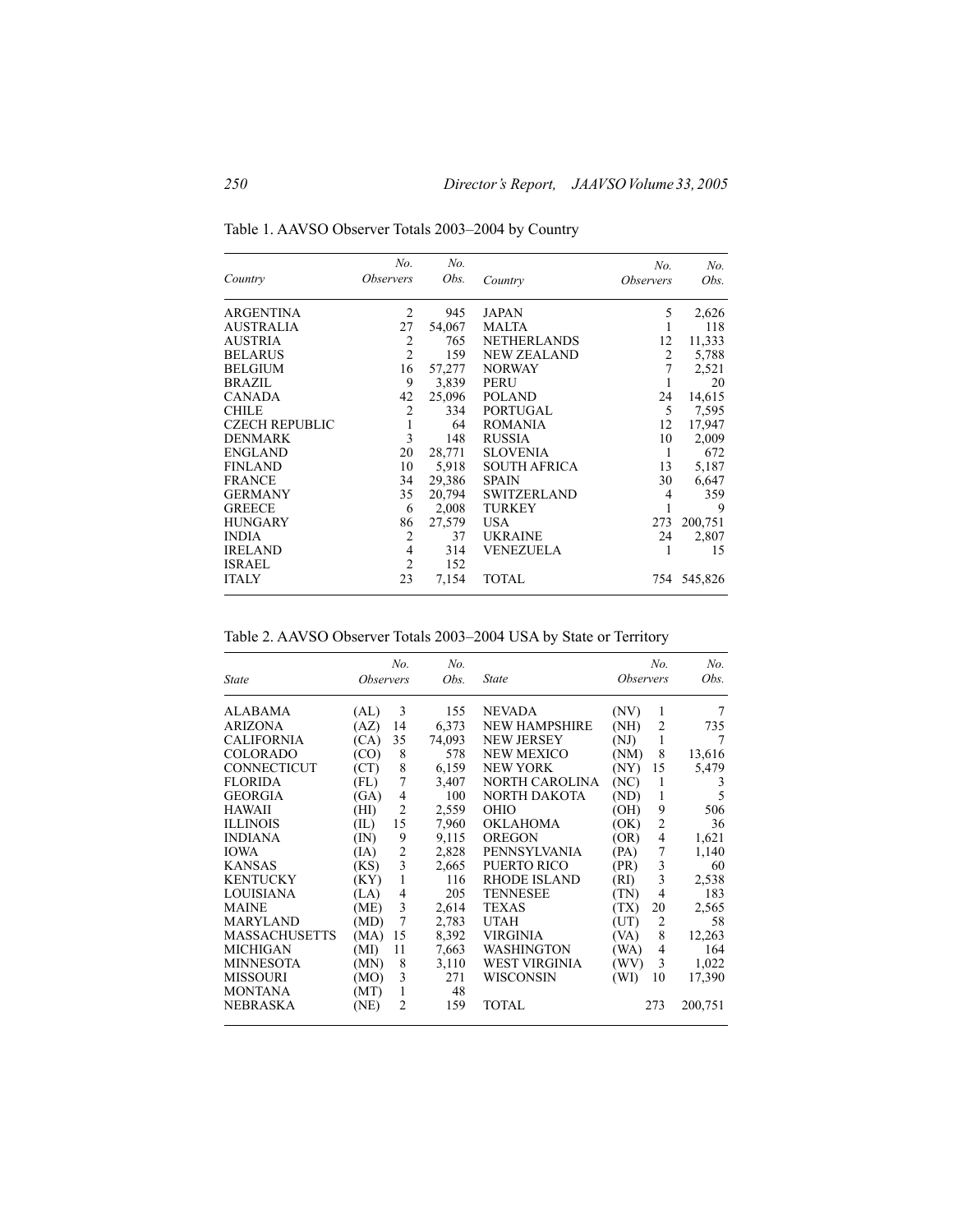Table 3. AAVSO Observers, 2003–2004.

|             |     |    |                           | No.            |            |    |    |                           | No.            |
|-------------|-----|----|---------------------------|----------------|------------|----|----|---------------------------|----------------|
| Code Org.   |     |    | Name                      | Obs.           | Code Org.  |    |    | Name                      | Obs.           |
| AAP         |     |    | A. Abbott, Canada         | 2954           | BTY        |    | T. | Benner, PA                | 202            |
| AAN         | 02  |    | A. Abe, Germany           | 171            | BEB        |    |    | R. Berg, IN               | 717            |
| AER         |     |    | E. Adrian, Romania        | 10             | ВIZ        |    | J. | Bialozynski, WI           | 2792           |
| AJT         |     | J. | Agustoni, Brazil          | 14             | ВIС        | 01 |    | L. Bichon, France         | 2631           |
| <b>ASAS</b> |     |    | All Sky Automated Survey, |                | BMM        | 05 |    | M. Biesmans, Belgium      | 39             |
|             |     |    | Chile                     | 327            | <b>BGW</b> | 27 |    | G. Billings, Canada       | 497            |
| ALN         |     |    | R. Allison, IA            | 62             | BXN        | 01 |    | M. Bisson, France         | 351            |
| ARC         |     |    | R. Altenburg, PA          | 6              | BXT        | 08 |    | T. Bjerkgard, Norway      | 20             |
| AAA         | 12  |    | A. Alves, Brazil          | 61             | BKL        |    | J. | Blackwell, NH             | 733            |
| AMH         |     |    | M. Amato, CT              | 9              | BWJ        |    | J. | Bohdanowicz, Canada       | 3              |
| AAQ         | 03  |    | A. Ambrus, Hungary        | 413            | BOU        | 03 |    | M. Boros-Olah, Hungary    | 8              |
| AAX         | 13  |    | A. Amorim, Brazil         | 3147           | BXY        | 03 |    | T. Borsanyi, Hungary      | $\overline{7}$ |
| AMS         | 01. |    | A. Amosse, France         | 40             | BRJ        |    | J. | Bortle, NY                | 3268           |
| ALQ         |     |    | L. Andree, IL             | 4              | BFM        |    |    | M. Borton, MI             | 86             |
| AJE         |     | J. | Andrei, Romania           | 4              | BMU        | 04 |    | R. Bouma, Netherlands     | 614            |
| ABG         |     |    | 08 B. Andresen, Norway    | 97             | <b>BDG</b> |    |    | 20 D. Boyd, England       | 4661           |
| AMA         |     |    | M. Antill, England        | 1              | <b>BMK</b> |    |    | M. Bradbury, MA           | 7              |
| AWJ         |     |    | W. Aquino, NY             | 996            | <b>BNW</b> | 02 |    | W. Braune, Germany        | 75             |
| ALU         | 03  |    | L. Aranyi, Hungary        | $\overline{2}$ | BHE        | 27 | J. | Breen, Canada             | $\overline{4}$ |
| <b>AWY</b>  | 13  |    | W. Araujo, Brazil         | 246            | BDL        |    |    | D. Breslin, MA            | 6              |
| AAT         |     |    | 15 A. Ardanuy, Spain      | 16             | <b>BTB</b> |    |    | T. Bretl, MN              | 138            |
| AAM         |     |    | A. Arminski, Poland       | 274            | BHA        | 02 |    | H. Bretschneider, Germany | 1370           |
| AMN         |     |    | M. Armstrong, AZ          | 34             | <b>BOS</b> | 05 |    | E. Broens, Belgium        | 68             |
| ADN         |     |    | D. Arnautovic, Australia  | 24             | ВJО        |    | J. | Brooks, CA                | 14             |
| ARJ         |     | J. | Arnold, AL                | 82             | BQS        | 15 | J. | Bros, Spain               | 145            |
| AWC         | 27  |    | C. Aronowitz, Canada      | 143            | BXV        | 15 |    | X. Bros, Spain            | 676            |
| ATI         | 03  |    | T. Asztalos, Hungary      | 210            | BOK        |    |    | K. Brown, CO              | 5              |
| AKT         |     |    | T. Atkin, FL              | 79             | BHC        | 11 |    | C. Bruhn, Denmark         | $\overline{2}$ |
| ADI         | 02  |    | D. Augart, Germany        | 296            | BOA        | 01 |    | A. Bruno, France          | 34             |
| AAV         |     |    | A. Avtanski, CA           | 93             | BXD        |    |    | A. Burda, Romania         | 392            |
| ARX         |     |    | R. Axelsen, Australia     | 111            | BUY        |    | J. | Burns, NC                 | 3              |
| ВIХ         |     | I. | Bacon, Australia          | 150            | BFC        |    | F. | Burton, CO                | 8              |
| BIE         | 05  |    | A. Baillien, Belgium      | 157            | <b>BIW</b> |    |    | N. Butterworth, Australia | 8746           |
| BWW         |     |    | W. Bakewell, CA           | 7              | BUG        | 11 | S. | Buus, Denmark             | 35             |
| BAH         |     |    | A. Balcerek, Poland       | 39             | CCB        |    |    | C. Calia, CT              | 97             |
| BFU         |     |    | 18 F. Baldanza, Italy     | 103            | <b>CPN</b> |    | Р. | Campbell, Canada          | 113            |
| ВM          |     |    | M. Baldwin, IN            | 1482           | <b>CMP</b> |    |    | R. Campbell, FL           | 681            |
| <b>BCD</b>  |     |    | R. Ball, England          | 15             | <b>CEM</b> | 15 |    | E. Capella, Spain         | 271            |
| BIV         | 03  | Ι. | Balogh, Hungary           | 825            | CVJ        | 06 | J. | Carvajal Martinez, Spain  | 1              |
| BZO         | 03  |    | Z. Balogh, Hungary        | 122            | CZR        |    |    | R. Casalino, Italy        | 140            |
| <b>BVN</b>  |     |    | M. Banfi, Italy           | 15             | CRI        | 15 |    | R. Casas, Spain           | 5              |
| <b>BGZ</b>  |     |    | G. Banialis, IL           | 45             | <b>CJS</b> |    | J. | Case, MO                  | 175            |
| <b>BXF</b>  | 09  |    | A. Bannikov, Ukraine      | 38             | CLQ        |    |    | L. Cason, VA              | 55             |
| <b>BFN</b>  | 01  |    | N. Bapt, France           | 3              | CKN        |    |    | K. Castle, AZ             | 107            |
| BXA         | 09  |    | A. Baransky, Ukraine      | 176            | CWO        |    |    | W. Castro, OH             | 18             |
| BKO         | 09  |    | A. Barkanov, Ukraine      | 49             | CQJ        |    | J. | Centala, IA               | 2766           |
| <b>BBO</b>  |     |    | B. Barnes, TX             | 1              | CBI        |    |    | B. Chandler, CA           | 2              |
| <b>BSR</b>  | 18  |    | S. Baroni, Italy          | 135            | CHG        | 01 |    | H. Chantegros, France     | 163            |
| <b>BCT</b>  | 01  |    | C. Barret, France         | 8              | <b>CNT</b> |    |    | D. Chantiles, CA          | 457            |
| BYO         |     | T. | Barry, Australia          | 219            | CGF        |    |    | G. Chaple Jr., MA         | 2886           |
| BXJ         |     | J. | Baxter, Canada            | 808            | CJL        |    | J. | Charles, MI               | 4              |
| BBA         |     |    | B. Beaman, IL             | 1124           | <b>CPO</b> |    | Р. | Charleton, England        | 3866           |
| BWX         | 27  |    | A. Beaton, Canada         | 253            | CDY        |    |    | D. Chekhovich, Russia     | 37             |
| BJS         |     | J. | Bedient, HI               | 178            | CKJ        |    | J. | Cheng, PA                 | 9              |
| BSI         |     | S. | Bedingfield, Canada       | 973            | CП         | 09 | I. | Chernyshov, Ukraine       | 22             |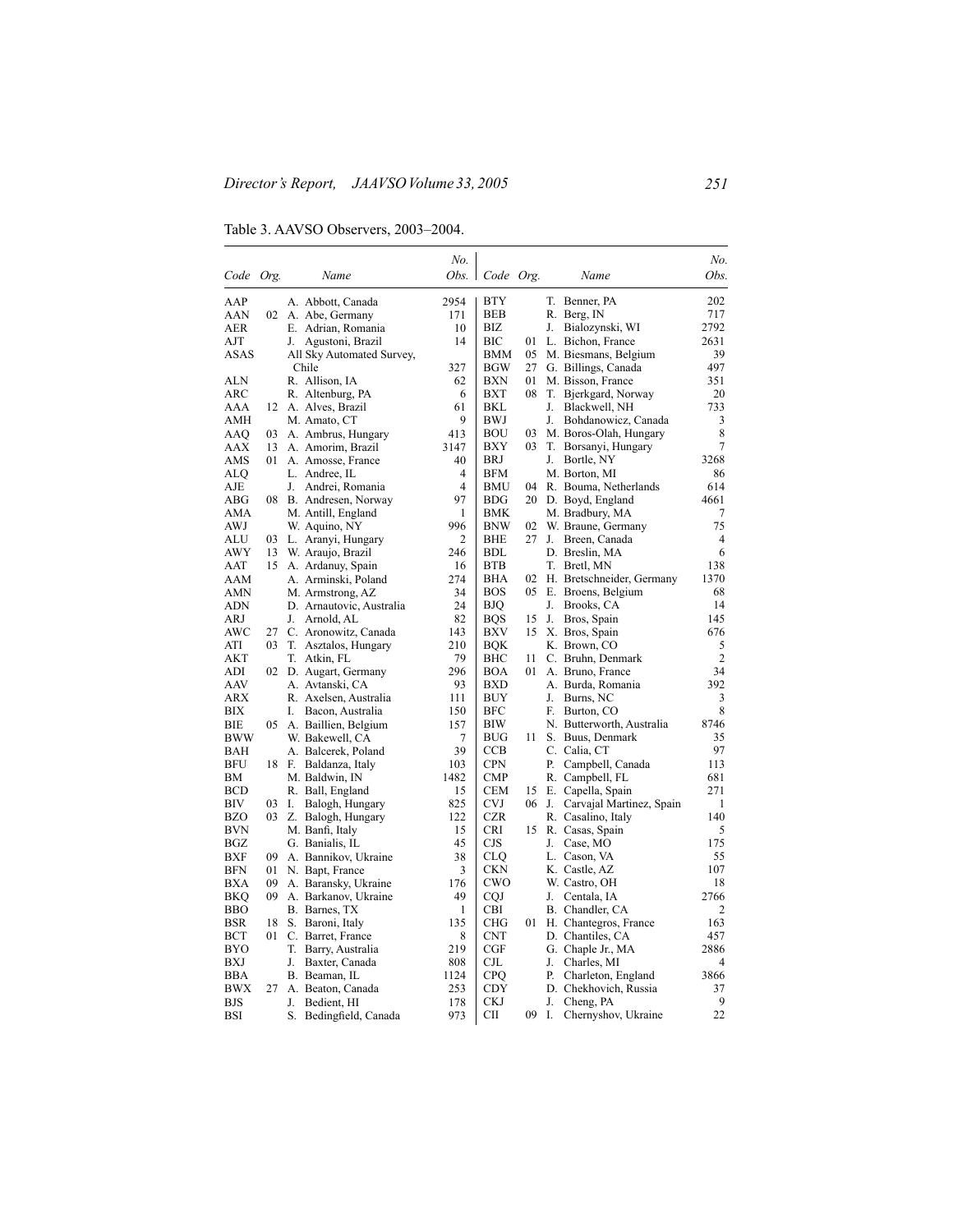Table 3. AAVSO Observers, 2003–2004, cont.

|                   |    |       |                                       | No.                      |                   |     |          |                                         | No.         |
|-------------------|----|-------|---------------------------------------|--------------------------|-------------------|-----|----------|-----------------------------------------|-------------|
| Code Org.         |    |       | Name                                  | Obs.                     | Code Org.         |     |          | Name                                    | Obs.        |
| <b>CLK</b>        |    |       | W. Clark, MO                          | 67                       | <b>DAP</b>        | 07  |          | A. Diez Gago, Spain                     | 9           |
| <b>CWP</b>        |    |       | W. Clarke, CA                         | 61                       | DLA               |     |          | A. Dill, KS                             | 642         |
| CJX               |    | J.    | Cliff, Canada                         | 1                        | DIL               |     |          | W. Dillon, TX                           | 116         |
| CGY               |    | Т.    | Climent Garcia, Spain                 | 75                       | DRL               |     |          | S. Dirocco, OH                          | 26          |
| <b>CPS</b>        | 05 | - P.  | Cloesen, Belgium                      | 1240                     | <b>DVQ</b>        | 03  |          | V. Dobos, Hungary                       | 3           |
| <b>CRX</b>        |    |       | R. Cnota, Poland                      | 308                      | DST               |     |          | S. Dodder, AZ                           | 11          |
| <b>CSN</b>        |    |       | S. Coberly, IL                        | 11                       | DPL               |     | Р.       | Dombrowski, CT                          | 1           |
| <b>CLF</b>        |    |       | L. Cohen, MA                          | 18                       | GDB               | 03  |          | G. Domeny, Hungary                      | 71          |
| <b>CGX</b>        |    |       | G. Cole, NV                           | $\tau$                   | DEH               |     |          | E. Donaghy, PR                          | 3           |
| CME               | 18 |       | E. Colombo, Italy                     | 477                      | <b>DSN</b>        |     |          | S. Donnell, CO                          | 13          |
| CMG               | 04 |       | G. Comello, Netherlands               | 5565                     | DLX               | 03. |          | L. Dorogi, Hungary                      | 37          |
| <b>CPO</b>        |    | Р.    | Conde, Australia                      | 243                      | DRI               |     |          | R. Doxtater, AL                         | 70          |
| CXA               |    |       | A. Cook, CA                           | 122                      | DYU               | 09  |          | Y. Dulitch, Ukraine                     | 45          |
| COO               |    |       | L. Cook, CA                           | 67077                    | DMO               | 01  |          | M. Dumont, France                       | 368         |
| СK                |    |       | S. Cook, NM                           | 742                      | <b>DAO</b>        |     |          | A. Dutton, Australia                    | 88          |
| <b>CWT</b>        |    |       | W. Cooney, LA                         | 3                        | <b>DKS</b>        |     |          | S. Dvorak, FL                           | 2414        |
| COM               | 10 |       | T. Cooper, South Africa               | $\overline{\phantom{0}}$ | DGP               |     |          | G. Dyck, MA                             | 2132        |
| CUA               |    |       | A. Corlan, Romania                    | 2138                     | EEZ               |     |          | E. Eggleston, TX                        | 2           |
| CXR               |    |       | R. Corlan, Romania                    | 2179                     | EMA               |     |          | M. Eichenberger, Switzerland            | 49          |
| CDV               |    |       | D. Cornell, IL                        | 75                       | EPE               | 01  |          | P. Enskonatus, Germany                  | 269         |
| CLZ               |    |       | 01 L. Corp, France                    | 15                       | EJO               | 03  | J.       | Erdei, Hungary                          | 327         |
| CAI               |    |       | A. Correia, Portugal                  | 3789                     | EWK               |     |          | K. Ewing, FL                            | 6           |
| <b>CTO</b>        | 05 | T.    | Corstjens, Belgium                    | 58                       | <b>FTB</b>        |     | T.       | Fabjan, Slovenia                        | 672         |
| <b>CUJ</b>        |    | J.    | Costa, MD                             | 16                       | FBO               |     |          | B. Fain, MT                             | 48          |
| <b>CNO</b>        |    |       | N. Costa, Portugal                    | 7                        | FSU               |     |          | S. Fanutti, Canada                      | 253         |
| COV               |    |       | V. Coulehan, NY                       | 393                      | <b>FAJ</b>        | 03  |          | A. Fejes, Hungary                       | 138         |
| <b>CWD</b>        |    |       | D. Cowall, MD                         | 9                        | FKJ               | 03  | J.       | Fekete, Hungary                         | 1951        |
| COW               |    |       | H. Coward, TX                         | 29                       | FJP               | 15  |          | J. Felip, Spain                         | 11          |
| <b>CDN</b>        |    |       | D. Cowles, LA                         | 72                       | FMQ               |     |          | M. Fiaschi, Italy                       | 5           |
| CR                |    | 14 T. | Cragg, Australia                      | 1198                     | FRF               | 03  |          | R. Fidrich, Hungary                     | 83          |
| <b>CFY</b>        |    | J.    | Craig, MA                             | 5                        | FSJ               | 01  | J.       | Fis, France                             | 86          |
| <b>CTX</b>        |    |       | T. Crawford, OR                       | 656                      | FCI               |     |          | C. Fleming, Canada                      | 4           |
| <b>CRR</b>        |    |       | R. Crumrine, NY                       | 33                       | FMU               | 15  |          | M. Flores, Spain                        | 6           |
| CGB               | 03 |       | G. Cseri, Hungary                     | 7                        | FLE               |     |          | L. Florin, Romania                      | 196         |
| CTI               | 03 |       | T. Csorgei, Hungary                   | 702                      | <b>FSE</b>        | 18  |          | S. Foglia, Italy                        | 972         |
| <b>CSM</b>        | 03 |       | M. Csukas, Romania                    | 1650                     | FFC               | 03  | F.       | Foldesi, Hungary                        | 20          |
| CCO               |    |       | 06 C. Cubillo Rubiato, Spain          | 3                        | FJQ               |     | J.       | Foster, CA                              | 359         |
| CKB               |    |       | B. Cudnik, TX                         | 926                      | <b>FXJ</b>        |     | J.       | Fox, MN                                 | 183         |
| <b>CBS</b>        | 03 |       | B. Czegledi, Hungary                  | 43                       | <b>FRB</b>        |     |          | B. Frank, CA                            | 4           |
| DRO               |    |       | R. Dannenberg, CA                     | 10                       | <b>FBN</b>        | 10  |          | B. Fraser, South Africa                 | 233         |
| DAM               | 06 |       | A. Darriba Martinez, Spain            | 61                       | FML               | 04  |          | C. Fridlund, Netherlands                | 36          |
| DMP               |    |       | M. Dasgupta, India                    | 10                       | FAA               | 18  |          | A. Frosina, Italy                       | 8           |
| DJS               | 20 | J.    | Day, England                          | 382                      | FMG               |     |          | G. Fugman, NE                           | 132         |
| <b>DPP</b>        | 05 | P.    | De Ponthiere, Belgium                 | 197                      | GBZ               | 21  |          | O. Gabzo, Israel                        | 140         |
| DVI               |    |       | 10 F. De Villiers, South Africa       | 30                       | <b>GHT</b>        | 27  |          | G. Gaherty, Canada                      | 288         |
| <b>DVA</b>        |    |       | D. Del Valle, PR                      | 11                       | GMO               |     |          | M. Gainer, PA                           | 49          |
| <b>DFR</b>        |    |       | F. Dempsey, Canada                    | 6                        | <b>GKV</b>        | 27  |          | K. Gallant, Canada                      | 5           |
| DAT               |    |       | A. Derdzikowski, Poland               | 137                      | GAA<br><b>GTY</b> | 09  | Р.<br>T. | Garey, IL                               | 6<br>13     |
| DAA               | 03 |       | A. Derekas, Hungary                   | 7                        |                   |     |          | Garkusha, Ukraine                       |             |
| DNO<br><b>DDD</b> |    |       | O. Deren, Poland                      | 803                      | GPG<br>GBL        |     | Р.       | Garossino, TX                           | 4           |
|                   | 02 |       | D. Dickinson, AZ                      | 26                       | GKI               |     |          | B. Gary, AZ<br>K. Geary, Ireland        | 1125<br>128 |
| DHN<br><b>DPA</b> | 05 |       | H. Diederich, Germany                 | 68<br>3243               | GAI               | 03  |          |                                         | 1           |
| <b>DSV</b>        |    |       | A. Diepvens, Belgium<br>S. Diesso, WI | 39                       | GCP               | 02  |          | A. Gecse, Hungary<br>C. Gerber, Germany | 141         |
| <b>DRG</b>        |    |       | R. Diethelm, Switzerland              | 97                       | <b>GHS</b>        |     |          | H. Gerner, WI                           | 481         |
|                   |    |       |                                       |                          |                   |     |          |                                         |             |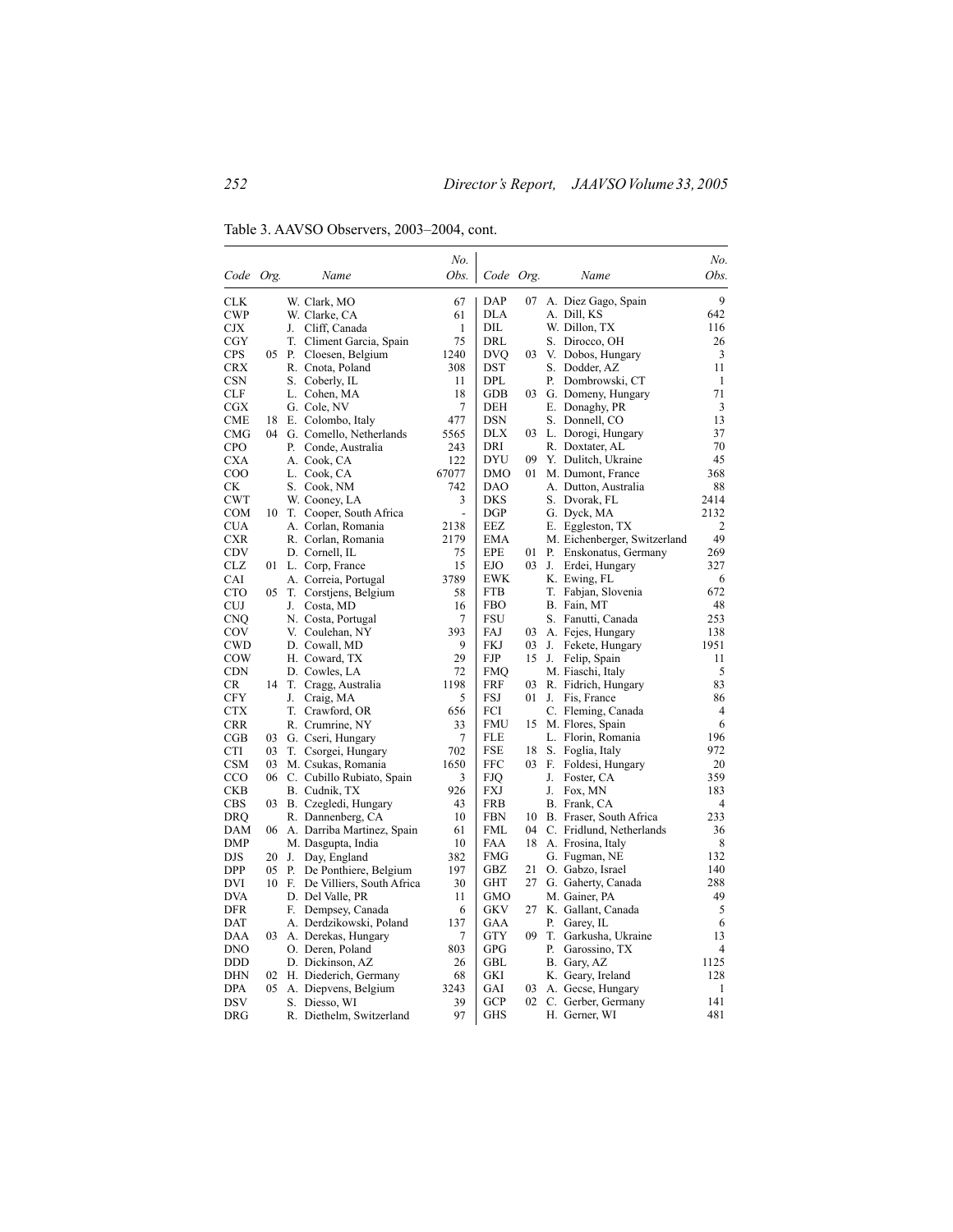Table 3. AAVSO Observers, 2003–2004, cont.

|                  |          |    |                            | No.            |                  |     |    |                           | No.            |
|------------------|----------|----|----------------------------|----------------|------------------|-----|----|---------------------------|----------------|
| Code Org.        |          |    | Name                       | Obs.           | Code Org.        |     |    | Name                      | Obs.           |
| GMJ              |          |    | 10 M. Geyser, South Africa | 3              | HJS              |     | J. | Hissong, OH               | 9              |
| GAO              |          |    | A. Giambersio, Italy       | 1              | HTA              |     | T. | Hoare, England            | 87             |
| GGU              |          |    | 04 G. Gilein, Netherlands  | 942            | НJХ              | 13  | J. | Hodar Munoz, Brazil       | 13             |
| GVN              |          |    | V. Giovannone, NY          | 23             | <b>HWD</b>       |     |    | W. Hodgson, Australia     | 70             |
| GMY              |          |    | M. Glennon, Ireland        | 130            | HDF              |     |    | D. Hohman, NY             | 132            |
| GFT              | 01 -     |    | F. Gobet, France           | 171            | HBA              | 02  |    | A. Holbe, Germany         | 15             |
| GFB              |          |    | W. Goff, CA                | 533            | HZJ              |     |    | J. Holtz, PA              | 237            |
| GSH              | 09.      |    | A. Golovin, Ukraine        | 5              | HOO              | 04  |    | G. Hoogeveen, Netherlands | 1155           |
| GPJ              |          | Р. | Gonzales, CA               | 95             | HJZ              |     | J. | Horne, CA                 | 74             |
| GZN              | 07       |    | A. Gonzalez Herrera, Spain | 1086           | HDU              |     |    | D. Hurdis, RI             | 12             |
| GAQ              |          |    | A. Goossen, NY             | 59             | <b>HUR</b>       | 20  |    | G. Hurst, England         | 2245           |
| GDE              |          |    | 10 D. Gordon, South Africa | 3              | HUZ              | 27  |    | R. Huziak, Canada         | 4989           |
| GKA              |          |    | K. Graham, IL              | 1629           | ILE              | 03  |    | E. Illes, Hungary         | 608            |
| GRL              |          |    | 08 B. Granslo, Norway      | 967            | IPA              | 12  |    | P. Ingrassia, Argentina   | 844            |
| GMZ              |          |    | M. Graziani, Italy         | 152            | ICA              |     |    | C. Ionut, Romania         | 5              |
| GVD              |          |    | 16 V. Grigorenko, Russia   | 392            | <b>ITM</b>       | 17  |    | T. Itkonen, Finland       | 204            |
| GBI              |          |    | B. Grim, UT                | 38             | <b>IVM</b>       | 16  |    | V. Ivanov, Russia         | 385            |
| GLO              |          |    | L. Groves, IL              | 1              | IGE              |     |    | G. Iwaszek, NM            | 30             |
| GCO              |          |    |                            | 2983           | JMA              |     |    | M. Jacquesson, France     | 121            |
| GIG              | 09       | I. | C. Gualdoni, Italy         | 47             | JTP              | 01  | Р. |                           | 164            |
|                  |          |    | Guletsky, Ukraine          | 19             |                  | 03  |    | Jacquet, France           |                |
| GMU<br>GUN       |          |    | M. Gundy, GA               | 2460           | JAT<br>JM        |     |    | T. Jakabfi, Hungary       | 27<br>12034    |
| GGX              | 01<br>04 | J. | Gunther, France            | 105            | JKK              | 11  |    | R. James, NM              | 142            |
|                  |          |    | G. Guzman, France          |                |                  |     |    | K. Jensen, Norway         | 1714           |
| HCS              | 03       |    | C. Hadhazi, Hungary        | 3053           | JLR              | 06  |    | R. Jepeal, CT             |                |
| <b>HTY</b><br>HК |          |    | T. Hager, CT               | 1              | JGE<br>JOG       |     |    | G. Jiminez, Spain         | 27<br>125      |
|                  |          |    | E. Halbach, CO             | 278            |                  | 14  |    | G. Johnson, MD            | 5785           |
| HHD              |          |    | D. Hall, TX                | 6              | JA<br><b>JCN</b> | 20  |    | A. Jones, New Zealand     | 1624           |
| HMG              | 03.      |    | G. Halmi, Hungary          | 30             |                  |     |    | C. Jones, England         |                |
| HXD              |          |    | D. Hamilton, GA            | 56             | ЛΙ               |     | J. | Jones, OR                 | 46             |
| HP               |          |    | W. Hampton, CT             | 64             | JJM<br>JKL       |     | J. | Jones, TX                 | 4              |
| HPR              |          |    | C. Harper, NH              | $\overline{c}$ |                  |     |    | K. Jones, Australia       | 83             |
| HBB              |          |    | B. Harris, FL              | 114            | JRW              | 10  |    | R. Jones, South Africa    | 171            |
| <b>HNR</b>       |          |    | 03 N. Hars, Hungary        | 3              | JRC<br>JSZ       | 15  |    | R. Josa, Spain            | 58<br>43       |
| HAV              |          |    | R. Harvan, MD              | 476            |                  | 03  |    | S. Jozsa, Hungary         |                |
| HAI              |          |    | A. Hastings, MA            | 68             | JAX              | 17  |    | A. Junkkari, Finland      | $\overline{4}$ |
| HЈK              |          | J. | Hauk, VA                   | 165            | KDA              |     |    | D. Kaiser, IN             | 224            |
| HHU              | 05       |    | H. Hautecler, Belgium      | 4378           | KВ               |     |    | W. Kaminski, NM           | 286            |
| HKY              | 27       |    | K. Hay, Canada             | 1              | KVT              | 09. |    | V. Kaminsky, Ukraine      | 57             |
| HAB              |          |    | R. Hays Jr., IL            | 1392           | KAM              | 02  |    | A. Kammerer, Germany      | 12             |
| HBD              |          |    | B. Heathcote, Australia    | 1366           | KMO              |     |    | M. Kardasis, Greece       | 70             |
| <b>HSD</b>       |          |    | D. Hedges, England         | 4              | KAZ              | 03  |    | A. Kaszt, Hungary         | 18             |
| HKN              |          |    | K. Hedrick, WV             | 409            | KEI              |     |    | E. Kato, Australia        | 10             |
| HQA              |          |    | A. Henden, AZ              | 1189           | KTI              | 03  |    | T. Katonka, Hungary       | 94             |
| HTG              | 08       |    | T. Henriksen, Norway       | 19             | <b>KMQ</b>       | 06  |    | M. Kearns, Spain          | 11             |
| HGO              |          |    | G. Henson, TN              | 6              | KSN              |     |    | S. Kenaga, IN             | 40             |
| HJN              | 10       |    | J. Hers, South Africa      | 112            | KSU              |     |    | S. Kent, IL               | 4              |
| HES              |          |    | C. Hesseltine, WI          | 1850           | KZX              |     |    | 03 Z. Kereszty, Hungary   | 255            |
| HEV              | 03       |    | Z. Hevesi, Hungary         | $\overline{a}$ | <b>KSH</b>       |     | S. | Kerr, Australia           | 3              |
| HIV              | 03       | Ι. | Hidvegi, Hungary           | 160            | KSZ              | 03  |    | S. Keszthelyi, Hungary    | 470            |
| HDJ              |          |    | D. Higgins, Australia      | 97             | <b>KKX</b>       |     |    | K. Kida, Poland           | 35             |
| HRI              |          |    | R. Hill, AZ                | 357            | KKG              |     |    | K. King, TN               | 25             |
| HІМ              |          |    | W. Hill, MA                | 82             | KRB              |     |    | R. King, MN               | 538            |
| HED              |          |    | D. Himes, OH               | 47             | KQR              |     |    | R. Kinne, NY              | 9              |
| HZR              |          |    | 02 R. Hinzpeter, Germany   | 683            | KIR              |     |    | P. Kirby, AZ              | 17             |
| HIR              |          | Υ. | Hirasawa, Japan            | 1113           | KIL              | 03  |    | L. Kiss, Australia        | 1530           |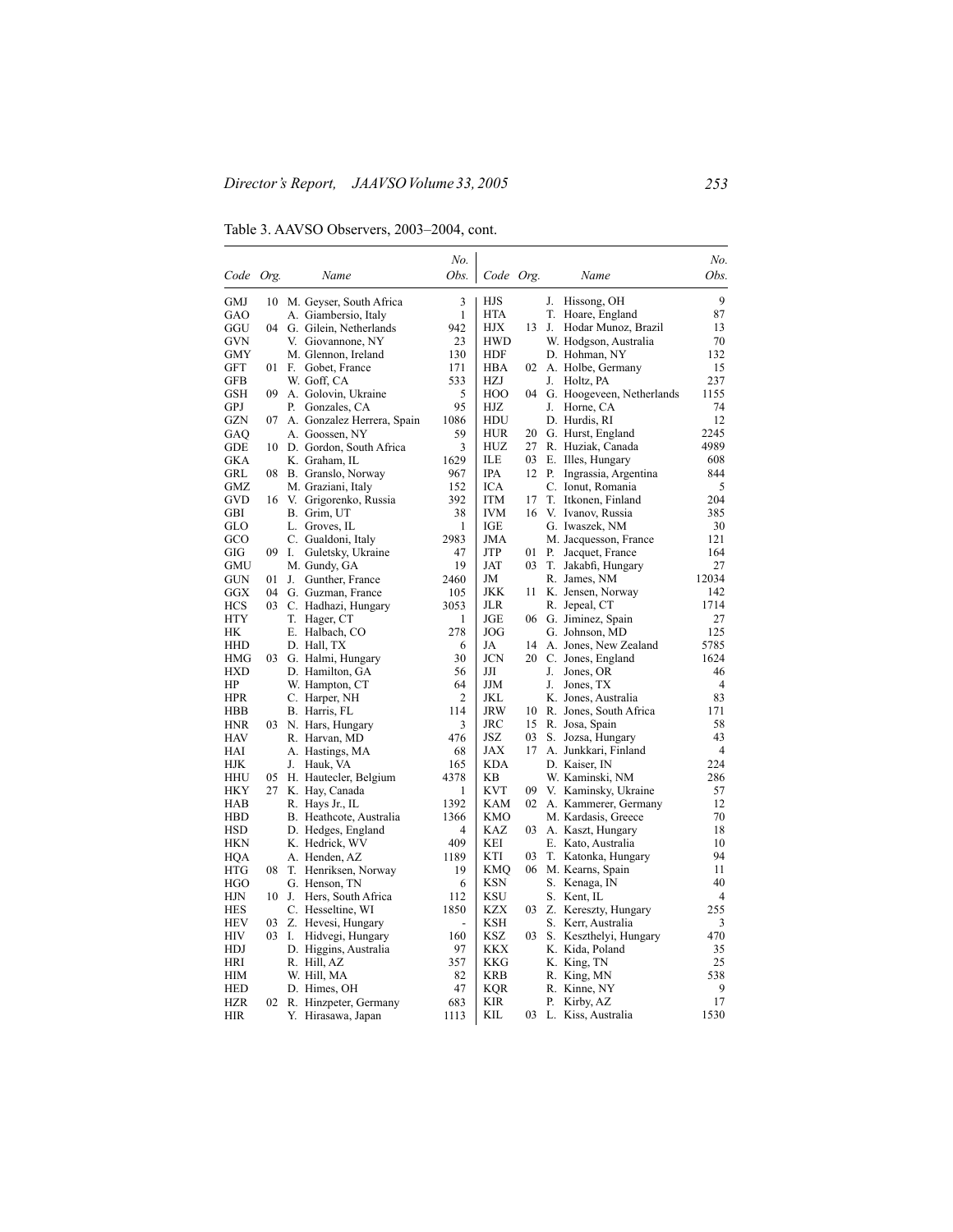Table 3. AAVSO Observers, 2003–2004, cont.

|                          |    |          |                                             | No.          |            |          |    |                                                | No.                  |
|--------------------------|----|----------|---------------------------------------------|--------------|------------|----------|----|------------------------------------------------|----------------------|
| Code Org.                |    |          | Name                                        | Obs.         | Code Org.  |          |    | Name                                           | Obs.                 |
| <b>KMM</b>               | 09 |          | M. Kititsa, Ukraine                         | 72           | LGO        |          |    | G. Lilley, GA                                  | 6                    |
| KGE                      | 08 |          | G. Klingenberg, Norway                      | 12           | LAI        | 27       |    | A. Ling, Canada                                | 212                  |
| KCH                      |    |          | C. Knapp, WV                                | 101          | <b>LJO</b> |          | J. | Linnolt, NY                                    | 3                    |
| KPL                      |    | Р.       | Kneipp, LA                                  | 120          | LMK        |          |    | M. Linnolt, HI                                 | 2381                 |
| KGT                      |    |          | G. Knight, ME                               | 26           | LJX        | 01       |    | J. Llapasset, France                           | 9                    |
| KSP                      |    | S.       | Knight, ME                                  | 45           | LOB        | 06       | J. | Lobo-Rodriguez, Spain                          | 12                   |
| KRV                      |    |          | R. Koff, CO                                 | 177          | <b>LTB</b> |          |    | T. Lubbers, MN                                 | 7                    |
| KHL                      |    |          | M. Kohl, Switzerland                        | 90           | LBG        |          |    | G. Lubcke, WI                                  | 272                  |
| <b>KHJ</b>               |    |          | H. Koller, Canada                           | 35           | <b>LKA</b> |          |    | K. Luedeke, NM                                 | 81                   |
| KRS                      |    |          | R. Kolman, IL                               | 2234         | LMJ        |          |    | M. Luostarinen, Finland                        | 192                  |
| KMA                      |    |          | M. Komorous, Canada                         | 2164         | MBJ        | 27       | J. | Mac Rae, Canada                                | 1                    |
| KDZ                      |    |          | D. Kopczynski, Poland                       | 36           | MFC        | 27       |    | C. MacDonald, Canada                           | 1                    |
| KMP<br>KSG               |    |          | M. Koppelman, MN                            | 1619<br>9    | <b>MDW</b> | 17       |    | W. MacDonald II, Canada                        | 1940<br>70           |
| KOS                      | 03 |          | G. Koronis, Greece<br>A. Kosa-kiss, Romania | 5301         | MMT<br>MFA | 09       |    | M. Maenpaa, Finland                            | 432                  |
| <b>KLX</b>               |    |          | L. Koscianski, MD                           | 150          | MQA        | 09       |    | A. Maidyk, Ukraine<br>A. Maidyk, Ukraine       | 994                  |
| KAF                      | 03 |          | A. Kovacs, Hungary                          | 42           | MQN        | 09       |    | N. Maidyk, Ukraine                             | 8                    |
| KVS                      | 03 |          | A. Kovacs, Hungary                          | 627          | MZG        | 02       |    | G. Maintz, Germany                             | 82                   |
| <b>KBV</b>               | 03 |          | B. Kovacs, Hungary                          | 10           | MVD        |          |    | D. Mais, CA                                    | 156                  |
| KGC                      | 03 |          | G. Kovacs, Hungary                          | 1            | MLI        |          |    | L. Maisler, NY                                 | 104                  |
| KGF                      | 03 |          | G. Kovacs, Hungary                          | 1            | MYO        |          |    | O. Malachov, Russia                            | 14                   |
| KVI                      | 03 | L.       | Kovacs, Hungary                             | 1662         | MOL        |          |    | S. Mandelli, Italy                             | 42                   |
| KJU                      | 03 | J.       | Kovacs, Hungary                             | 27           | MPH        |          | J. | Manker, NM                                     | 62                   |
| <b>KSR</b>               | 03 |          | S. Kovacs, Hungary                          | 2025         | MKE        |          |    | R. Manske, WI                                  | 346                  |
| KNN                      | 09 |          | N. Kovyryov, Ukraine                        | 115          | MGK        |          |    | G. Maravelias, Greece                          | 19                   |
| KFK                      |    | F.       | Krafka, TX                                  | 105          | MMV        | 09       |    | M. Marichev, Ukraine                           | 80                   |
| <b>KTC</b>               |    | T.       | Krajci, VA                                  | 11307        | MKW        |          |    | A. Markiewicz, Poland                          | 2552                 |
| <b>KWO</b>               | 02 |          | W. Kriebel, Germany                         | 1900         | MBD        |          |    | B. Markowski, Poland                           | 5                    |
| KIS                      | 02 |          | G. Krisch, Germany                          | 1919         | MXS        | 03       |    | S. Marosi, Hungary                             | 667                  |
| <b>KTZ</b>               |    |          | T. Krzyt, Poland                            | 1343         | MYC        |          |    | C. Martin, NE                                  | 27                   |
| <b>KUC</b><br><b>KBE</b> | 01 |          | S. Kuchto, France                           | 207          | MQT<br>MMG | 03       |    | M. Martinecz, Hungary                          | $\overline{4}$<br>79 |
| KZO                      | 03 |          | B. Kulbaba, Canada                          | 8<br>111     | MOJ        |          | J. | M. Martinengo, Italy<br>Martins, Portugal      | 6                    |
| KMI                      | 16 |          | Z. Kuli, Hungary<br>M. Kuzmin, Russia       | 1            | MRX        | 02       |    | H. Marx, Germany                               | 1033                 |
| <b>KYU</b>               | 09 |          | Y. Kuznetsov, Ukraine                       | $\mathbf{1}$ | MKY        | 09       |    | K. Maslennikova, Ukraine                       | 68                   |
| <b>LCR</b>               | 15 |          | C. Labordena, Spain                         | 216          | MΝ         |          |    | H. Mason, OR                                   | 40                   |
| LCJ                      | 06 | J.       | Lacruz, Spain                               | 3            | MAV        | 16       |    | D. Matsney, Russia                             | 412                  |
| LDJ                      | 14 |          | D. Lane, Canada                             | 1            | <b>MTH</b> |          |    | H. Matsuyama, Australia                        | 4537                 |
| <b>LTO</b>               | 02 |          | T. Lange, Germany                           | 1602         | <b>MTM</b> |          |    | M. Mattei, MA                                  | $\overline{2}$       |
| LAB                      |    |          | B. Laurent, France                          | 2            | MAZ        |          |    | M. Mazurek, CA                                 | 44                   |
| LJJ                      |    | J.       | Laurent, France                             | 30           | MXY        |          | J. | McDlusky, TX                                   | 280                  |
| <b>LZT</b>               |    |          | T. Lazuka, IL                               | 1172         | MDP        |          | Р. | McDonald, Canada                               | 641                  |
| LEB                      | 01 |          | R. Lebert, France                           | 279          | MGH        | 20       |    | H. McGee, England                              | 3092                 |
| <b>LMT</b>               |    |          | M. Legutko, Poland                          | 231          | MGG        |          |    | G. McGinnis, WA                                | 4                    |
| LDI                      |    |          | D. Lehmann, Germany                         | 7            | MCI        |          |    | B. McInnerny, England                          | 85                   |
| LAE                      |    |          | A. Leighton, England                        | 3            | MVQ        |          |    | V. Medvedev, Russia                            | 37                   |
| <b>LKM</b>               |    |          | K. Lemke, Canada                            | 63           | <b>MED</b> | 20       |    | K. Medway, England                             | 1190                 |
| LNZ                      |    |          | G. Lenz, LA                                 | 10<br>22     | MLV<br>MMB | 27<br>04 |    | L. Meier, Canada                               | 16<br>13             |
| LJL<br>LSI               |    | J.<br>S. | Leonard, IL                                 | 6            | <b>MVS</b> | 27       |    | M. Meiling, Netherlands<br>S. Meister, Germany | 14                   |
| LJP                      |    | J.       | Leonini, Italy<br>Leppert, ND               | 5            | MHI        |          |    | H. Menali, MA                                  | 849                  |
| LNL                      |    |          | N. Lerner, CA                               | 3            | MHY        |          |    | H. Mendt, Venezuela                            | 15                   |
| <b>LEV</b>               |    |          | A. Leveque, CA                              | 130          | MXD        |          |    | D. Messier, CT                                 | 4165                 |
| <b>LVY</b>               |    |          | D. Levy, AZ                                 | 94           | <b>MTK</b> |          |    | T. Michalik, VA                                | 439                  |
| LIW                      |    |          | W. Liller, Chile                            | 7            | MOK        | 11       |    | O. Midtskogen, Norway                          | 1264                 |
|                          |    |          |                                             |              |            |          |    |                                                |                      |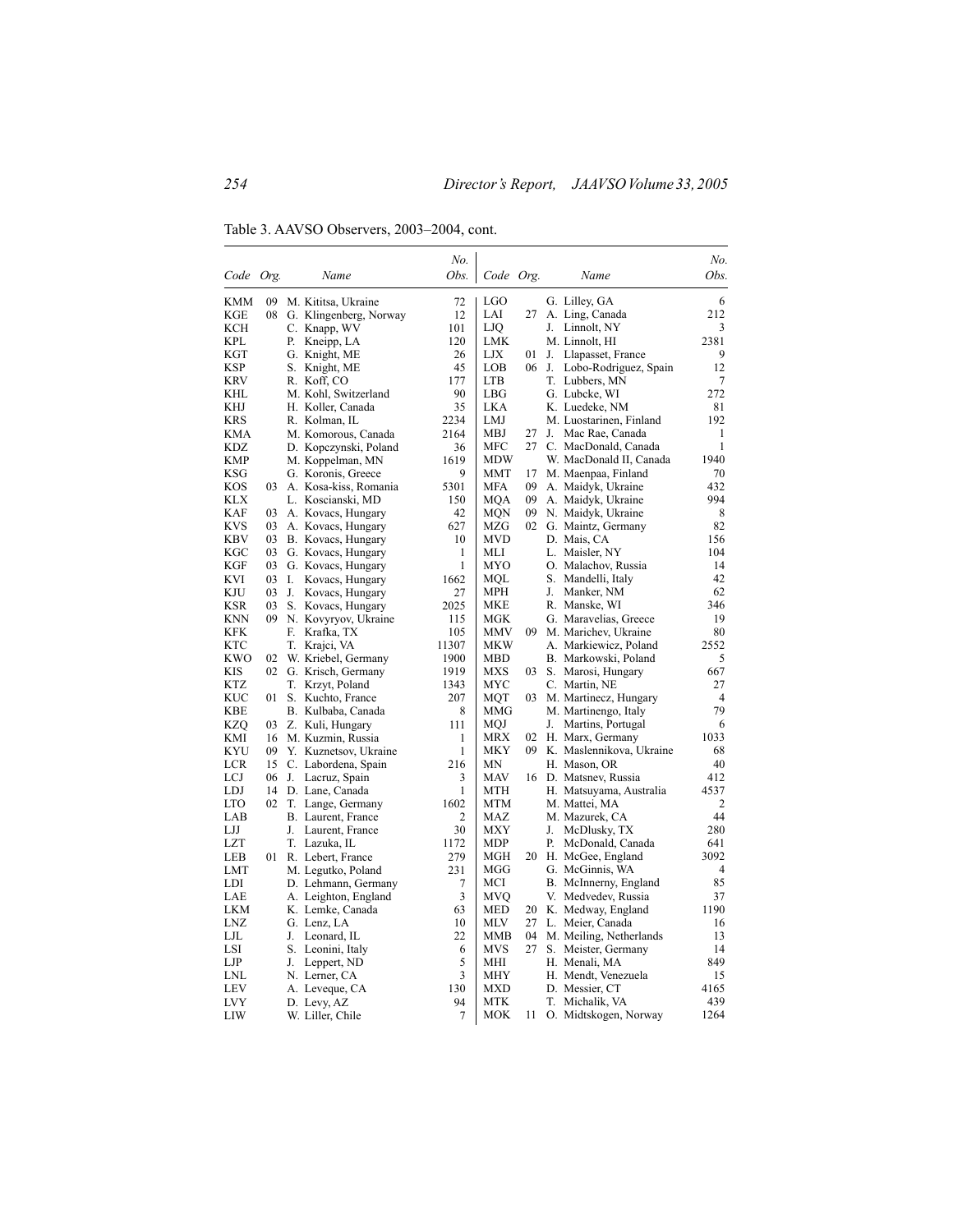Table 3. AAVSO Observers, 2003–2004, cont.

|            |                 |       |                             | No.            |            |    |    |                        | No.            |
|------------|-----------------|-------|-----------------------------|----------------|------------|----|----|------------------------|----------------|
| Code Org.  |                 |       | Name                        | Obs.           | Code Org.  |    |    | Name                   | Obs.           |
| MXM        |                 |       | M. Mifsud, Malta            | 118            | PTO        |    | T. | Parson, MN             | 506            |
| MVM        |                 |       | M. Millar, Canada           | 22             | PJJ        | 15 | J. | Pastor, Spain          | 37             |
| MXG        |                 |       | C. Miller, IN               | 4              | PSP        |    | Р. | Pastore, NY            | 3              |
| MZS        | 03              |       | A. Mizser, Hungary          | 1502           | <b>PMY</b> |    |    | M. Paulson, Canada     | 14             |
| MZI        | 03              |       | C. Mizser, Hungary          | 11             | <b>PKV</b> |    |    | K. Paxson, TX          | 40             |
| MCE        |                 |       | E. Mochizuki, Japan         | 14             | PN         |    |    | A. Pearlmutter, MA     | 15             |
| MOD        | 03              |       | M. Mod, Hungary             | $\overline{2}$ | PTI        |    |    | N. Peattie, CA         | 20             |
| MRV        |                 |       | R. Modic, OH                | 202            | PEI        | 11 |    | E. Pedersen, Denmark   | 111            |
| MOU        | 15              | J.    | Molina, Spain               | 30             | <b>PWD</b> |    |    | W. Pellerin, TX        | 14             |
| MOL        |                 | J.    | Molnar Jr., VA              | 247            | PIV        |    | I. | Peretto, Italy         | 395            |
| <b>MPV</b> |                 | 03 P. | Molnar, Hungary             | 2204           | <b>PVA</b> | 27 |    | V. Petriew, Canada     | 643            |
| <b>MMW</b> |                 |       | M. Momose, Japan            | 109            | PXR        | 20 |    | R. Pickard, England    | 260            |
| MLF        | 10              |       | L. Monard, South Africa     | 2865           | PBN        |    |    | B. Pickett, Australia  | 12             |
| МНС        | 12              |       | C. Montalvo, Peru           | 20             | <b>PTZ</b> | 02 | J. | Pietz, Germany         | 1              |
| MOI        | 01              |       | E. Morillon, France         | 3616           | PHT        |    |    | H. Pinkston, VA        | $\overline{7}$ |
| MOW        |                 |       | W. Morrison, Canada         | 4999           | <b>PMZ</b> | 15 |    | M. Pinto, Spain        | 26             |
| MDA        |                 |       | A. Morton, WA               | 51             | PIJ        | 03 | J. | Piriti, Hungary        | 716            |
| MVZ        | 03              | J.    | Morvai, Hungary             | 1              | <b>PPL</b> |    | Р. | Plante, OH             | 137            |
| MMP        | 10              | J.    | Mostert, South Africa       | 14             | PPZ        |    | Р. | Plaszczyk, Poland      | 422            |
| MHR        | 13              |       | R. Mota das Chagas, Brazil  | $\overline{2}$ | <b>PJP</b> | 10 | J. | Plomp, South Africa    | 23             |
| MMH        |                 |       | M. Muciek, Poland           | 12             | PAW        |    |    | A. Plummer, Australia  | 2933           |
| MKH        |                 |       | S. Mukherjee, India         | 27             | AST        | 12 |    | R. Podesta, Argentina  | 101            |
| MDU        |                 |       | D. Mulinski, Poland         | 52             | PRX        |    |    | R. Poklar, AZ          | 679            |
| MMU        |                 |       | M. Munkacsy, RI             | 2519           | PRS        |    |    | R. Poleski, Poland     | 45             |
| MUY        | 05              |       | E. Muyllaert, Belgium       | 17144          | PMO        | 10 |    | M. Poll, South Africa  | 107            |
| NZO        | 03              |       | Z. Nagy, Hungary            | 70             | <b>PVR</b> | 03 |    | V. Polozun, Hungary    | 1              |
| NDQ        |                 |       | D. Naillon, France          | 620            | <b>PWR</b> |    |    | R. Powaski, OH         | 17             |
| NDA        |                 |       | D. Nance, AL                | 3              | POX        |    |    | M. Poxon, England      | 147            |
| NLX        | 14              |       | P. Nelson, Australia        | 8010           | PYG        |    |    | G. Poyner, England     | 8855           |
| NJO        | $02 \text{ J.}$ |       | Neumann, Germany            | 229            | <b>PDO</b> |    |    | D. Pray, RI            | 7              |
| <b>NVT</b> |                 |       | V. Nevski, Belarus          | 7              | PAH        |    |    | A. Price, MA           | 181            |
| NMI        |                 |       | M. Nicholas, AZ             | 2556           | PDO        | 01 |    | D. Proust, France      | 38             |
| NGM        | 15              |       | G. Nieto, Spain             | 221            | PDT        |    |    | D. Prusaitis, WI       | 14             |
| <b>NFD</b> | 04              |       | F. Nieuwenhout, Netherlands | 715            | PUJ        | 06 | F. | Pujol, Spain           | 692            |
| NKL        |                 |       | K. Nuber, Germany           | 12             | PCH        |    |    | C. Pullen, CA          | 1007           |
| <b>ONJ</b> |                 | J.    | O'Neill, Ireland            | 55             | <b>PFR</b> | 03 | F. | Puskas, Hungary        | 282            |
| <b>OCN</b> | 27              |       | S. O'Connor, Canada         | 8              | PSY        |    | S. | Pyatih, Belarus        | 152            |
| OIK        |                 | I.    | Okonkwo, MO                 | 29             | OFI        | 05 | F. | Questier, Belgium      | 9              |
| OAR        | 17              |       | A. Oksanen, Finland         | 3131           | ONK        | 20 |    | N. Quinn, England      | 843            |
| OOV        | 09              |       | O. Olkhovska, Ukraine       | 32             | RKE        | 02 |    | K. Raetz, Germany      | 470            |
| OHJ        | 03              |       | H. Olle, Hungary            | 22             | <b>RWA</b> |    |    | W. Rauscher, PA        | 579            |
| ODG        |                 |       | D. Ondich, MN               | 20             | <b>RZS</b> | 03 |    | Z. Reiczigel, Hungary  | 208            |
| <b>OSW</b> |                 |       | W. Osborn, MI               | 4              | <b>REP</b> | 24 | P. | Reinhard, Austria      | 394            |
| OJR        | 06              | J.    | Osorio, Spain               | 2147           | RFP        | 13 | Р. | Reis-Fernandes, Brazil | 66             |
| <b>OPR</b> |                 | Р.    | Ossowski, Poland            | 14             | RWG        | 02 |    | W. Renz, Germany       | 591            |
| ОIJ        |                 | J.    | Ott, CO                     | 1              | RXM        | 03 |    | M. Repas, Hungary      | 1              |
| OJS        |                 | J.    | Ott, KY                     | 116            | RMQ        |    |    | M. Reszelski, Poland   | 404            |
| <b>OCR</b> | 05              |       | C. Otten, Belgium           | 1157           | <b>RNA</b> | 03 |    | N. Rezsabek, Hungary   | 154            |
| PPK        | 17              | Р.    | Paakkonen, Finland          | 774            | RJG        |    | J. | Ribeiro, Portugal      | 3788           |
| PJC        |                 | J.    | Palmisano, AZ               | $\overline{2}$ | RIX        | 14 | T. | Richards, Australia    | 5751           |
| <b>PPC</b> | 03              | Р.    | Papics, Hungary             | 59             | <b>RPB</b> |    | Р. | Richwine, AZ           | 114            |
| PCC        | 18              |       | R. Papini, Italy            | 1084           | RQ         |    |    | C. Ricker, MI          | 22             |
| PPS        | 03              |       | S. Papp, Hungary            | 3891           | RRZ        | 03 |    | R. Ricza, Hungary      | 956            |
| PSQ        | 03              | S.    | Papp Jr., Hungary           | 45             | RCW        |    |    | C. Robertson, KS       | 918            |
| PVN        | 03              | V.    | Papp, Hungary               | 13             | RSE        |    | S. | Robinson, MD           | 1197           |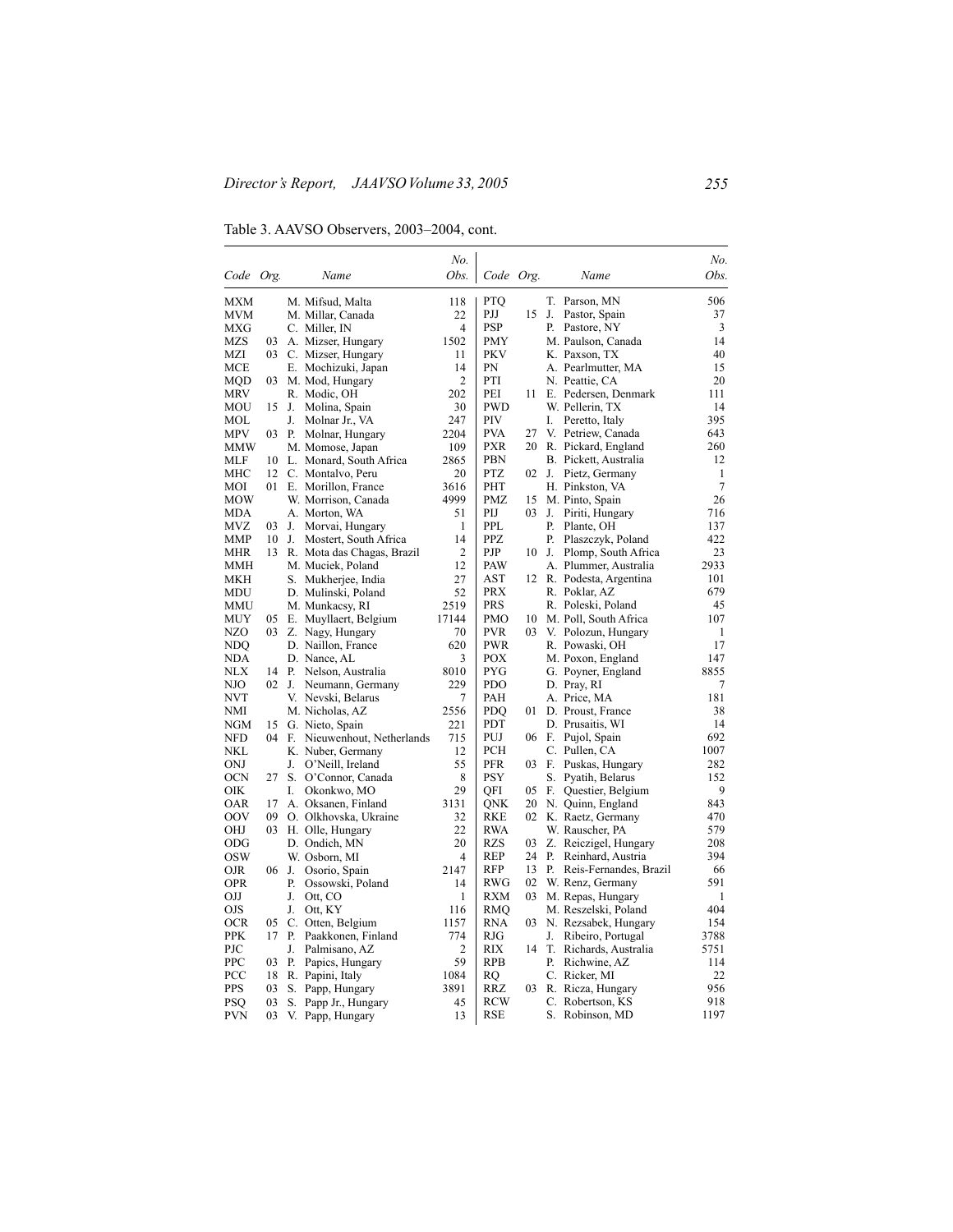Table 3. AAVSO Observers, 2003–2004, cont.

| Obs.<br>Obs.<br>Name<br>Code Org.<br>Name<br>Code Org.<br>RAX<br>SBI<br>B. Sipocz, Hungary<br>224<br>15<br>A. Roca, Spain<br>14<br>03<br><b>RJX</b><br>60<br>SYI<br>E. Skrzynecki, Poland<br>220<br>01<br>J.<br>Roca, France<br><b>RZD</b><br>187<br><b>SVO</b><br>09<br>V. Slusarenko, Ukraine<br>06<br>D. Rodriguez, Spain<br>33<br>10<br>1192<br>RMU<br>M. Rodriguez Marco, Spain<br>SJX<br>J.<br>Smit, South Africa<br>07<br>134<br><b>SJE</b><br>Smith, CA<br>78<br>RJA<br>01<br>Rohart, France<br>118<br>J.<br>J.<br>82<br>ROG<br>G. Ross, MI<br>107<br><b>SHA</b><br>H. Smith, MI<br>125<br>STL<br>144<br>RGN<br>G. Rossi, Italy<br>M. Smith, NM<br>12<br>504<br>RGL<br>21<br>G. Rotem, Israel<br>SUI<br>R. Smith, England<br>$\mathbf{1}$<br><b>SKA</b><br>24<br>RO<br>J.<br>Rousom, Canada<br>K. Sokolovsky, Russia<br>16<br>9<br>306<br><b>SBV</b><br>03<br>B. Somosvari, Hungary<br>RR<br>R. Royer, CA<br>2193<br>RMZ<br>03<br>M. Rozsahegyi, Hungary<br>13<br>SBX<br>A. Sonka, Romania<br>RPH<br>H. Rumball-Petre, CA<br>16<br>SSZ<br>03<br>Z. Soos, Hungary<br>46<br>SYP<br>Р.<br>Soron, Canada<br>25<br>REM<br>E. Rumbo, Australia<br>126<br><b>SOW</b><br>107<br>RTH<br>T. Rutherford, TN<br>2<br>17<br>J.<br>Sorvari, Finland<br>RSV<br>$\mathbf{1}$<br>SOI<br>8<br>S. Ryan, Ireland<br>M. Soukup, TX<br>288<br>SOC<br>R. Sager, NY<br>12<br>SWQ<br>13 W. Souza, Brazil<br>2330<br>3787<br>SJZ<br>Speil, Poland<br>SJO<br>A. Sajtz, Romania<br>J.<br>SSU<br>1389<br>03<br>M. Sragner Keszthelyi, Hungary<br>S. Sakuma, Japan<br>SXR<br>13<br>150<br><b>SBH</b><br>SVP<br>15<br>V. Sallares Pujol, Spain<br>60<br>B. Standifer Jr., TN<br>SAH<br>G. Samolyk, WI<br>10946<br>SYW<br>W. Stansley, NJ<br>7<br><b>STR</b><br>22<br>SNN<br>J.<br>Sanford, CA<br>4<br>R. Stanton, CA<br>5326<br><b>SXY</b><br><b>SDB</b><br>D. Starkey, IN<br>A. Sankowski, Poland<br>1124<br>STC<br>46<br><b>STF</b><br>G. Stefanopoulos, Greece<br>145<br>G. Santacana, PR<br>SKI<br>03 K. Sarneczky, Hungary<br>212<br>STI<br>Р.<br>Steffey, FL<br>112<br>22<br>SGE<br>G. Sarty, Canada<br>384<br>SVR<br>R. Stencel, CO<br>C. Stephan, OR<br>879<br>SSO<br>R. Sass, NM<br>237<br><b>SET</b><br>2745<br>SVA<br>A. Saw, Australia<br>24<br><b>SRB</b><br>R. Stine, CA<br>13<br><b>STQ</b><br>N. Stoikidis, Greece<br>306<br>SFI<br>T. Scarmato, Italy<br><b>SXK</b><br>111<br>02<br>M. Schabacher, Germany<br>110<br>SDI<br>D. Storey, England<br><b>SDY</b><br>02 D. Scharnhorst, Germany<br><b>SDV</b><br>D. Stotz, TX<br>8<br>613<br>SFU<br>48<br>SFS<br>S. Schiff, VA<br>41<br>M. Streamer, Australia<br>99<br>SPK<br>Р.<br>SHZ<br>H. Struever, Germany<br>51<br>Schmeer, Germany<br>02<br>220<br>SHV<br>03<br>A. Schmidt, Hungary<br><b>SRX</b><br>14<br>R. Stubbings, Australia<br>7052<br><b>SBB</b><br>2<br>SWU<br>04<br>W. Schmidt, Netherlands<br>33<br>E. Stubblefield, VA<br>SVZ<br>31<br>03<br>Z. Schmidt, Hungary<br>35<br><b>SUK</b><br>M. Stuka, CA<br>SQR<br>19<br>214<br>R. Schmude, GA<br>SAC<br>02 A. Sturm, Germany<br>SUF<br>C. Schneider, CA<br>172<br>SUQ<br>A. Sucker, Germany<br>25<br>210<br>D. Suessmann, Germany<br>1317<br>SQE<br>R. Schoenstene, IL<br>SUS<br>SHX<br>02<br>H. Schubert, Germany<br>43<br><b>SUH</b><br>M. Suhovecky, IN<br>3<br>30<br>SYU<br>220<br>SQC<br>C. Suslavage, CA<br>02 M. Schubert, Germany<br>452<br>SCZ<br>01<br>E. Schweitzer, France<br>225<br>SWV<br>D. Swann, TX<br><b>SSW</b><br>3981<br>SFG<br>J.<br>Scipien, Poland<br>9<br>S. Swierczynski, Poland<br>W. Selvig, Canada<br>113<br>SDX<br>D. Sworin, CA<br>28<br>SQW<br>SIV<br>8758<br><b>SVB</b><br>B. Szabo, Hungary<br>2<br>I.<br>Sergey, France<br>03<br>$\mathbf{1}$<br>SDF<br>D. Shackleford, CA<br>138<br>SYY<br>03<br>E. Szabo, Hungary<br>2543<br><b>SFX</b><br>03<br>12<br>SHS<br>S.<br>Sharpe, ME<br>T. Szalai, Hungary<br>12<br>03<br>276<br>SDP<br>D. Sharples, NY<br>SAO<br>A. Szauer, Hungary<br><b>SXB</b><br>12<br>SSA<br>A. Sharpless, WA<br>107<br>M. Szczerba, Poland<br><b>SYV</b><br>598<br><b>SVV</b><br>03<br>P. Szekely, Hungary<br>V. Shchukin, Russia<br>705<br>SYC<br>SFF<br>03<br>4<br>27<br>C. Sheppard, Canada<br>120<br>T. Szekffy, Hungary<br>5<br>SHW<br>W. Sherman, TX<br>68<br><b>SNO</b><br>03<br>L. Szentasko, Hungary<br>2<br><b>SFQ</b><br>03<br>T. Szentasko, Hungary<br>1<br>SQH<br>13<br>R. Shida, Brazil<br>$\overline{2}$<br>1906<br>SGQ<br>C. Sigismondi, Italy<br>TDB<br>D. Taylor, Canada<br>291<br>TMT<br>M. Templeton, MA<br>104<br>SNE<br>N. Simmons, WI<br>TJV<br>01<br>407<br><b>SXN</b><br>M. Simonsen, MI<br>7310<br>J.<br>Temprano, Spain |  |  | No. |  |  | No. |
|----------------------------------------------------------------------------------------------------------------------------------------------------------------------------------------------------------------------------------------------------------------------------------------------------------------------------------------------------------------------------------------------------------------------------------------------------------------------------------------------------------------------------------------------------------------------------------------------------------------------------------------------------------------------------------------------------------------------------------------------------------------------------------------------------------------------------------------------------------------------------------------------------------------------------------------------------------------------------------------------------------------------------------------------------------------------------------------------------------------------------------------------------------------------------------------------------------------------------------------------------------------------------------------------------------------------------------------------------------------------------------------------------------------------------------------------------------------------------------------------------------------------------------------------------------------------------------------------------------------------------------------------------------------------------------------------------------------------------------------------------------------------------------------------------------------------------------------------------------------------------------------------------------------------------------------------------------------------------------------------------------------------------------------------------------------------------------------------------------------------------------------------------------------------------------------------------------------------------------------------------------------------------------------------------------------------------------------------------------------------------------------------------------------------------------------------------------------------------------------------------------------------------------------------------------------------------------------------------------------------------------------------------------------------------------------------------------------------------------------------------------------------------------------------------------------------------------------------------------------------------------------------------------------------------------------------------------------------------------------------------------------------------------------------------------------------------------------------------------------------------------------------------------------------------------------------------------------------------------------------------------------------------------------------------------------------------------------------------------------------------------------------------------------------------------------------------------------------------------------------------------------------------------------------------------------------------------------------------------------------------------------------------------------------------------------------------------------------------------------------------------------------------------------------------------------------------------------------------------------------------------------------------------------------------------------------------------------------------------------------------------------------------------------------------------------------------------------------------------------------------------------------------------------------------------------------------------------------------------------------------------------------------------------------------------------------------------------------------------------------------------------------------------------------------------------------------------------------------------------------------------------------------------------------------------------------------------------------------------------|--|--|-----|--|--|-----|
|                                                                                                                                                                                                                                                                                                                                                                                                                                                                                                                                                                                                                                                                                                                                                                                                                                                                                                                                                                                                                                                                                                                                                                                                                                                                                                                                                                                                                                                                                                                                                                                                                                                                                                                                                                                                                                                                                                                                                                                                                                                                                                                                                                                                                                                                                                                                                                                                                                                                                                                                                                                                                                                                                                                                                                                                                                                                                                                                                                                                                                                                                                                                                                                                                                                                                                                                                                                                                                                                                                                                                                                                                                                                                                                                                                                                                                                                                                                                                                                                                                                                                                                                                                                                                                                                                                                                                                                                                                                                                                                                                                                                                |  |  |     |  |  |     |
|                                                                                                                                                                                                                                                                                                                                                                                                                                                                                                                                                                                                                                                                                                                                                                                                                                                                                                                                                                                                                                                                                                                                                                                                                                                                                                                                                                                                                                                                                                                                                                                                                                                                                                                                                                                                                                                                                                                                                                                                                                                                                                                                                                                                                                                                                                                                                                                                                                                                                                                                                                                                                                                                                                                                                                                                                                                                                                                                                                                                                                                                                                                                                                                                                                                                                                                                                                                                                                                                                                                                                                                                                                                                                                                                                                                                                                                                                                                                                                                                                                                                                                                                                                                                                                                                                                                                                                                                                                                                                                                                                                                                                |  |  |     |  |  |     |
|                                                                                                                                                                                                                                                                                                                                                                                                                                                                                                                                                                                                                                                                                                                                                                                                                                                                                                                                                                                                                                                                                                                                                                                                                                                                                                                                                                                                                                                                                                                                                                                                                                                                                                                                                                                                                                                                                                                                                                                                                                                                                                                                                                                                                                                                                                                                                                                                                                                                                                                                                                                                                                                                                                                                                                                                                                                                                                                                                                                                                                                                                                                                                                                                                                                                                                                                                                                                                                                                                                                                                                                                                                                                                                                                                                                                                                                                                                                                                                                                                                                                                                                                                                                                                                                                                                                                                                                                                                                                                                                                                                                                                |  |  |     |  |  |     |
|                                                                                                                                                                                                                                                                                                                                                                                                                                                                                                                                                                                                                                                                                                                                                                                                                                                                                                                                                                                                                                                                                                                                                                                                                                                                                                                                                                                                                                                                                                                                                                                                                                                                                                                                                                                                                                                                                                                                                                                                                                                                                                                                                                                                                                                                                                                                                                                                                                                                                                                                                                                                                                                                                                                                                                                                                                                                                                                                                                                                                                                                                                                                                                                                                                                                                                                                                                                                                                                                                                                                                                                                                                                                                                                                                                                                                                                                                                                                                                                                                                                                                                                                                                                                                                                                                                                                                                                                                                                                                                                                                                                                                |  |  |     |  |  |     |
|                                                                                                                                                                                                                                                                                                                                                                                                                                                                                                                                                                                                                                                                                                                                                                                                                                                                                                                                                                                                                                                                                                                                                                                                                                                                                                                                                                                                                                                                                                                                                                                                                                                                                                                                                                                                                                                                                                                                                                                                                                                                                                                                                                                                                                                                                                                                                                                                                                                                                                                                                                                                                                                                                                                                                                                                                                                                                                                                                                                                                                                                                                                                                                                                                                                                                                                                                                                                                                                                                                                                                                                                                                                                                                                                                                                                                                                                                                                                                                                                                                                                                                                                                                                                                                                                                                                                                                                                                                                                                                                                                                                                                |  |  |     |  |  |     |
|                                                                                                                                                                                                                                                                                                                                                                                                                                                                                                                                                                                                                                                                                                                                                                                                                                                                                                                                                                                                                                                                                                                                                                                                                                                                                                                                                                                                                                                                                                                                                                                                                                                                                                                                                                                                                                                                                                                                                                                                                                                                                                                                                                                                                                                                                                                                                                                                                                                                                                                                                                                                                                                                                                                                                                                                                                                                                                                                                                                                                                                                                                                                                                                                                                                                                                                                                                                                                                                                                                                                                                                                                                                                                                                                                                                                                                                                                                                                                                                                                                                                                                                                                                                                                                                                                                                                                                                                                                                                                                                                                                                                                |  |  |     |  |  |     |
|                                                                                                                                                                                                                                                                                                                                                                                                                                                                                                                                                                                                                                                                                                                                                                                                                                                                                                                                                                                                                                                                                                                                                                                                                                                                                                                                                                                                                                                                                                                                                                                                                                                                                                                                                                                                                                                                                                                                                                                                                                                                                                                                                                                                                                                                                                                                                                                                                                                                                                                                                                                                                                                                                                                                                                                                                                                                                                                                                                                                                                                                                                                                                                                                                                                                                                                                                                                                                                                                                                                                                                                                                                                                                                                                                                                                                                                                                                                                                                                                                                                                                                                                                                                                                                                                                                                                                                                                                                                                                                                                                                                                                |  |  |     |  |  |     |
|                                                                                                                                                                                                                                                                                                                                                                                                                                                                                                                                                                                                                                                                                                                                                                                                                                                                                                                                                                                                                                                                                                                                                                                                                                                                                                                                                                                                                                                                                                                                                                                                                                                                                                                                                                                                                                                                                                                                                                                                                                                                                                                                                                                                                                                                                                                                                                                                                                                                                                                                                                                                                                                                                                                                                                                                                                                                                                                                                                                                                                                                                                                                                                                                                                                                                                                                                                                                                                                                                                                                                                                                                                                                                                                                                                                                                                                                                                                                                                                                                                                                                                                                                                                                                                                                                                                                                                                                                                                                                                                                                                                                                |  |  |     |  |  |     |
|                                                                                                                                                                                                                                                                                                                                                                                                                                                                                                                                                                                                                                                                                                                                                                                                                                                                                                                                                                                                                                                                                                                                                                                                                                                                                                                                                                                                                                                                                                                                                                                                                                                                                                                                                                                                                                                                                                                                                                                                                                                                                                                                                                                                                                                                                                                                                                                                                                                                                                                                                                                                                                                                                                                                                                                                                                                                                                                                                                                                                                                                                                                                                                                                                                                                                                                                                                                                                                                                                                                                                                                                                                                                                                                                                                                                                                                                                                                                                                                                                                                                                                                                                                                                                                                                                                                                                                                                                                                                                                                                                                                                                |  |  |     |  |  |     |
|                                                                                                                                                                                                                                                                                                                                                                                                                                                                                                                                                                                                                                                                                                                                                                                                                                                                                                                                                                                                                                                                                                                                                                                                                                                                                                                                                                                                                                                                                                                                                                                                                                                                                                                                                                                                                                                                                                                                                                                                                                                                                                                                                                                                                                                                                                                                                                                                                                                                                                                                                                                                                                                                                                                                                                                                                                                                                                                                                                                                                                                                                                                                                                                                                                                                                                                                                                                                                                                                                                                                                                                                                                                                                                                                                                                                                                                                                                                                                                                                                                                                                                                                                                                                                                                                                                                                                                                                                                                                                                                                                                                                                |  |  |     |  |  |     |
|                                                                                                                                                                                                                                                                                                                                                                                                                                                                                                                                                                                                                                                                                                                                                                                                                                                                                                                                                                                                                                                                                                                                                                                                                                                                                                                                                                                                                                                                                                                                                                                                                                                                                                                                                                                                                                                                                                                                                                                                                                                                                                                                                                                                                                                                                                                                                                                                                                                                                                                                                                                                                                                                                                                                                                                                                                                                                                                                                                                                                                                                                                                                                                                                                                                                                                                                                                                                                                                                                                                                                                                                                                                                                                                                                                                                                                                                                                                                                                                                                                                                                                                                                                                                                                                                                                                                                                                                                                                                                                                                                                                                                |  |  |     |  |  |     |
|                                                                                                                                                                                                                                                                                                                                                                                                                                                                                                                                                                                                                                                                                                                                                                                                                                                                                                                                                                                                                                                                                                                                                                                                                                                                                                                                                                                                                                                                                                                                                                                                                                                                                                                                                                                                                                                                                                                                                                                                                                                                                                                                                                                                                                                                                                                                                                                                                                                                                                                                                                                                                                                                                                                                                                                                                                                                                                                                                                                                                                                                                                                                                                                                                                                                                                                                                                                                                                                                                                                                                                                                                                                                                                                                                                                                                                                                                                                                                                                                                                                                                                                                                                                                                                                                                                                                                                                                                                                                                                                                                                                                                |  |  |     |  |  |     |
|                                                                                                                                                                                                                                                                                                                                                                                                                                                                                                                                                                                                                                                                                                                                                                                                                                                                                                                                                                                                                                                                                                                                                                                                                                                                                                                                                                                                                                                                                                                                                                                                                                                                                                                                                                                                                                                                                                                                                                                                                                                                                                                                                                                                                                                                                                                                                                                                                                                                                                                                                                                                                                                                                                                                                                                                                                                                                                                                                                                                                                                                                                                                                                                                                                                                                                                                                                                                                                                                                                                                                                                                                                                                                                                                                                                                                                                                                                                                                                                                                                                                                                                                                                                                                                                                                                                                                                                                                                                                                                                                                                                                                |  |  |     |  |  |     |
|                                                                                                                                                                                                                                                                                                                                                                                                                                                                                                                                                                                                                                                                                                                                                                                                                                                                                                                                                                                                                                                                                                                                                                                                                                                                                                                                                                                                                                                                                                                                                                                                                                                                                                                                                                                                                                                                                                                                                                                                                                                                                                                                                                                                                                                                                                                                                                                                                                                                                                                                                                                                                                                                                                                                                                                                                                                                                                                                                                                                                                                                                                                                                                                                                                                                                                                                                                                                                                                                                                                                                                                                                                                                                                                                                                                                                                                                                                                                                                                                                                                                                                                                                                                                                                                                                                                                                                                                                                                                                                                                                                                                                |  |  |     |  |  |     |
|                                                                                                                                                                                                                                                                                                                                                                                                                                                                                                                                                                                                                                                                                                                                                                                                                                                                                                                                                                                                                                                                                                                                                                                                                                                                                                                                                                                                                                                                                                                                                                                                                                                                                                                                                                                                                                                                                                                                                                                                                                                                                                                                                                                                                                                                                                                                                                                                                                                                                                                                                                                                                                                                                                                                                                                                                                                                                                                                                                                                                                                                                                                                                                                                                                                                                                                                                                                                                                                                                                                                                                                                                                                                                                                                                                                                                                                                                                                                                                                                                                                                                                                                                                                                                                                                                                                                                                                                                                                                                                                                                                                                                |  |  |     |  |  |     |
|                                                                                                                                                                                                                                                                                                                                                                                                                                                                                                                                                                                                                                                                                                                                                                                                                                                                                                                                                                                                                                                                                                                                                                                                                                                                                                                                                                                                                                                                                                                                                                                                                                                                                                                                                                                                                                                                                                                                                                                                                                                                                                                                                                                                                                                                                                                                                                                                                                                                                                                                                                                                                                                                                                                                                                                                                                                                                                                                                                                                                                                                                                                                                                                                                                                                                                                                                                                                                                                                                                                                                                                                                                                                                                                                                                                                                                                                                                                                                                                                                                                                                                                                                                                                                                                                                                                                                                                                                                                                                                                                                                                                                |  |  |     |  |  |     |
|                                                                                                                                                                                                                                                                                                                                                                                                                                                                                                                                                                                                                                                                                                                                                                                                                                                                                                                                                                                                                                                                                                                                                                                                                                                                                                                                                                                                                                                                                                                                                                                                                                                                                                                                                                                                                                                                                                                                                                                                                                                                                                                                                                                                                                                                                                                                                                                                                                                                                                                                                                                                                                                                                                                                                                                                                                                                                                                                                                                                                                                                                                                                                                                                                                                                                                                                                                                                                                                                                                                                                                                                                                                                                                                                                                                                                                                                                                                                                                                                                                                                                                                                                                                                                                                                                                                                                                                                                                                                                                                                                                                                                |  |  |     |  |  |     |
|                                                                                                                                                                                                                                                                                                                                                                                                                                                                                                                                                                                                                                                                                                                                                                                                                                                                                                                                                                                                                                                                                                                                                                                                                                                                                                                                                                                                                                                                                                                                                                                                                                                                                                                                                                                                                                                                                                                                                                                                                                                                                                                                                                                                                                                                                                                                                                                                                                                                                                                                                                                                                                                                                                                                                                                                                                                                                                                                                                                                                                                                                                                                                                                                                                                                                                                                                                                                                                                                                                                                                                                                                                                                                                                                                                                                                                                                                                                                                                                                                                                                                                                                                                                                                                                                                                                                                                                                                                                                                                                                                                                                                |  |  |     |  |  |     |
|                                                                                                                                                                                                                                                                                                                                                                                                                                                                                                                                                                                                                                                                                                                                                                                                                                                                                                                                                                                                                                                                                                                                                                                                                                                                                                                                                                                                                                                                                                                                                                                                                                                                                                                                                                                                                                                                                                                                                                                                                                                                                                                                                                                                                                                                                                                                                                                                                                                                                                                                                                                                                                                                                                                                                                                                                                                                                                                                                                                                                                                                                                                                                                                                                                                                                                                                                                                                                                                                                                                                                                                                                                                                                                                                                                                                                                                                                                                                                                                                                                                                                                                                                                                                                                                                                                                                                                                                                                                                                                                                                                                                                |  |  |     |  |  |     |
|                                                                                                                                                                                                                                                                                                                                                                                                                                                                                                                                                                                                                                                                                                                                                                                                                                                                                                                                                                                                                                                                                                                                                                                                                                                                                                                                                                                                                                                                                                                                                                                                                                                                                                                                                                                                                                                                                                                                                                                                                                                                                                                                                                                                                                                                                                                                                                                                                                                                                                                                                                                                                                                                                                                                                                                                                                                                                                                                                                                                                                                                                                                                                                                                                                                                                                                                                                                                                                                                                                                                                                                                                                                                                                                                                                                                                                                                                                                                                                                                                                                                                                                                                                                                                                                                                                                                                                                                                                                                                                                                                                                                                |  |  |     |  |  |     |
|                                                                                                                                                                                                                                                                                                                                                                                                                                                                                                                                                                                                                                                                                                                                                                                                                                                                                                                                                                                                                                                                                                                                                                                                                                                                                                                                                                                                                                                                                                                                                                                                                                                                                                                                                                                                                                                                                                                                                                                                                                                                                                                                                                                                                                                                                                                                                                                                                                                                                                                                                                                                                                                                                                                                                                                                                                                                                                                                                                                                                                                                                                                                                                                                                                                                                                                                                                                                                                                                                                                                                                                                                                                                                                                                                                                                                                                                                                                                                                                                                                                                                                                                                                                                                                                                                                                                                                                                                                                                                                                                                                                                                |  |  |     |  |  |     |
|                                                                                                                                                                                                                                                                                                                                                                                                                                                                                                                                                                                                                                                                                                                                                                                                                                                                                                                                                                                                                                                                                                                                                                                                                                                                                                                                                                                                                                                                                                                                                                                                                                                                                                                                                                                                                                                                                                                                                                                                                                                                                                                                                                                                                                                                                                                                                                                                                                                                                                                                                                                                                                                                                                                                                                                                                                                                                                                                                                                                                                                                                                                                                                                                                                                                                                                                                                                                                                                                                                                                                                                                                                                                                                                                                                                                                                                                                                                                                                                                                                                                                                                                                                                                                                                                                                                                                                                                                                                                                                                                                                                                                |  |  |     |  |  |     |
|                                                                                                                                                                                                                                                                                                                                                                                                                                                                                                                                                                                                                                                                                                                                                                                                                                                                                                                                                                                                                                                                                                                                                                                                                                                                                                                                                                                                                                                                                                                                                                                                                                                                                                                                                                                                                                                                                                                                                                                                                                                                                                                                                                                                                                                                                                                                                                                                                                                                                                                                                                                                                                                                                                                                                                                                                                                                                                                                                                                                                                                                                                                                                                                                                                                                                                                                                                                                                                                                                                                                                                                                                                                                                                                                                                                                                                                                                                                                                                                                                                                                                                                                                                                                                                                                                                                                                                                                                                                                                                                                                                                                                |  |  |     |  |  |     |
|                                                                                                                                                                                                                                                                                                                                                                                                                                                                                                                                                                                                                                                                                                                                                                                                                                                                                                                                                                                                                                                                                                                                                                                                                                                                                                                                                                                                                                                                                                                                                                                                                                                                                                                                                                                                                                                                                                                                                                                                                                                                                                                                                                                                                                                                                                                                                                                                                                                                                                                                                                                                                                                                                                                                                                                                                                                                                                                                                                                                                                                                                                                                                                                                                                                                                                                                                                                                                                                                                                                                                                                                                                                                                                                                                                                                                                                                                                                                                                                                                                                                                                                                                                                                                                                                                                                                                                                                                                                                                                                                                                                                                |  |  |     |  |  |     |
|                                                                                                                                                                                                                                                                                                                                                                                                                                                                                                                                                                                                                                                                                                                                                                                                                                                                                                                                                                                                                                                                                                                                                                                                                                                                                                                                                                                                                                                                                                                                                                                                                                                                                                                                                                                                                                                                                                                                                                                                                                                                                                                                                                                                                                                                                                                                                                                                                                                                                                                                                                                                                                                                                                                                                                                                                                                                                                                                                                                                                                                                                                                                                                                                                                                                                                                                                                                                                                                                                                                                                                                                                                                                                                                                                                                                                                                                                                                                                                                                                                                                                                                                                                                                                                                                                                                                                                                                                                                                                                                                                                                                                |  |  |     |  |  |     |
|                                                                                                                                                                                                                                                                                                                                                                                                                                                                                                                                                                                                                                                                                                                                                                                                                                                                                                                                                                                                                                                                                                                                                                                                                                                                                                                                                                                                                                                                                                                                                                                                                                                                                                                                                                                                                                                                                                                                                                                                                                                                                                                                                                                                                                                                                                                                                                                                                                                                                                                                                                                                                                                                                                                                                                                                                                                                                                                                                                                                                                                                                                                                                                                                                                                                                                                                                                                                                                                                                                                                                                                                                                                                                                                                                                                                                                                                                                                                                                                                                                                                                                                                                                                                                                                                                                                                                                                                                                                                                                                                                                                                                |  |  |     |  |  |     |
|                                                                                                                                                                                                                                                                                                                                                                                                                                                                                                                                                                                                                                                                                                                                                                                                                                                                                                                                                                                                                                                                                                                                                                                                                                                                                                                                                                                                                                                                                                                                                                                                                                                                                                                                                                                                                                                                                                                                                                                                                                                                                                                                                                                                                                                                                                                                                                                                                                                                                                                                                                                                                                                                                                                                                                                                                                                                                                                                                                                                                                                                                                                                                                                                                                                                                                                                                                                                                                                                                                                                                                                                                                                                                                                                                                                                                                                                                                                                                                                                                                                                                                                                                                                                                                                                                                                                                                                                                                                                                                                                                                                                                |  |  |     |  |  |     |
|                                                                                                                                                                                                                                                                                                                                                                                                                                                                                                                                                                                                                                                                                                                                                                                                                                                                                                                                                                                                                                                                                                                                                                                                                                                                                                                                                                                                                                                                                                                                                                                                                                                                                                                                                                                                                                                                                                                                                                                                                                                                                                                                                                                                                                                                                                                                                                                                                                                                                                                                                                                                                                                                                                                                                                                                                                                                                                                                                                                                                                                                                                                                                                                                                                                                                                                                                                                                                                                                                                                                                                                                                                                                                                                                                                                                                                                                                                                                                                                                                                                                                                                                                                                                                                                                                                                                                                                                                                                                                                                                                                                                                |  |  |     |  |  |     |
|                                                                                                                                                                                                                                                                                                                                                                                                                                                                                                                                                                                                                                                                                                                                                                                                                                                                                                                                                                                                                                                                                                                                                                                                                                                                                                                                                                                                                                                                                                                                                                                                                                                                                                                                                                                                                                                                                                                                                                                                                                                                                                                                                                                                                                                                                                                                                                                                                                                                                                                                                                                                                                                                                                                                                                                                                                                                                                                                                                                                                                                                                                                                                                                                                                                                                                                                                                                                                                                                                                                                                                                                                                                                                                                                                                                                                                                                                                                                                                                                                                                                                                                                                                                                                                                                                                                                                                                                                                                                                                                                                                                                                |  |  |     |  |  |     |
|                                                                                                                                                                                                                                                                                                                                                                                                                                                                                                                                                                                                                                                                                                                                                                                                                                                                                                                                                                                                                                                                                                                                                                                                                                                                                                                                                                                                                                                                                                                                                                                                                                                                                                                                                                                                                                                                                                                                                                                                                                                                                                                                                                                                                                                                                                                                                                                                                                                                                                                                                                                                                                                                                                                                                                                                                                                                                                                                                                                                                                                                                                                                                                                                                                                                                                                                                                                                                                                                                                                                                                                                                                                                                                                                                                                                                                                                                                                                                                                                                                                                                                                                                                                                                                                                                                                                                                                                                                                                                                                                                                                                                |  |  |     |  |  |     |
|                                                                                                                                                                                                                                                                                                                                                                                                                                                                                                                                                                                                                                                                                                                                                                                                                                                                                                                                                                                                                                                                                                                                                                                                                                                                                                                                                                                                                                                                                                                                                                                                                                                                                                                                                                                                                                                                                                                                                                                                                                                                                                                                                                                                                                                                                                                                                                                                                                                                                                                                                                                                                                                                                                                                                                                                                                                                                                                                                                                                                                                                                                                                                                                                                                                                                                                                                                                                                                                                                                                                                                                                                                                                                                                                                                                                                                                                                                                                                                                                                                                                                                                                                                                                                                                                                                                                                                                                                                                                                                                                                                                                                |  |  |     |  |  |     |
|                                                                                                                                                                                                                                                                                                                                                                                                                                                                                                                                                                                                                                                                                                                                                                                                                                                                                                                                                                                                                                                                                                                                                                                                                                                                                                                                                                                                                                                                                                                                                                                                                                                                                                                                                                                                                                                                                                                                                                                                                                                                                                                                                                                                                                                                                                                                                                                                                                                                                                                                                                                                                                                                                                                                                                                                                                                                                                                                                                                                                                                                                                                                                                                                                                                                                                                                                                                                                                                                                                                                                                                                                                                                                                                                                                                                                                                                                                                                                                                                                                                                                                                                                                                                                                                                                                                                                                                                                                                                                                                                                                                                                |  |  |     |  |  |     |
|                                                                                                                                                                                                                                                                                                                                                                                                                                                                                                                                                                                                                                                                                                                                                                                                                                                                                                                                                                                                                                                                                                                                                                                                                                                                                                                                                                                                                                                                                                                                                                                                                                                                                                                                                                                                                                                                                                                                                                                                                                                                                                                                                                                                                                                                                                                                                                                                                                                                                                                                                                                                                                                                                                                                                                                                                                                                                                                                                                                                                                                                                                                                                                                                                                                                                                                                                                                                                                                                                                                                                                                                                                                                                                                                                                                                                                                                                                                                                                                                                                                                                                                                                                                                                                                                                                                                                                                                                                                                                                                                                                                                                |  |  |     |  |  |     |
|                                                                                                                                                                                                                                                                                                                                                                                                                                                                                                                                                                                                                                                                                                                                                                                                                                                                                                                                                                                                                                                                                                                                                                                                                                                                                                                                                                                                                                                                                                                                                                                                                                                                                                                                                                                                                                                                                                                                                                                                                                                                                                                                                                                                                                                                                                                                                                                                                                                                                                                                                                                                                                                                                                                                                                                                                                                                                                                                                                                                                                                                                                                                                                                                                                                                                                                                                                                                                                                                                                                                                                                                                                                                                                                                                                                                                                                                                                                                                                                                                                                                                                                                                                                                                                                                                                                                                                                                                                                                                                                                                                                                                |  |  |     |  |  |     |
|                                                                                                                                                                                                                                                                                                                                                                                                                                                                                                                                                                                                                                                                                                                                                                                                                                                                                                                                                                                                                                                                                                                                                                                                                                                                                                                                                                                                                                                                                                                                                                                                                                                                                                                                                                                                                                                                                                                                                                                                                                                                                                                                                                                                                                                                                                                                                                                                                                                                                                                                                                                                                                                                                                                                                                                                                                                                                                                                                                                                                                                                                                                                                                                                                                                                                                                                                                                                                                                                                                                                                                                                                                                                                                                                                                                                                                                                                                                                                                                                                                                                                                                                                                                                                                                                                                                                                                                                                                                                                                                                                                                                                |  |  |     |  |  |     |
|                                                                                                                                                                                                                                                                                                                                                                                                                                                                                                                                                                                                                                                                                                                                                                                                                                                                                                                                                                                                                                                                                                                                                                                                                                                                                                                                                                                                                                                                                                                                                                                                                                                                                                                                                                                                                                                                                                                                                                                                                                                                                                                                                                                                                                                                                                                                                                                                                                                                                                                                                                                                                                                                                                                                                                                                                                                                                                                                                                                                                                                                                                                                                                                                                                                                                                                                                                                                                                                                                                                                                                                                                                                                                                                                                                                                                                                                                                                                                                                                                                                                                                                                                                                                                                                                                                                                                                                                                                                                                                                                                                                                                |  |  |     |  |  |     |
|                                                                                                                                                                                                                                                                                                                                                                                                                                                                                                                                                                                                                                                                                                                                                                                                                                                                                                                                                                                                                                                                                                                                                                                                                                                                                                                                                                                                                                                                                                                                                                                                                                                                                                                                                                                                                                                                                                                                                                                                                                                                                                                                                                                                                                                                                                                                                                                                                                                                                                                                                                                                                                                                                                                                                                                                                                                                                                                                                                                                                                                                                                                                                                                                                                                                                                                                                                                                                                                                                                                                                                                                                                                                                                                                                                                                                                                                                                                                                                                                                                                                                                                                                                                                                                                                                                                                                                                                                                                                                                                                                                                                                |  |  |     |  |  |     |
|                                                                                                                                                                                                                                                                                                                                                                                                                                                                                                                                                                                                                                                                                                                                                                                                                                                                                                                                                                                                                                                                                                                                                                                                                                                                                                                                                                                                                                                                                                                                                                                                                                                                                                                                                                                                                                                                                                                                                                                                                                                                                                                                                                                                                                                                                                                                                                                                                                                                                                                                                                                                                                                                                                                                                                                                                                                                                                                                                                                                                                                                                                                                                                                                                                                                                                                                                                                                                                                                                                                                                                                                                                                                                                                                                                                                                                                                                                                                                                                                                                                                                                                                                                                                                                                                                                                                                                                                                                                                                                                                                                                                                |  |  |     |  |  |     |
|                                                                                                                                                                                                                                                                                                                                                                                                                                                                                                                                                                                                                                                                                                                                                                                                                                                                                                                                                                                                                                                                                                                                                                                                                                                                                                                                                                                                                                                                                                                                                                                                                                                                                                                                                                                                                                                                                                                                                                                                                                                                                                                                                                                                                                                                                                                                                                                                                                                                                                                                                                                                                                                                                                                                                                                                                                                                                                                                                                                                                                                                                                                                                                                                                                                                                                                                                                                                                                                                                                                                                                                                                                                                                                                                                                                                                                                                                                                                                                                                                                                                                                                                                                                                                                                                                                                                                                                                                                                                                                                                                                                                                |  |  |     |  |  |     |
|                                                                                                                                                                                                                                                                                                                                                                                                                                                                                                                                                                                                                                                                                                                                                                                                                                                                                                                                                                                                                                                                                                                                                                                                                                                                                                                                                                                                                                                                                                                                                                                                                                                                                                                                                                                                                                                                                                                                                                                                                                                                                                                                                                                                                                                                                                                                                                                                                                                                                                                                                                                                                                                                                                                                                                                                                                                                                                                                                                                                                                                                                                                                                                                                                                                                                                                                                                                                                                                                                                                                                                                                                                                                                                                                                                                                                                                                                                                                                                                                                                                                                                                                                                                                                                                                                                                                                                                                                                                                                                                                                                                                                |  |  |     |  |  |     |
|                                                                                                                                                                                                                                                                                                                                                                                                                                                                                                                                                                                                                                                                                                                                                                                                                                                                                                                                                                                                                                                                                                                                                                                                                                                                                                                                                                                                                                                                                                                                                                                                                                                                                                                                                                                                                                                                                                                                                                                                                                                                                                                                                                                                                                                                                                                                                                                                                                                                                                                                                                                                                                                                                                                                                                                                                                                                                                                                                                                                                                                                                                                                                                                                                                                                                                                                                                                                                                                                                                                                                                                                                                                                                                                                                                                                                                                                                                                                                                                                                                                                                                                                                                                                                                                                                                                                                                                                                                                                                                                                                                                                                |  |  |     |  |  |     |
|                                                                                                                                                                                                                                                                                                                                                                                                                                                                                                                                                                                                                                                                                                                                                                                                                                                                                                                                                                                                                                                                                                                                                                                                                                                                                                                                                                                                                                                                                                                                                                                                                                                                                                                                                                                                                                                                                                                                                                                                                                                                                                                                                                                                                                                                                                                                                                                                                                                                                                                                                                                                                                                                                                                                                                                                                                                                                                                                                                                                                                                                                                                                                                                                                                                                                                                                                                                                                                                                                                                                                                                                                                                                                                                                                                                                                                                                                                                                                                                                                                                                                                                                                                                                                                                                                                                                                                                                                                                                                                                                                                                                                |  |  |     |  |  |     |
|                                                                                                                                                                                                                                                                                                                                                                                                                                                                                                                                                                                                                                                                                                                                                                                                                                                                                                                                                                                                                                                                                                                                                                                                                                                                                                                                                                                                                                                                                                                                                                                                                                                                                                                                                                                                                                                                                                                                                                                                                                                                                                                                                                                                                                                                                                                                                                                                                                                                                                                                                                                                                                                                                                                                                                                                                                                                                                                                                                                                                                                                                                                                                                                                                                                                                                                                                                                                                                                                                                                                                                                                                                                                                                                                                                                                                                                                                                                                                                                                                                                                                                                                                                                                                                                                                                                                                                                                                                                                                                                                                                                                                |  |  |     |  |  |     |
|                                                                                                                                                                                                                                                                                                                                                                                                                                                                                                                                                                                                                                                                                                                                                                                                                                                                                                                                                                                                                                                                                                                                                                                                                                                                                                                                                                                                                                                                                                                                                                                                                                                                                                                                                                                                                                                                                                                                                                                                                                                                                                                                                                                                                                                                                                                                                                                                                                                                                                                                                                                                                                                                                                                                                                                                                                                                                                                                                                                                                                                                                                                                                                                                                                                                                                                                                                                                                                                                                                                                                                                                                                                                                                                                                                                                                                                                                                                                                                                                                                                                                                                                                                                                                                                                                                                                                                                                                                                                                                                                                                                                                |  |  |     |  |  |     |
|                                                                                                                                                                                                                                                                                                                                                                                                                                                                                                                                                                                                                                                                                                                                                                                                                                                                                                                                                                                                                                                                                                                                                                                                                                                                                                                                                                                                                                                                                                                                                                                                                                                                                                                                                                                                                                                                                                                                                                                                                                                                                                                                                                                                                                                                                                                                                                                                                                                                                                                                                                                                                                                                                                                                                                                                                                                                                                                                                                                                                                                                                                                                                                                                                                                                                                                                                                                                                                                                                                                                                                                                                                                                                                                                                                                                                                                                                                                                                                                                                                                                                                                                                                                                                                                                                                                                                                                                                                                                                                                                                                                                                |  |  |     |  |  |     |
|                                                                                                                                                                                                                                                                                                                                                                                                                                                                                                                                                                                                                                                                                                                                                                                                                                                                                                                                                                                                                                                                                                                                                                                                                                                                                                                                                                                                                                                                                                                                                                                                                                                                                                                                                                                                                                                                                                                                                                                                                                                                                                                                                                                                                                                                                                                                                                                                                                                                                                                                                                                                                                                                                                                                                                                                                                                                                                                                                                                                                                                                                                                                                                                                                                                                                                                                                                                                                                                                                                                                                                                                                                                                                                                                                                                                                                                                                                                                                                                                                                                                                                                                                                                                                                                                                                                                                                                                                                                                                                                                                                                                                |  |  |     |  |  |     |
|                                                                                                                                                                                                                                                                                                                                                                                                                                                                                                                                                                                                                                                                                                                                                                                                                                                                                                                                                                                                                                                                                                                                                                                                                                                                                                                                                                                                                                                                                                                                                                                                                                                                                                                                                                                                                                                                                                                                                                                                                                                                                                                                                                                                                                                                                                                                                                                                                                                                                                                                                                                                                                                                                                                                                                                                                                                                                                                                                                                                                                                                                                                                                                                                                                                                                                                                                                                                                                                                                                                                                                                                                                                                                                                                                                                                                                                                                                                                                                                                                                                                                                                                                                                                                                                                                                                                                                                                                                                                                                                                                                                                                |  |  |     |  |  |     |
|                                                                                                                                                                                                                                                                                                                                                                                                                                                                                                                                                                                                                                                                                                                                                                                                                                                                                                                                                                                                                                                                                                                                                                                                                                                                                                                                                                                                                                                                                                                                                                                                                                                                                                                                                                                                                                                                                                                                                                                                                                                                                                                                                                                                                                                                                                                                                                                                                                                                                                                                                                                                                                                                                                                                                                                                                                                                                                                                                                                                                                                                                                                                                                                                                                                                                                                                                                                                                                                                                                                                                                                                                                                                                                                                                                                                                                                                                                                                                                                                                                                                                                                                                                                                                                                                                                                                                                                                                                                                                                                                                                                                                |  |  |     |  |  |     |
|                                                                                                                                                                                                                                                                                                                                                                                                                                                                                                                                                                                                                                                                                                                                                                                                                                                                                                                                                                                                                                                                                                                                                                                                                                                                                                                                                                                                                                                                                                                                                                                                                                                                                                                                                                                                                                                                                                                                                                                                                                                                                                                                                                                                                                                                                                                                                                                                                                                                                                                                                                                                                                                                                                                                                                                                                                                                                                                                                                                                                                                                                                                                                                                                                                                                                                                                                                                                                                                                                                                                                                                                                                                                                                                                                                                                                                                                                                                                                                                                                                                                                                                                                                                                                                                                                                                                                                                                                                                                                                                                                                                                                |  |  |     |  |  |     |
|                                                                                                                                                                                                                                                                                                                                                                                                                                                                                                                                                                                                                                                                                                                                                                                                                                                                                                                                                                                                                                                                                                                                                                                                                                                                                                                                                                                                                                                                                                                                                                                                                                                                                                                                                                                                                                                                                                                                                                                                                                                                                                                                                                                                                                                                                                                                                                                                                                                                                                                                                                                                                                                                                                                                                                                                                                                                                                                                                                                                                                                                                                                                                                                                                                                                                                                                                                                                                                                                                                                                                                                                                                                                                                                                                                                                                                                                                                                                                                                                                                                                                                                                                                                                                                                                                                                                                                                                                                                                                                                                                                                                                |  |  |     |  |  |     |
|                                                                                                                                                                                                                                                                                                                                                                                                                                                                                                                                                                                                                                                                                                                                                                                                                                                                                                                                                                                                                                                                                                                                                                                                                                                                                                                                                                                                                                                                                                                                                                                                                                                                                                                                                                                                                                                                                                                                                                                                                                                                                                                                                                                                                                                                                                                                                                                                                                                                                                                                                                                                                                                                                                                                                                                                                                                                                                                                                                                                                                                                                                                                                                                                                                                                                                                                                                                                                                                                                                                                                                                                                                                                                                                                                                                                                                                                                                                                                                                                                                                                                                                                                                                                                                                                                                                                                                                                                                                                                                                                                                                                                |  |  |     |  |  |     |
|                                                                                                                                                                                                                                                                                                                                                                                                                                                                                                                                                                                                                                                                                                                                                                                                                                                                                                                                                                                                                                                                                                                                                                                                                                                                                                                                                                                                                                                                                                                                                                                                                                                                                                                                                                                                                                                                                                                                                                                                                                                                                                                                                                                                                                                                                                                                                                                                                                                                                                                                                                                                                                                                                                                                                                                                                                                                                                                                                                                                                                                                                                                                                                                                                                                                                                                                                                                                                                                                                                                                                                                                                                                                                                                                                                                                                                                                                                                                                                                                                                                                                                                                                                                                                                                                                                                                                                                                                                                                                                                                                                                                                |  |  |     |  |  |     |
|                                                                                                                                                                                                                                                                                                                                                                                                                                                                                                                                                                                                                                                                                                                                                                                                                                                                                                                                                                                                                                                                                                                                                                                                                                                                                                                                                                                                                                                                                                                                                                                                                                                                                                                                                                                                                                                                                                                                                                                                                                                                                                                                                                                                                                                                                                                                                                                                                                                                                                                                                                                                                                                                                                                                                                                                                                                                                                                                                                                                                                                                                                                                                                                                                                                                                                                                                                                                                                                                                                                                                                                                                                                                                                                                                                                                                                                                                                                                                                                                                                                                                                                                                                                                                                                                                                                                                                                                                                                                                                                                                                                                                |  |  |     |  |  |     |
|                                                                                                                                                                                                                                                                                                                                                                                                                                                                                                                                                                                                                                                                                                                                                                                                                                                                                                                                                                                                                                                                                                                                                                                                                                                                                                                                                                                                                                                                                                                                                                                                                                                                                                                                                                                                                                                                                                                                                                                                                                                                                                                                                                                                                                                                                                                                                                                                                                                                                                                                                                                                                                                                                                                                                                                                                                                                                                                                                                                                                                                                                                                                                                                                                                                                                                                                                                                                                                                                                                                                                                                                                                                                                                                                                                                                                                                                                                                                                                                                                                                                                                                                                                                                                                                                                                                                                                                                                                                                                                                                                                                                                |  |  |     |  |  |     |
|                                                                                                                                                                                                                                                                                                                                                                                                                                                                                                                                                                                                                                                                                                                                                                                                                                                                                                                                                                                                                                                                                                                                                                                                                                                                                                                                                                                                                                                                                                                                                                                                                                                                                                                                                                                                                                                                                                                                                                                                                                                                                                                                                                                                                                                                                                                                                                                                                                                                                                                                                                                                                                                                                                                                                                                                                                                                                                                                                                                                                                                                                                                                                                                                                                                                                                                                                                                                                                                                                                                                                                                                                                                                                                                                                                                                                                                                                                                                                                                                                                                                                                                                                                                                                                                                                                                                                                                                                                                                                                                                                                                                                |  |  |     |  |  |     |
|                                                                                                                                                                                                                                                                                                                                                                                                                                                                                                                                                                                                                                                                                                                                                                                                                                                                                                                                                                                                                                                                                                                                                                                                                                                                                                                                                                                                                                                                                                                                                                                                                                                                                                                                                                                                                                                                                                                                                                                                                                                                                                                                                                                                                                                                                                                                                                                                                                                                                                                                                                                                                                                                                                                                                                                                                                                                                                                                                                                                                                                                                                                                                                                                                                                                                                                                                                                                                                                                                                                                                                                                                                                                                                                                                                                                                                                                                                                                                                                                                                                                                                                                                                                                                                                                                                                                                                                                                                                                                                                                                                                                                |  |  |     |  |  |     |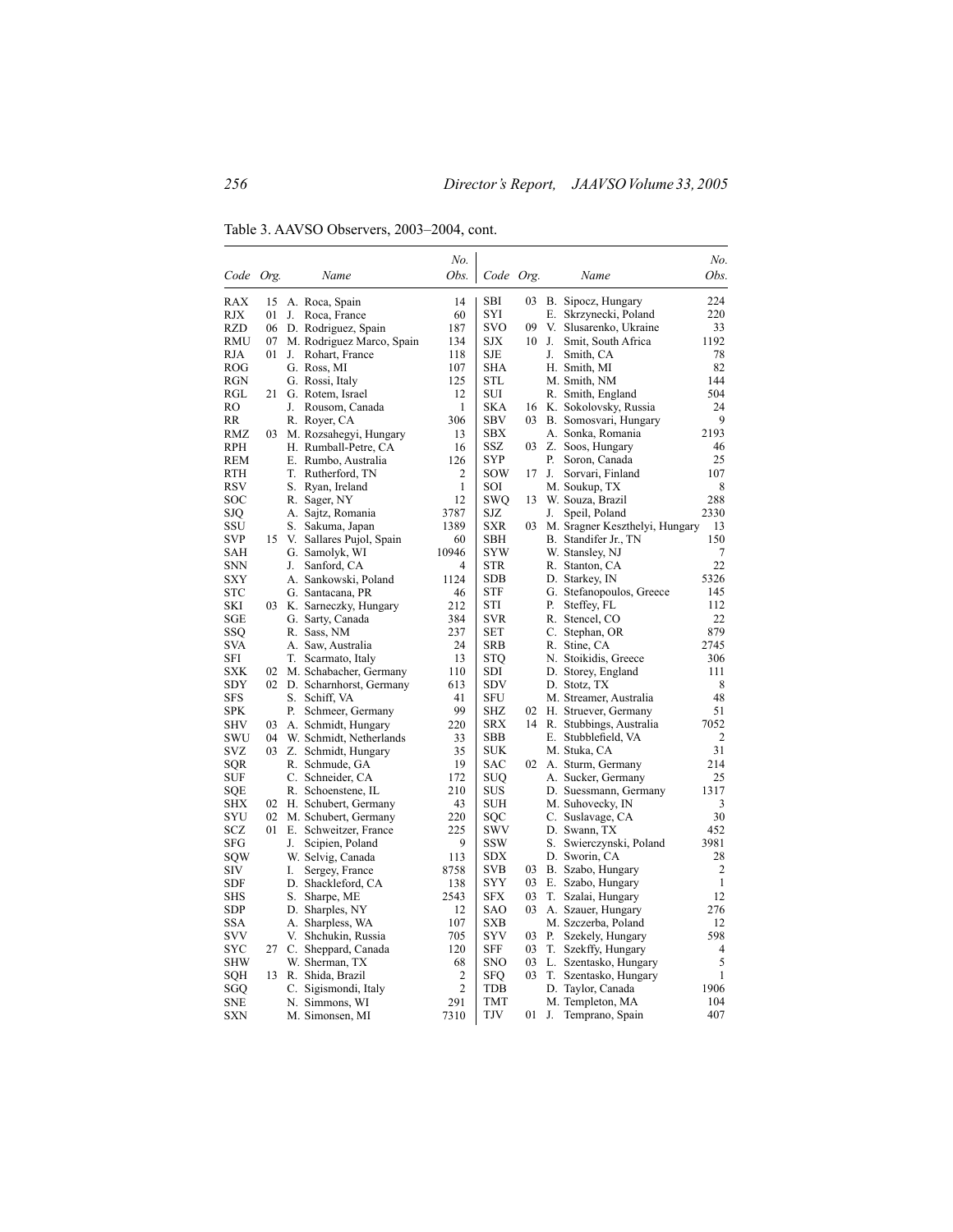Table 3. AAVSO Observers, 2003–2004, cont.

|            |    |    |                                                       | No.                     |            |    |    |                           | No.            |
|------------|----|----|-------------------------------------------------------|-------------------------|------------|----|----|---------------------------|----------------|
| Code Org.  |    |    | Name                                                  | Obs.                    | Code Org.  |    |    | Name                      | Obs.           |
| TPS        | 03 | Ι. | Tepliczky, Hungary                                    | 393                     | WGR        |    |    | G. Walker, MA             | 822            |
| TDI        |    | D. | Terrell, CO                                           | 74                      | WBY        |    |    | B. Walter, TX             | 22             |
| TTU        |    | T. | 9<br>Tezel, Turkey<br>WHN<br>03<br>H. Walter, Hungary |                         |            | 18 |    |                           |                |
| TGG        |    |    | W. Thomas, CA                                         | 166                     | WJX        |    | J. | Wan, Australia            | $\mathbf{1}$   |
| <b>THR</b> |    |    | R. Thompson, Canada                                   | 451                     | WPT        | 10 | Р. | Wedepohl, South Africa    | 434            |
| <b>THU</b> | 01 |    | B. Thouet, France                                     | 116                     | WEI        |    |    | D. Weier, WI              | 359            |
| <b>TKK</b> | 17 |    | K. Tikkanen, Finland                                  | 51                      | WDZ        |    |    | D. Wells, TX              | 451            |
| TPE        | 17 | Р. | Tikkanen, Finland                                     | 443                     | WС         |    |    | R. Wend, IL               | 31             |
| TIA        | 03 |    | A. Timar, Hungary                                     | 32                      | WWO        | 02 |    | W. Wenzel, Germany        | 10             |
| TST        |    |    | S. Toothman, MI                                       | $\overline{4}$          | WEF        |    | F. | West, MD                  | 810            |
| <b>TZK</b> | 03 |    | Z. Torok, Hungary                                     | $\overline{2}$          | WJD        |    | J. | West, KS                  | 1105           |
| <b>TTK</b> | 03 |    | K. Toth, Hungary                                      | 103                     | <b>WDT</b> |    |    | D. Wetherington, FL       | 1              |
| TSC        |    | S. | Tracy, CT                                             | 108                     | WAH        |    |    | A. Whiting, AZ            | 62             |
| <b>TRF</b> |    |    | C. Trefzger, Switzerland                              | 123                     | <b>WMN</b> |    |    | M. Whitten, TX            | 2              |
| TBX        |    |    | 14 B. Tregaskis, New Zealand                          | 3                       | WPK        |    | Р. | Wiggins, UT               | 20             |
| TJC        |    | J. | Truax, MI                                             | 5                       | WJO        |    | J. | Wilder, CA                | 3              |
| <b>TXA</b> |    |    | A. Tudorica, Romania                                  | 92                      | WI         |    |    | D. Williams, IN           | 1216           |
| <b>TAJ</b> | 09 |    | A. Tumanova, Ukraine                                  | 131                     | WPX        | 14 | Р. | Williams, Australia       | 11377          |
| <b>TTO</b> | 27 | T. | Tuomi, Canada                                         | $\mathbf{1}$            | WRX        |    |    | R. Williams, MI           | 27             |
| TYS        |    |    | R. Tyson, NY                                          | 411                     | WWJ        |    |    | W. Wilson, England        | 796            |
| <b>UAN</b> | 03 |    | A. Uhrin, Hungary                                     | 302                     | WBC        |    |    | B. Wilson, TX             | 27             |
| VFR        | 01 | F. | Vaclic, Czech Republic                                | 64                      | WSN        |    |    | T. Wilson, WV             | 512            |
| VLN        | 01 |    | L. Vadrot, France                                     | 9                       | WCP        |    |    | C. Windisch, Germany      | 100            |
| <b>VST</b> |    |    | S. Valentini, Italy                                   | 190                     | <b>WBE</b> |    |    | B. Winkelman, OK          | 35             |
| <b>BVE</b> | 04 |    | E. Van Ballegoij, Netherlands                         | 1783                    | WKM        |    |    | M. Wiskirken, WA          | $\overline{c}$ |
| VDE        | 04 |    | E. Van Dijk, Netherlands                              | 415                     | WUL        | 02 |    | U. Witt, Germany          | 82             |
| VPJ        |    | J. | Van Poucker, MI                                       | 12                      | WRZ        |    |    | R. Wlodarczyk, Poland     | 227            |
| <b>VUG</b> | 04 |    | G. Van Uden, Netherlands                              | 20                      | WJC        |    | J. | Wojcik, NY                | 21             |
| <b>VWS</b> | 05 | J. | Van Wassenhove, Belgium                               | 11                      | WRU        |    |    | R. Wolfe, OH              | 23             |
| <b>VDL</b> | 05 | J. | Van der Looy, Belgium                                 | 4176                    | WSV        |    | S. | Wolfe, OH                 | 27             |
| VNL        | 05 | F. | Van Loo, Belgium                                      | 350                     | WJM        |    | J. | Wood, CA                  | 83             |
| VMT        | 05 |    | T. Vanmunster, Belgium                                | 25000                   | WPF        |    | P. | Wright, MN                | 99             |
| <b>VSD</b> | 05 |    | D. Vansteelant, Belgium                               | 50                      | WUB        | 04 |    | E. Wubbena, Netherlands   | 42             |
| VAU        |    |    | A. Varanda, Portugal                                  | 5                       | YBA        |    |    | B. Young, OK              | 1              |
| <b>VED</b> | 01 | Р. | Vedrenne, France                                      | 6880                    | YJS        | 27 | J. | Young, Canada             | 32             |
| <b>VEN</b> | 03 | I. | Ven, Hungary                                          | 1                       | YKA        |    |    | K. Young, CA              | 3              |
| <b>VET</b> | 01 |    | M. Verdenet, France                                   | 1638                    | YME        |    |    | M. Yutaka, Japan          | 1              |
| <b>VIA</b> | 01 |    | J. Vialle, France                                     | 34                      | ZAG        | 03 |    | G. Zajacz, Hungary        | $\overline{c}$ |
| VMI        | 01 |    | M. Vincenzi, Italy                                    | 154                     | ZAD        |    |    | D. Zak, PA                | 58             |
| VII        | 03 | I. | Vincze, Hungary                                       | $\overline{\mathbf{c}}$ | ZLT        | 03 |    | T. Zalezsak, Australia    | 258            |
| VJQ        | 01 | J. | Vinvent, France                                       | 9                       | ZFL        |    | F. | Zattera, Italy            | 26             |
| VQJ        | 01 | L  | Vinvent, France                                       | 18                      | ZNA        | 09 |    | N. Zavgorodnyaya, Ukraine | 15             |
| <b>VJA</b> | 17 | J. | Virtanen, Finland                                     | 942                     | ZPA        |    | Р. | Zeller, IN                | 103            |
| VGK        |    |    | G. Vithoulkas, Greece                                 | 1459                    | ZDM        |    |    | D. Zhdanok, Russia        | 2              |
| <b>VRM</b> |    |    | R. Vivaldi, Italy                                     | 47                      | ZOX        | 09 |    | O. Zholob, Ukraine        | 96             |
| <b>VFK</b> | 02 | E. | Vohla, Germany                                        | 6950                    | ZAY        | 09 |    | A. Zhugayevych, Ukraine   | 175            |
| VOL        |    |    | W. Vollmann, Austria                                  | 371                     | ZRE        |    |    | R. Zissell, MA            | 1215           |
| <b>VYV</b> | 09 |    | Y. Vovk, Ukraine                                      | 103                     |            |    |    |                           |                |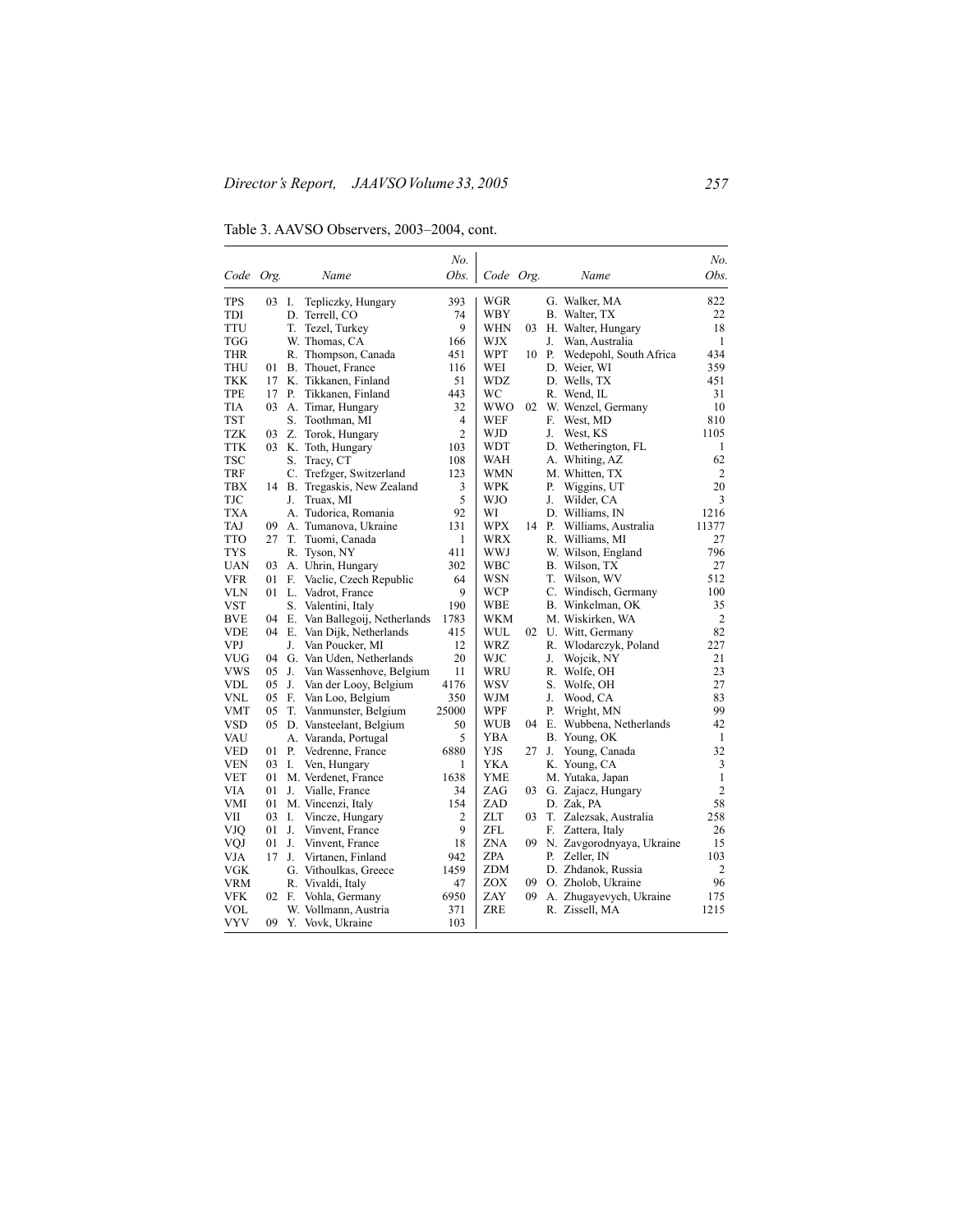These codes, which appear in the Table (AAVSO Observers 2003–2004), indicate observers are also affiliated with the groups below:

- 01 Association Française des Observateurs d'Étoiles Variables (AFOEV)
- 02 Bundesdeutsche Arbeitsgemeinschaft für Veränderliche Sterne e.V. (BAV) (Germany)
- 03 Magyar Csillagàszati Egyesület, Valtózocsillag Szakcsoport (Hungary)
- 04 Koninklijke Nederlandse Vereniging Voor Weer-en Sterrenkunde, Werkgroep Veranderlijke Sterren (Netherlands)
- 05 Vereniging Voor Sterrenkunde, Werkgroep Veranderlijke Sterren (Belgium)
- 06 Madrid Astronomical Association M1 (Spain)
- 07 Asociacion de Variabilistas de Espagne (Spain)
- 08 Norwegian Astronomical Society, Variable Star Section
- 09 Ukraine Astronomical Group, Variable Star Section
- 10 Astronomical Society of Southern Africa, Variable Star Section
- 11 Astronomisk Selskab (Scandinavia)
- 12 Liga Ibero-Americana de Astronomia (South America)
- 13 Brazilian Observational Network REA
- 14 Royal Astronomical Society of New Zealand, Variable Star Section
- 15 Agrupacion Astronomica de Sabadell (Spain)
- 16 Association of Variable Star Observers "Pleione" (Russia)
- 17 URSAAstronomical Association, Variable Star Section (Finland)
- 18 Unione Astrofili Italiani (Italy)
- 20 British Astronomical Association, Variable Star Section
- 21 Israeli Astronomical Association, Variable Star Section
- 24 Astronomischer Jugendclub (Austria)
- 27 Royal Astronomical Society of Canada

| Table 4. Observation statistics for fiscal year 2003–2004 (see Figures 5, 6, and 7). |  |  |  |  |
|--------------------------------------------------------------------------------------|--|--|--|--|
|                                                                                      |  |  |  |  |

| <i><b>Observations</b></i><br>(increments of 1000) | No. Observations<br>per increment | $%$ of All<br><i><b>Observations</b></i> | No. Observers<br>pr increment |
|----------------------------------------------------|-----------------------------------|------------------------------------------|-------------------------------|
| $1 - 999$                                          | 91401                             | 17                                       | 641                           |
| 1000-1999                                          | 64723                             | 12                                       | 46                            |
| 2000-2999                                          | 66971                             | 12                                       | 27                            |
| 3000-3999                                          | 45652                             | 8                                        | 13                            |
| 4000-4999                                          | 31905                             | 6                                        |                               |
| 5000-5999                                          | 27728                             | 5                                        | 5                             |
| 6000–6999                                          | 13830                             |                                          | 2                             |
| 7000-7999                                          | 14362                             |                                          | $\mathfrak{D}$                |
| 8000-8999                                          | 34369                             | 6                                        | 4                             |
| 9000-9999                                          |                                   |                                          | 0                             |
| $10000+$                                           | 154885                            | 28                                       |                               |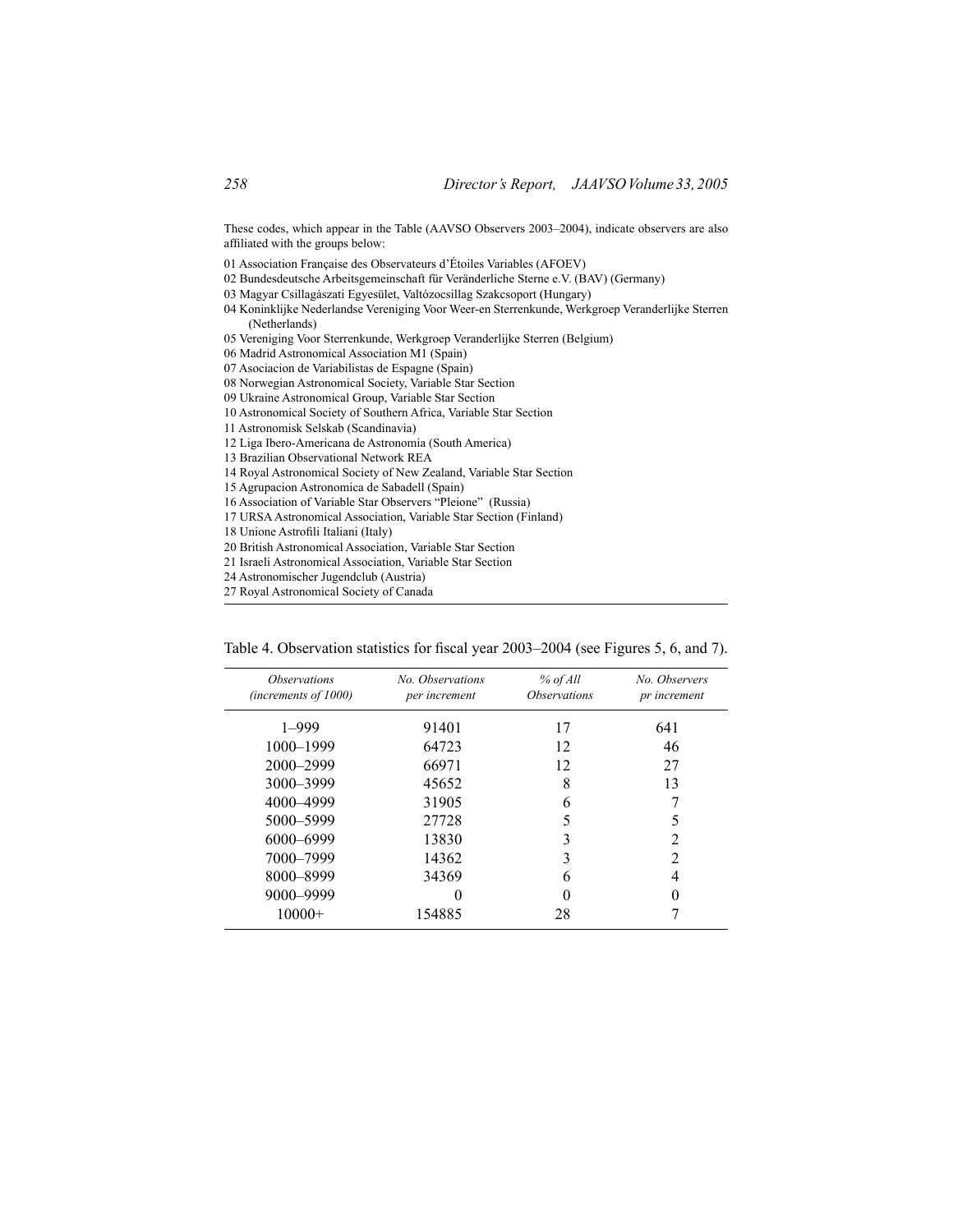Table 5. Individuals requesting AAVSO data during fiscal year 2003–2004.\*

|    | Name                 | Affiliation/Location                                                                                           |
|----|----------------------|----------------------------------------------------------------------------------------------------------------|
|    | L. Abbey $(4)$       | Atlanta, GA                                                                                                    |
|    | B. Alain             | Noyal sur Vilaine, France                                                                                      |
|    | G. Aleksandras       | Vilnius, Lithuania                                                                                             |
|    | R. Arpád             | Veszprém, Hungary                                                                                              |
|    | N. Asta              | Vilnius Pedagogical University, Vilnius, Lithuania                                                             |
|    | S. Aydin $(7)$       | State University of New York, Stony Brook, NY                                                                  |
|    | D. Bailey            | Baton Rouge, LA                                                                                                |
|    | B. Barnes            | Round Rock, TX                                                                                                 |
| J. | Bartee (2)           | Department of Physics, University of Florida, Gainesville, FL                                                  |
|    | S. Barway            | Inter-University Centre for Astronomy and Astrophysics, Pune, India                                            |
|    | E. Baskys            | Vilnius, Lithuania                                                                                             |
|    | M. Basta             | Prague, Czech Republic                                                                                         |
|    | K. Bauer             | Heidelberg, Germany                                                                                            |
|    | B. Becker            | Dublin, Ireland                                                                                                |
|    | M. Bell              | University of Massachusetts, Amherst, MA                                                                       |
|    | B. Bergeron          | Port Allen, LA                                                                                                 |
| Р. | Berlioz-Arthaud (17) | St. Genis-Laval Cedex, France                                                                                  |
|    | R. Bhathal (3)       | Penrith South DC, Australia                                                                                    |
|    | L. Bichon $(4)$      | Melun, France                                                                                                  |
| J. | Blackwell            | Northwood Ridge Observatory, Northwood, NH                                                                     |
|    | B. Boening           | Brake, Germany                                                                                                 |
|    | K. Boogers           | Lommel, Belgium                                                                                                |
|    | M. Bora (2)          | Physics Department, Gauhati University, Guwahati, India                                                        |
|    | M. Borawska          | Warszawa, Poland                                                                                               |
|    | C. Brozek $(6)$      | Nantucket, MA                                                                                                  |
|    | R. Buchler (3)       | University of Florida, Gainesville, FL                                                                         |
|    | M. Bunnell           | Price, UT                                                                                                      |
|    | M. Burlak (15)       | Moscow, Russia                                                                                                 |
|    | D. Butler            | Congleton, England                                                                                             |
|    | M. Catelan (2)       | Pontificia Universidad Catolica, Facultad Fisica, Departamento de Astronomía<br>y Astrofísica, Santiago, Chile |
|    | C. Cetinta           | Ankara University Science Faculty, Department of Astronomy and Space<br>Sciences, Ankara, Turkey               |
| Р. | Charleton            | Maulden, England                                                                                               |
|    | D. Chochol           | Astronomical Institute, Slovak Academy of Sciences, Tatranska Lomnica,                                         |
|    |                      | Slovakia                                                                                                       |
|    | R. Chou              | Vancouver, BC, Canada                                                                                          |
|    | K. Clark             | Bridgend, England                                                                                              |
| J. | Coffey $(2)$         | Toronto, ON, Canada                                                                                            |
|    | E. Cole              | Bloomington, IN                                                                                                |
| J. | Connor               | Nepean, ON, Canada                                                                                             |
|    | B. Cooke             | Marshall Space Flight Center, Huntsville, AL                                                                   |
|    | D. Cotton            | Baton Rouge, LA                                                                                                |
|    | G. Cowan             | Physics Deptartment, Royal Holloway, University of London, Egham,<br>England                                   |
|    | B. Crowley           | Turramurra, Australia                                                                                          |
|    | H. Dale III          | Emory University, Physics Department, Atlanta, GA                                                              |
|    | R. Dannenberg        | Rockwell Scientific, CA                                                                                        |
|    | B. Davies (5)        | Department of Physics and Astronomy, University of Leeds, Leeds, England                                       |
|    | S. Deguchi (2)       | Nagano, Japan                                                                                                  |
| I. | Dell'Antonio         | Physics Department, Brown University, Providence, RI                                                           |
|    | D. de Martino (2)    | INAF-Osservatorio Astron. Capodimonte Naples, Naples, Italy                                                    |
|    | L. de Matos          | São Paulo, Brazil                                                                                              |
|    | A. de Oliveira Costa | São Paulo, Brazil                                                                                              |

*\*List does not include individuals obtaining data or information directly from the AAVSO website. A number in parenthesis after the name indicates multiple requests.*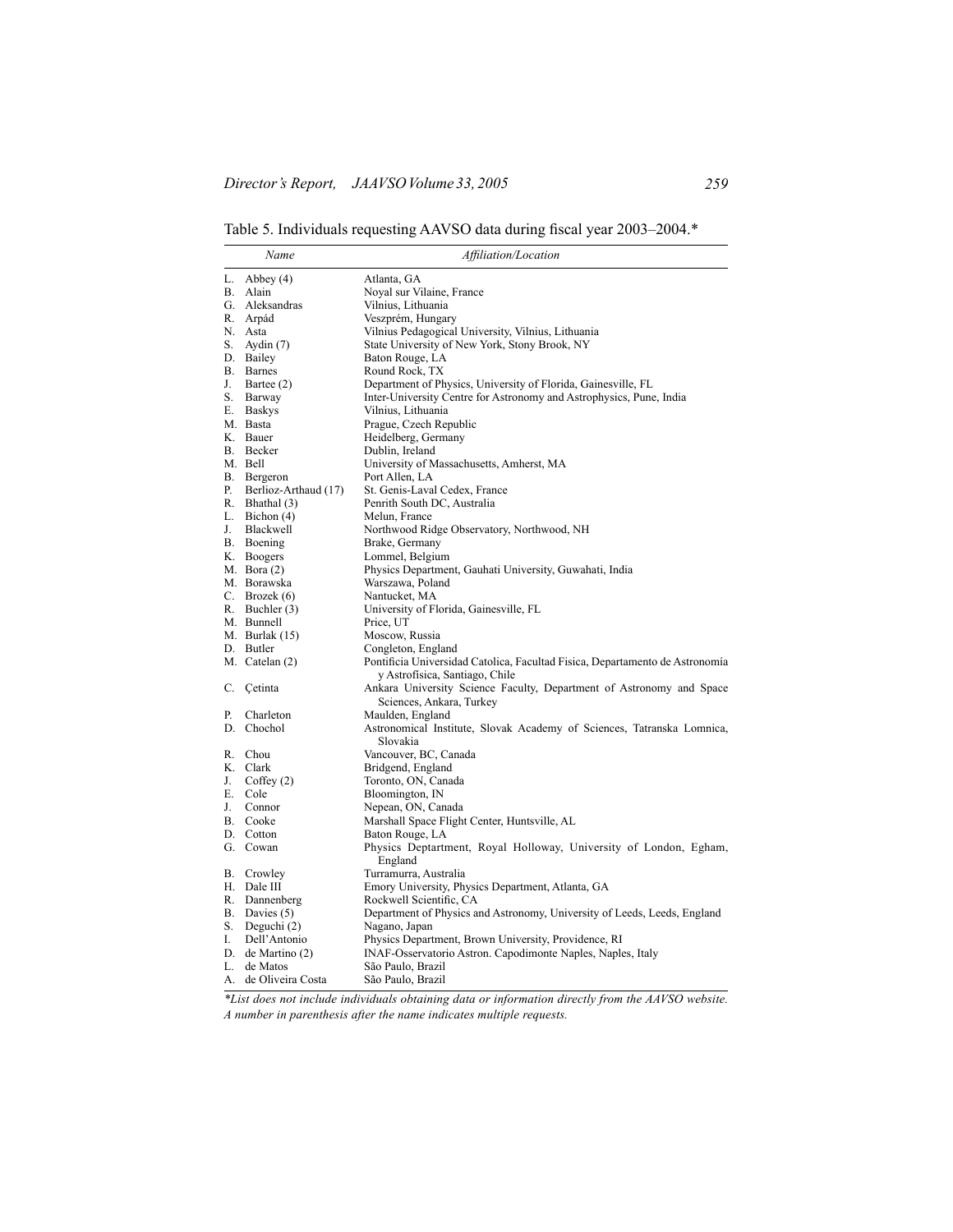Table 5. Individuals requesting AAVSO data during fiscal year 2003–2004, cont.

|          | Name                                 | Affiliation/Location                                                                           |
|----------|--------------------------------------|------------------------------------------------------------------------------------------------|
| Р.       | Deroo                                | Heverlee, Belgium                                                                              |
| А.       | Diez Gago                            | San Fernando, Spain                                                                            |
|          | D. Dimitrov                          | Sofia, Bulgaria                                                                                |
| P.       | Dirac                                | Bristol, England                                                                               |
| J.       | dos Santos Jr.                       | Rio de Janeiro, Brazil                                                                         |
| J.       | Dowd $(3)$                           | Trinity College, Dublin, Ireland                                                               |
|          | G. Dubus                             | Institut d'Astrophysique de Paris, Paris, France                                               |
|          | W. Duschl                            | Institut für Theoretische Astrophysik, Heidelberg, Germany                                     |
|          | M. Earl                              | Ottawa, ON, Canada                                                                             |
|          | A. Ederoclite                        | Santiago, Chile                                                                                |
| S.       | Engle                                | Astronomy and Astrophysics Department, Villanova University, Villanova,<br>PA                  |
| C.       | Eppleman (8)                         | Gardners, PA                                                                                   |
|          | G. Faillace (4)                      | Goring-on-Thames, England                                                                      |
|          | D. Fedele (3)                        | K. Schwarzschild, Garching bei Muenchen, Germany                                               |
|          | R. Ferreira Pinto                    | Coventry, England                                                                              |
|          | R. Finn                              | University of Massachusetts, Amherst, MA                                                       |
|          | R. Fischer                           | Berlin, Germany                                                                                |
|          | N. Flint                             | Deltona, FL                                                                                    |
|          | M. Flores Soriano                    | Casas de Juan Núñez, Spain                                                                     |
| S.       | Foglia (2)                           | Milano, Italy                                                                                  |
| J.       | Fragola                              | San Jose, CA                                                                                   |
| C.       | French                               | Cornell Univeristy, Ithaca, NY                                                                 |
| Р.       | Frith $(2)$                          | Clifton, England                                                                               |
|          | U. Gaetani (4)                       | Uzzano, Italy                                                                                  |
| J.       | Gama                                 | Plazas Amalucan, Puebla, Mexico                                                                |
| C.       | Garland                              | Honolulu, HI                                                                                   |
| P.       | Garossino                            | Katy, TX                                                                                       |
| В.       | Gary                                 | Hereford, AZ                                                                                   |
|          | M. Geyser (2)                        | Pierre van Ryneveld, South Africa                                                              |
| А.       | Golovin $(2)$                        | Berdyansk, Ukraine                                                                             |
| J.       | Gondek                               | Nanuet, NY                                                                                     |
|          | G. Good                              | Albuquerque, NM                                                                                |
|          | A. Goswami                           | Koramangala, Bangalore, India                                                                  |
|          | K. Graham                            | Grand Lake, CO                                                                                 |
| Р.<br>T. | Gregory<br>Guver                     | Surrey, England<br>Istanbul University Astronomi and Uzay Bilimleri Bolumu, Beyazit, Istanbul, |
|          |                                      | Turkey                                                                                         |
|          | R. Hamilton (2)<br>A. Hasanzadeh (2) | Astronomy and Astrophysics, Villanova University, Villanova, PA<br>Rasht, Iran                 |
| J.       | Hauk $(3)$                           |                                                                                                |
| J.       | Havumaki                             | Stafford, VA<br>Lexington, MA                                                                  |
| S.       | Hawthorn                             | Dayton, OH                                                                                     |
|          | C. Hedrick                           | Papillion, NE                                                                                  |
|          | R. Hemphill (2)                      | Canby, OR                                                                                      |
| N.       | Hogeboom                             | Gouda, The Netherlands                                                                         |
| S.       | Holt                                 | Reston, VA                                                                                     |
|          | C. Hudson                            | Whispering Pines Observatory, Jasper, AR                                                       |
| R.       | Hyman                                | Hertfordshire, England                                                                         |
|          | M. Imberti                           | Cene, Italy                                                                                    |
| S.       | Irvine                               | Melbourne, Australia                                                                           |
| В.       | Ivanovich (2)                        | Crimea, Ukraine                                                                                |
| Р.       | Jacquet                              | St. Nicolas de Bourgueil, France                                                               |
| S.       | Jafarzadeh (2)                       | Shahrake Gharb, Tehran, Iran                                                                   |
| I.       | Jazarskaite                          | Vilnius, Lithuania                                                                             |
| R.       | Jepeal                               | New Britain, CT                                                                                |
| S.       | Jeschonek                            | Lake Worth, FL                                                                                 |
|          |                                      |                                                                                                |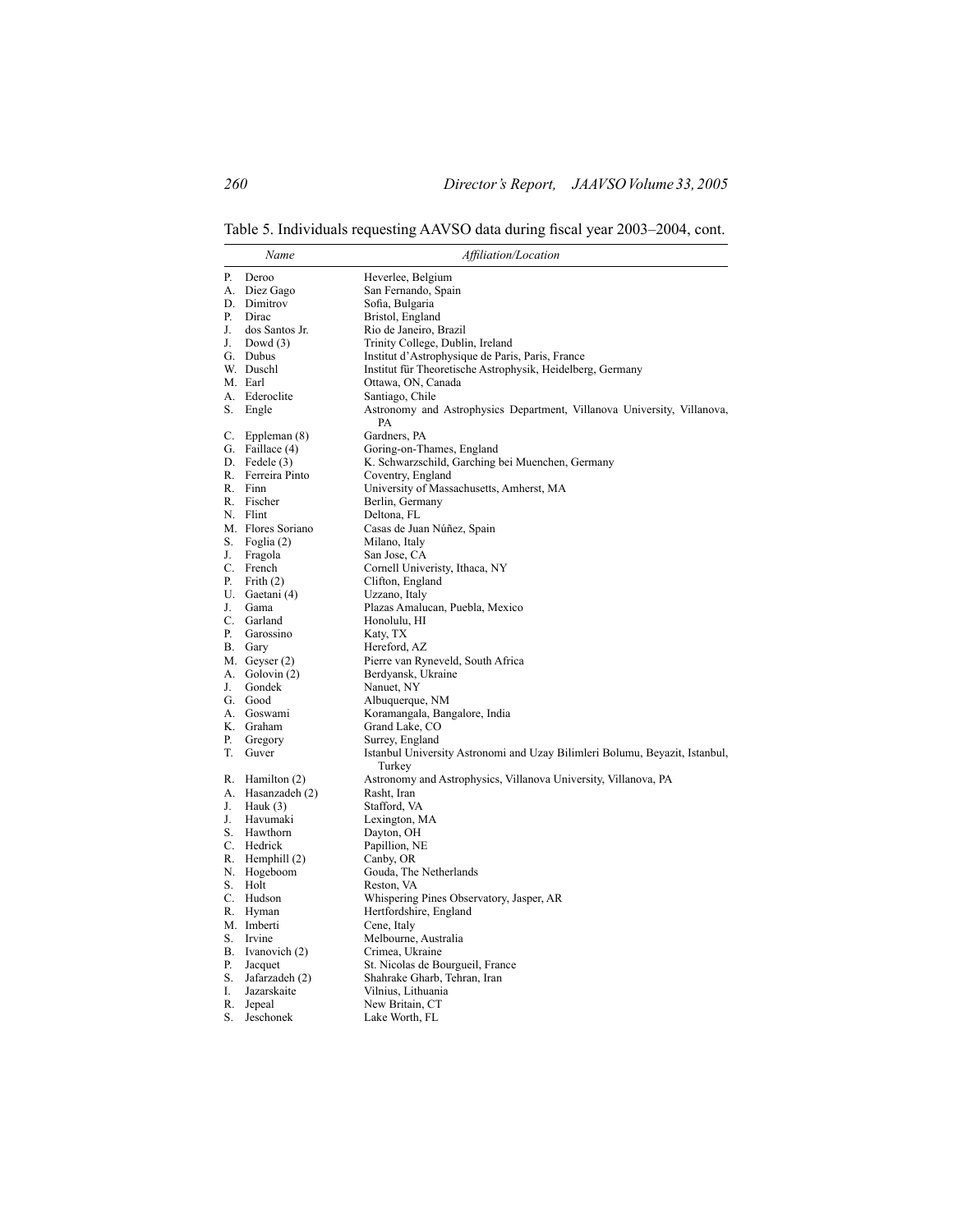Table 5. Individuals requesting AAVSO data during fiscal year 2003–2004, cont.

|    | Name                 | Affiliation/Location                                                                        |
|----|----------------------|---------------------------------------------------------------------------------------------|
|    | N. Jevtic            | Richard Stockton College of New Jersey, Pomona, NJ                                          |
|    | L. Jonaitis          | Vilnius, Lithuania                                                                          |
|    | R. Kamohara (2)      | Tokyo, Japan                                                                                |
|    | T. Karmo             | University of Toronto, Toronto, ON, Canada                                                  |
|    | C. Karow $(6)$       | Max-Planck-Institut für Radioastronomie, Bonn, Germany                                      |
|    | B. Kaushala (3)      | Toronto, ON, Canada                                                                         |
|    | K. Kawabata (2)      | Department of Physical Sciences, Hiroshima University, Hiroshima, Japan                     |
|    | S. Kawaler           | Physics and Astronomy, Iowa State University, Ames, IA                                      |
|    | E. Kievinaite        | Vilnius, Lithuania                                                                          |
|    | K. King (3)          | Johnson City, TN                                                                            |
|    | A. Kirillov          | Astrokompleks, Chelyabinsk, Russia                                                          |
|    | L. Kiss              | School of Physics, University of Sydney, Sydney, Australia                                  |
|    | G. Klingenberg       | Baasmoen, Norway                                                                            |
|    | M. Kovzikov          | Berdyansk, Ukraine                                                                          |
|    | B. Krosney           |                                                                                             |
|    | S. Kuliavas          | Winnipeg, MN, Canada<br>Vilnius Pedagogical University, Vilnius, Lithuania                  |
|    | T. Kurihara          | Kanagawa, Japan                                                                             |
| Р. | LaJoie               |                                                                                             |
|    |                      | Baton Rouge, LA                                                                             |
|    | M. Lar               | Baton Rouge, LA                                                                             |
|    | B. Lazar             | Uluru, Australia                                                                            |
|    | R. Lazauskaite (2)   | Vilnius Pedagogical University, Vilnius, Lithuania                                          |
|    | $T.$ Lebzelter $(3)$ | University of Vienna, Vienna, Austria                                                       |
|    | P. Ledger            | Westford, MA                                                                                |
|    | C. Lee               | Department of Astronomy and Space Science, Chung-Buk National University,<br>Cheonju, Korea |
|    | J. Lili              | Wise Observatory, Tel Aviv University, Tel Aviv, Israel                                     |
|    | $C.$ Lock $(5)$      | University of Hertfordshire, Hatfield Campus, Hertfordshire, England                        |
|    | L. López Pérez (4)   | Sevill, Spain                                                                               |
|    | W. MacDonald II      | Winchester, ON, Canada                                                                      |
|    | J. Mader             | Kamuela, HI                                                                                 |
|    | D. Maystruk          | Berdyansk, Ukraine                                                                          |
|    | K. McGowan           | Los Alamos National Laboratory, Los Alamos, NM                                              |
|    | N. Mhlahlo           | Physics and Astronomy Department, University of Sheffield, Sheffield,<br>England            |
|    | R. Mickevicius       | Vilnius Pedagogical University, Vilnius, Lithuania                                          |
|    | M. Miliajeva         | Vilnius Pedagogical University, Vilnius, Lithuania                                          |
|    | R. Miller            | West Union, OH                                                                              |
|    | Mindaugas (2)        | Vilnius, Lithuania                                                                          |
|    | A. Moffett (23)      | East Tennessee State University, Johnson City, TN                                           |
| S. | Mondal               | Physical Reasearch Laboratory, Navrangpura, Ahmedabad, India                                |
|    | G. Morgan            | Clovis, CA                                                                                  |
|    | B. Mosser $(2)$      | Observatoire de Paris, Meudon, France                                                       |
| E. | Murray $(2)$         | Wise Observatory, Tel Aviv University, Tel Aviv, Israel                                     |
|    | M. Méndez (2)        | Rota, Spain                                                                                 |
|    | T. Napoleao          | São Paulo, Brazil                                                                           |
|    | A. Naulickas         | Vilnius Pedagogical University, Vilnius, Lithuania                                          |
|    | C. Neily             | Allston, MA                                                                                 |
| J. | <b>Ness</b>          | Hamburg, Germany                                                                            |
|    | K. Nijakowski        | Heilbronn, Germany                                                                          |
| Р. | Németh               | Malomsok, Hungary                                                                           |
|    | K. Ohnaka (2)        | Bonn, Germany                                                                               |
|    | A. Okazaki           | Unma University, Maebashi, Japan                                                            |
|    | A. Olech             | Nicolaus Copernicus Astronomical Center, Warszawa, Poland                                   |
| T. | Onaka                | Tokyo, Japan                                                                                |
|    | B. Oneit             | Vilnius Pedagogical University, Vilnius, Lithuania                                          |
|    | E. Ozbek             | Ankara, Turkey                                                                              |
| L. | Panizzi              | Mantova, Italy                                                                              |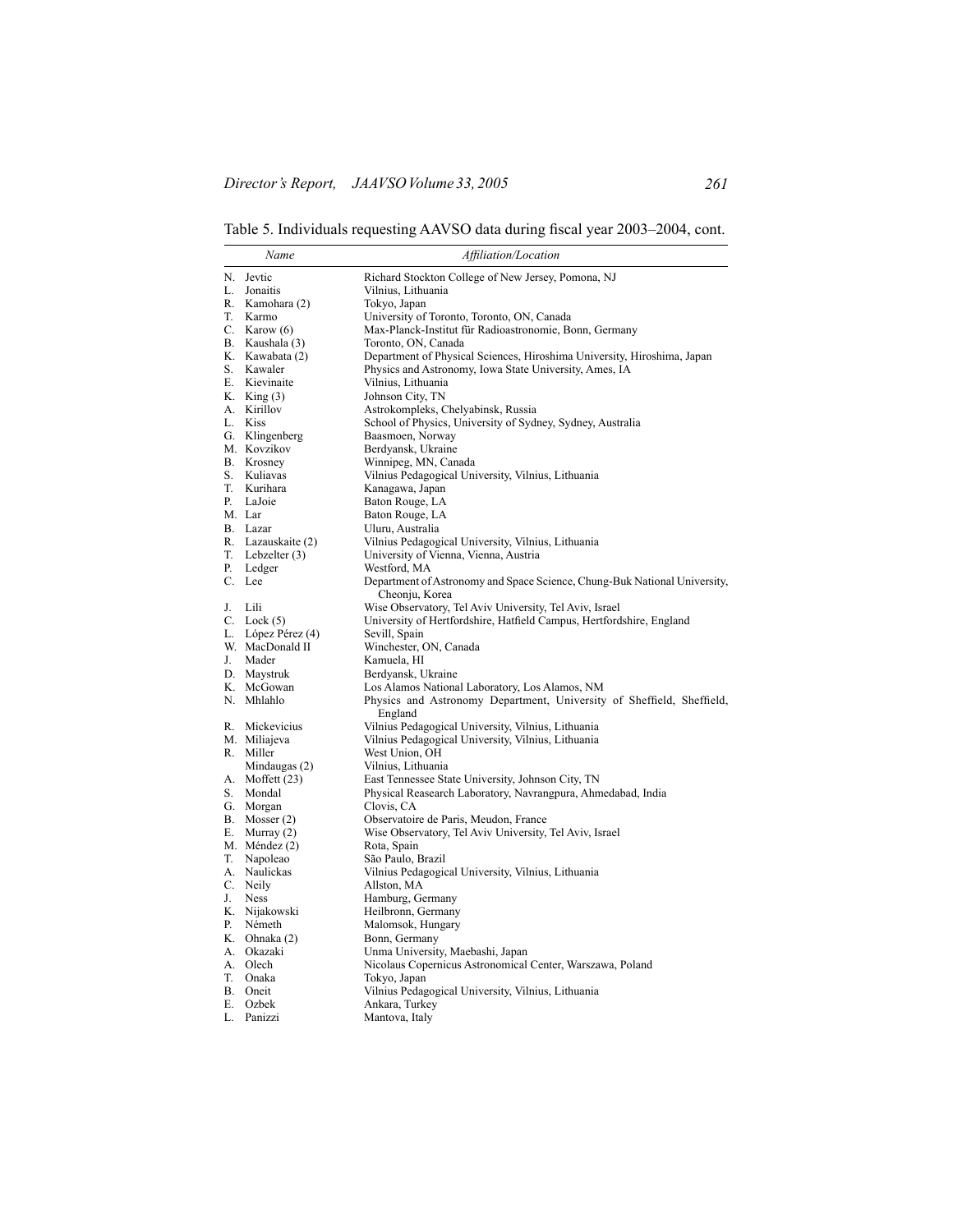Table 5. Individuals requesting AAVSO data during fiscal year 2003–2004, cont.

|    | Name                   | Affiliation/Location                                                                                        |
|----|------------------------|-------------------------------------------------------------------------------------------------------------|
|    | C. Papini $(3)$        | Pistoia, Italy                                                                                              |
|    | H. Park                | Honolulu, HI                                                                                                |
|    | A. Pasiskevicius       | Vilnius Pedagogical University, Vilnius, Lithuania                                                          |
|    | V. Patel $(3)$         | Reading, England                                                                                            |
|    | P. Pelton $(2)$        | Pasadena, CA                                                                                                |
| J. | Perälä                 | Vaasa, Finland                                                                                              |
|    | S. Pillay              | University of Cape Town, Rondebosch, Cape Town, South Africa                                                |
|    | J. Pollock             | Appalachian State University, Physics and Astronomy Department, Boone, NC                                   |
|    | A. Poro                | Shiraz, Iran                                                                                                |
|    | H. Portwood            | St. John's School, Houston, TX                                                                              |
|    | M. Povich              | Center for Astrophysics, Cambridge, MA                                                                      |
|    | G. Poyner              | Birmingham, England                                                                                         |
|    | D. Prathipati (3)      | Pune University, Pune, India                                                                                |
|    | R. Pretorius (2)       | Department of Astronomy, University of Cape Town, Cape Town, South<br>Africa                                |
| J. | Queue                  | Williamsport, PA                                                                                            |
| Р. | Ramoshebi (7)          | Department of Physics, University of the Freestate, Bloemfontein, South<br>Africa                           |
|    | S. Ramprakash          | Potomac, MD                                                                                                 |
|    | S. Randall             | Baton Rouge, LA                                                                                             |
|    | S. Rattanasoon         | Faculty of Science, Chiang Mai University, Chiang Mai, Thailand                                             |
|    | W. Rauscher            | Jenkintown, PA                                                                                              |
|    | A. Ravera              | Chatham, NJ                                                                                                 |
|    | A. Ray (12)            | Department of Atmospheric and Space Sciences, University of Pune, Pune,<br>India                            |
|    | W. Renz                | Karlsruhe, Germany                                                                                          |
|    | D. Reynolds $(2)$      | California State University, Fresno, CA                                                                     |
|    | S. Ridgway (7)         | National Optical Astronomy Observatory, Tucson, AZ                                                          |
|    | M. Ridha $(4)$         | Alsaidya, Baghdad, Iraq                                                                                     |
|    | S. Robinson            | Rockville, MD                                                                                               |
|    | V. Roccatagliata       | Venice, Italy                                                                                               |
|    | A. Roche               | Melun, France                                                                                               |
|    | B. Rodgers             | Association of Universities for Research in Astronomy (AURA)/Chile, Tucson,<br>AZ                           |
|    | B. Rodriguez           | Nashville, TN                                                                                               |
|    | F. Rodriguez           | Sevilla, Spain                                                                                              |
|    | S. Roques              | Laboratoire d'Astrophysique, Toulouse, France                                                               |
|    | D. Royer $(2)$         | Aix-en-Provence, France                                                                                     |
|    | G. Rufener (2)         | Wadsworth, OH                                                                                               |
|    | L. Sabin $(5)$         | University of Manchester Institute of Science and Technology, Department of<br>Physics, Manchester, England |
|    | V. Sadzevicius         | Vilnius Pedagogical University, Vilnius, Lithuania                                                          |
|    | G. Sanderson           | Lincoln, England                                                                                            |
|    | D. Sarat $(4)$         | Department of Space Science, University of Pune, Pune, India                                                |
|    | R. Sargent             | San Antonio, TX                                                                                             |
|    | G. Sarty $(2)$         | University of Saskatchewan, Saskatoon, SK, Canada                                                           |
|    | S. Scannell            | Gresham, OR                                                                                                 |
|    | L. Schmidtobreick      | European Southern Observatory, Santiago, Chile                                                              |
|    | M. Schmuck             | University of Surrey, Guildford, England                                                                    |
|    | T. Schrabback          | Bonn University, Bonn, Germany                                                                              |
|    | B. Shankar (2)         | Mississauga, ON, Canada                                                                                     |
| J. | Shaw $(2)$             | Louisiana School for the Math, Science, and Arts, Natchitoches, LA                                          |
|    | N. Shoukry             | Helwan Observatory, Cairo, Egypt                                                                            |
|    | A. Simon $(2)$         | Kiev, Ukraine                                                                                               |
|    | R. Sinnott<br>A. Smith | Sky Publishing Corporation, Cambridge, MA                                                                   |
|    |                        | Department of Physics and Astronomy, The Open University, Milton Keynes,<br>England                         |